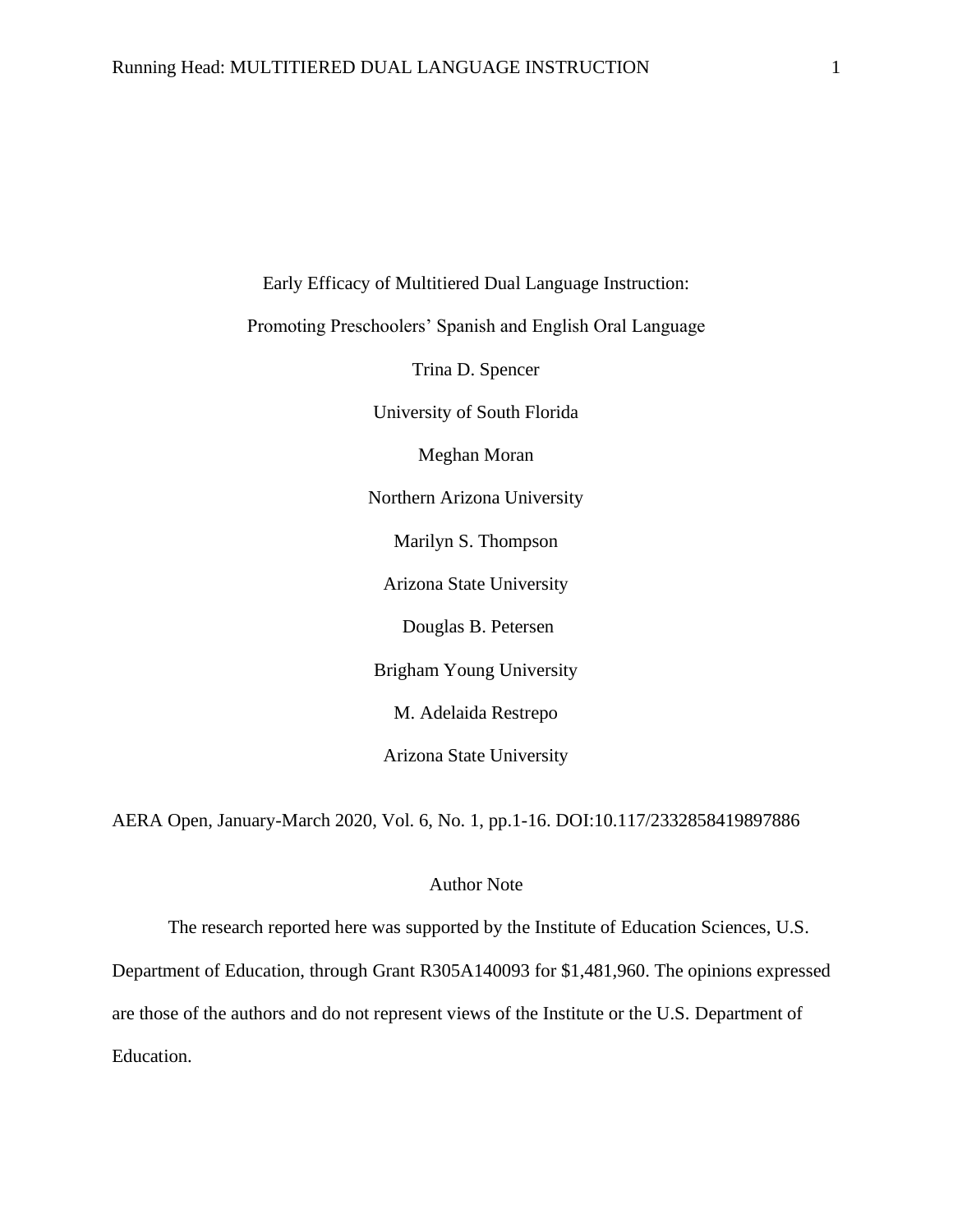### Abstract

The purpose of this cluster randomized group study was to investigate the effect of multitiered, dual language instruction on children's oral language skills, including vocabulary, narrative retell, receptive and expressive language, and listening comprehension. Participants were 3-5 year old children  $(n = 81)$  who were learning English and whose home language was Spanish. Across the school year, classroom teachers in the treatment group delivered large group lessons in English to the whole class twice per week. For a Tier 2 intervention, teachers delivered small group lessons four days a week, alternating the language of intervention daily (Spanish, then English). Group post-test differences were statistically significant with moderate to large effect sizes favoring the treatment group on all English proximal measures and on three of the four Spanish proximal measures. Treatment group advantages were observed on Spanish and English norm-referenced standardized measures of language (except vocabulary), and a distal measure of language comprehension.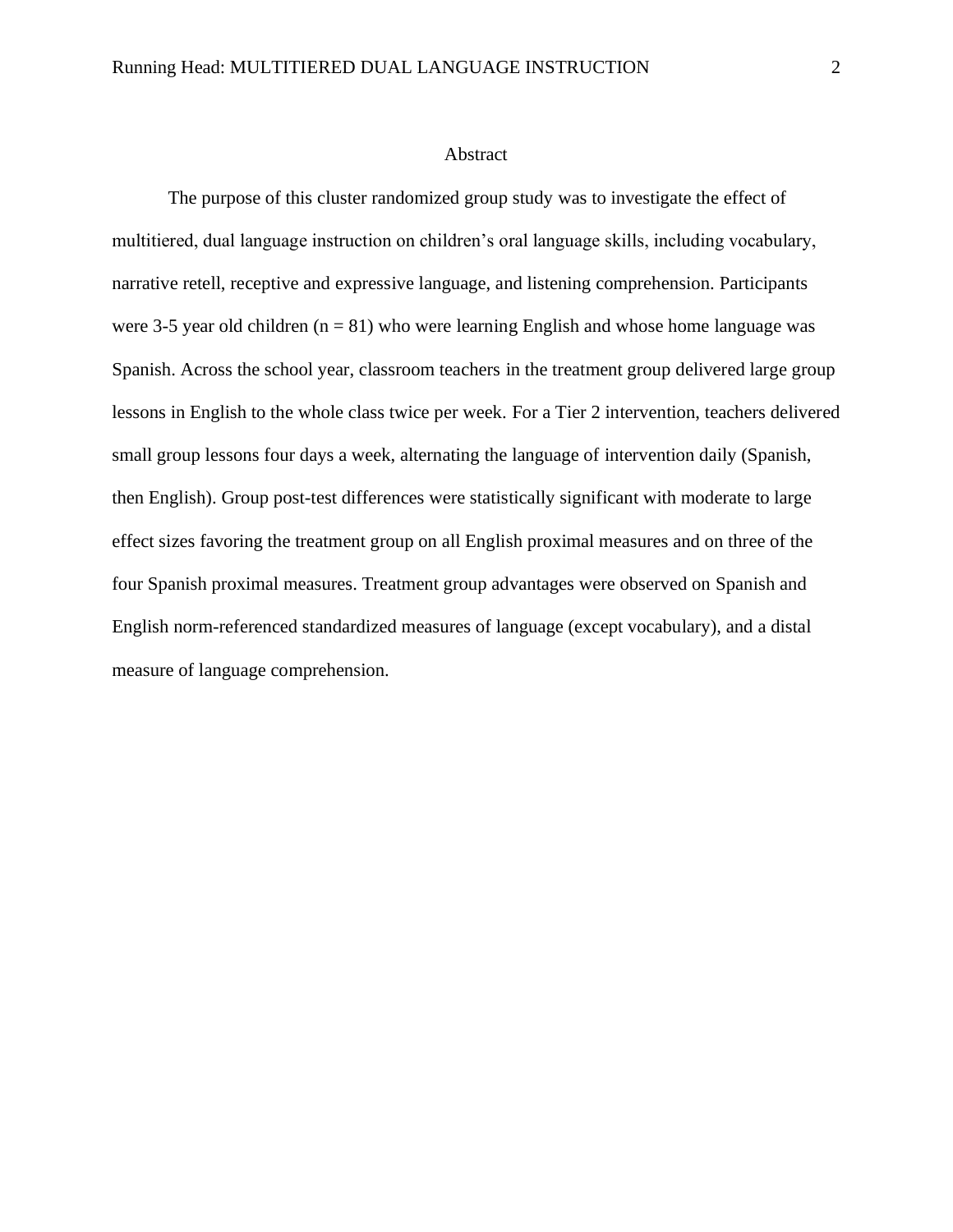# Early Efficacy of Multitiered Dual Language Instruction: Promoting Preschoolers' Spanish and English Oral Language

Reading comprehension and academic achievement are dependent on oral language skills (Catts, Fey, Tomblin, Zhang, 2002; Gough & Tunmer, 1986; Griffin, Hemphill, Camp, & Wolf, 2004; Storch & Whitehurst, 2002). While interventions to promote code-related skills have proliferated, interventions to systematically teach oral language and its components such as vocabulary, narratives, listening comprehension, and use of complex sentences (Cain & Oakhill, 2011; Elleman, Lindo, Morphy, & Compton, 2009; Mehta, Foorman, Branum-Martin, & Taylor, 2005; Verhoeven & van Leeuwe, 2008) remain largely unavailable to early childhood educators (Zucker, Cabell, Justice, Pentimonti, & Kaderavek, 2013). Spanish-speaking children entering English-only elementary schools are in particular need of effective interventions that are strategically and intensely designed to prepare them for the academic language demands of school (Castro, Páez, Dickinson, & Frede, 2011). The purpose of this study was to examine the effect of an innovative instructional model designed specifically for young dual language learners on children's oral language skills, prepatory to their entrance into kindergarten.

# **The Oral Language and Literacy Connection**

Oral language is a unique and meaningful indicator of academic success (Barton-Hulsey, Sevcik, & Romski, 2017; Catts, Nielsen, Bridges, & Liu, 2016; Chaney, 1998; Clarke, Snowling, Truelove, & Hulme, 2010; Larney, 2002). Specifically, vocabulary (Bleses, Makransky, Dale, Højen, & Ari, 2016; National Institute of Child Health and Human Development, 2000), narrative ability (Griffin, et al., 2004), listening comprehension (Catts, Adolf, & Weismer, 2006) and the use of complex sentences (Craig, Connor, & Washington, 2003) are key contributors to reading comprehension. Limited reading comprehension can be the direct result of limited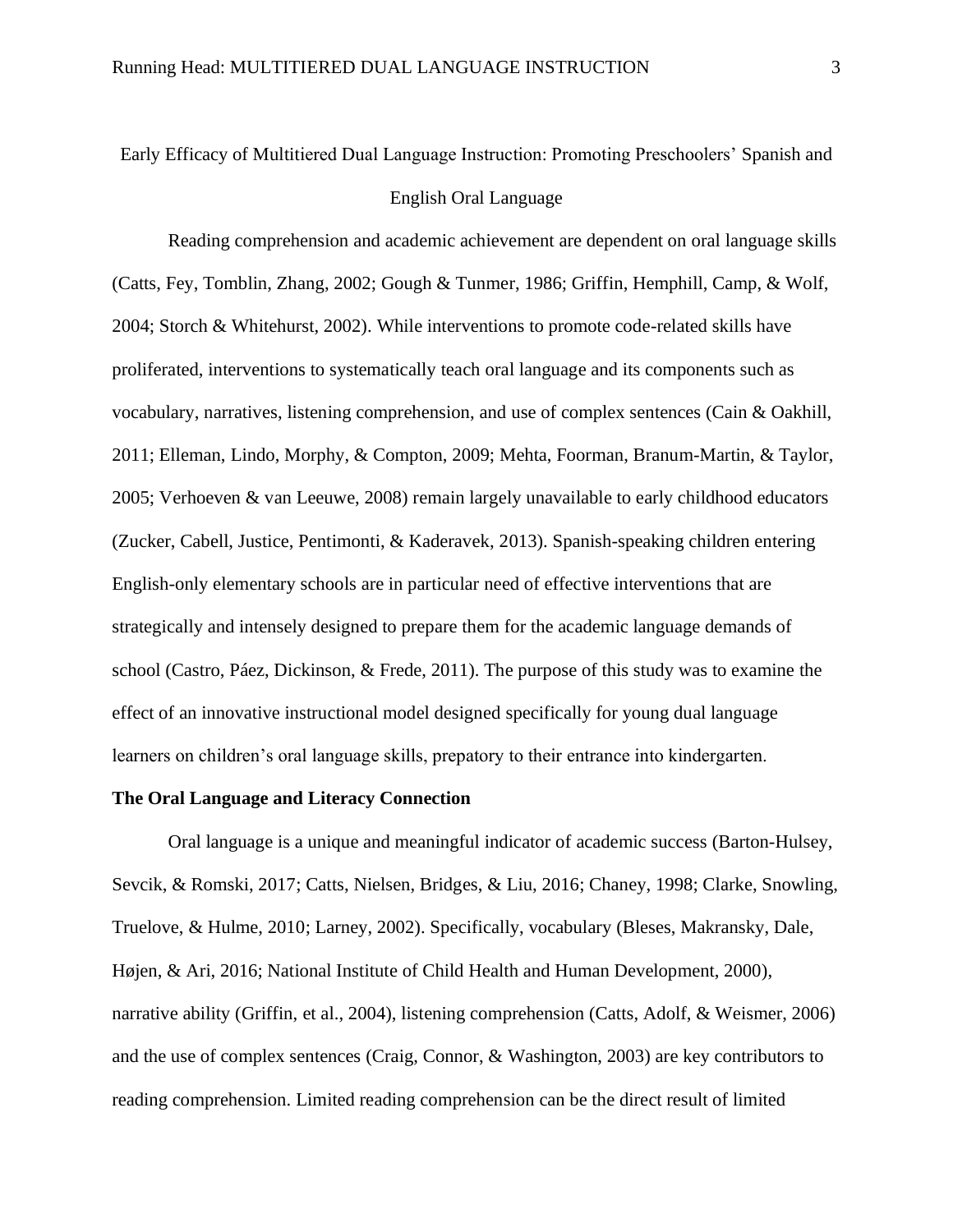academic English oral language (Cain, Lemmon, & Oakhill, 2004; Catts et al., 2006; Dickinson, McCabe, Anastasopoulos, Peisner-Feinberg, & Poe, 2003; Hammer, Lawrence, & Miccio, 2007). Many young children with typical language learning ability may not produce or understand language on par with academic expectations for a variety of reasons, including economic, cultural, and linguistic diversity (U.S. Department of Education, National Center for Education Statistics, 2017). The idea that children with language differences must wait until their language difficulties evolve into reading difficulty and poor academic performance in order to receive special, individualized help is problematic because with early identification and intervention, their difficulties may be prevented (Catts, 1993; Catts et al., 2006).

With the adoption of higher language and reading standards across states, expectations of what children are to understand and produce linguistically in school have likewise increased. Young children who have typical language learning abilities, but who are far behind their peers in English language development, for whatever reason, have few options. The outdated dichotomous system of general and special education cannot fully meet the needs of children with typically developing language who are learning English. More research is needed to develop effective models of instruction that are strategically designed to facilitate and hasten the acquisition of English (Vaughn et al., 2006).

# **Multitiered Systems of Support**

One model that may have utility for promoting English language acquisition before children experience academic failure, is multitiered system of supports (MTSS). The idea of providing special services to children who are not performing as expected, irrespective of ability status, is not new. In 2004, the reauthorized IDEA clearly outlines the concept of response to intervention that has been shaped into the contemporary framework of MTSS. In general, MTSS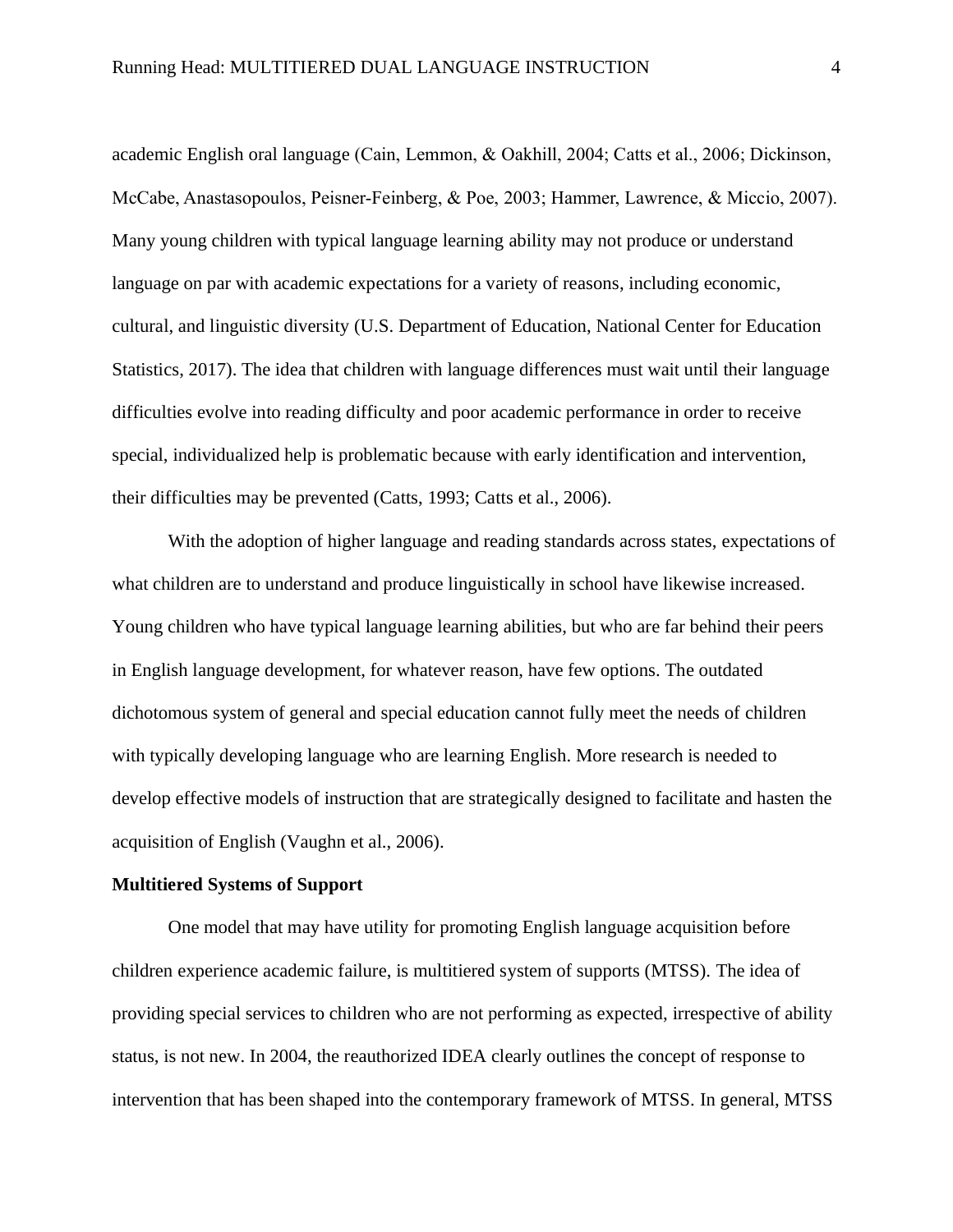is a framework for identifying children with emerging difficulties so that timely differentiated and preventative instruction can be dispensed according to individual children's needs. As a conceptual basis for early identification and prevention (Fuchs & Deshler, 2007), MTSS is a paradigmatic model, not a formula, method, or procedure. Therefore, there are many effective ways to actualize the chief MTSS attributes, which are: a) multiple tiers of instruction and intervention, b) students who need more support transition to more intense arrangements of intervention, c) interventions are intensified by adjusting the duration and frequency of intervention, and the expertness of the interventionist, d) educators other than classroom teachers assist in the delivery of targeted and intensive interventions, and e) tiered placement is determined irrespective of special education classification (Marston, 2005).

MTSS has several advantages over the traditional general-special education dichotomy. Perhaps the greatest is that rather then focusing on what caused the delays, MTSS delivers supplemental intervention to all who need it, not just those with the appropriate diagnosis.. Despite the success of MTSS for early reading intervention, language has been neglected. If the goal is to ensure all children receive what they need to succeed in school, then more systematic language intervention should be considered for children with language differences. In the traditional system, children who receive language supports experience no intermediate step such as Tier 2 intervention. There is no strategy for eliminating environmental confounds to language delays and no way to prevent language-related disabilities. Students go straight from classroom instruction to special education, and that pathway is only available to students who have a disability. Nonetheless, a multitiered approach for language, one that affords an intermediate, preventative step, is possible, especially in early childhood (Carta & Young, 2019; Durán & Wackerle-Hollman, 2019; Greenwood et al., 2013).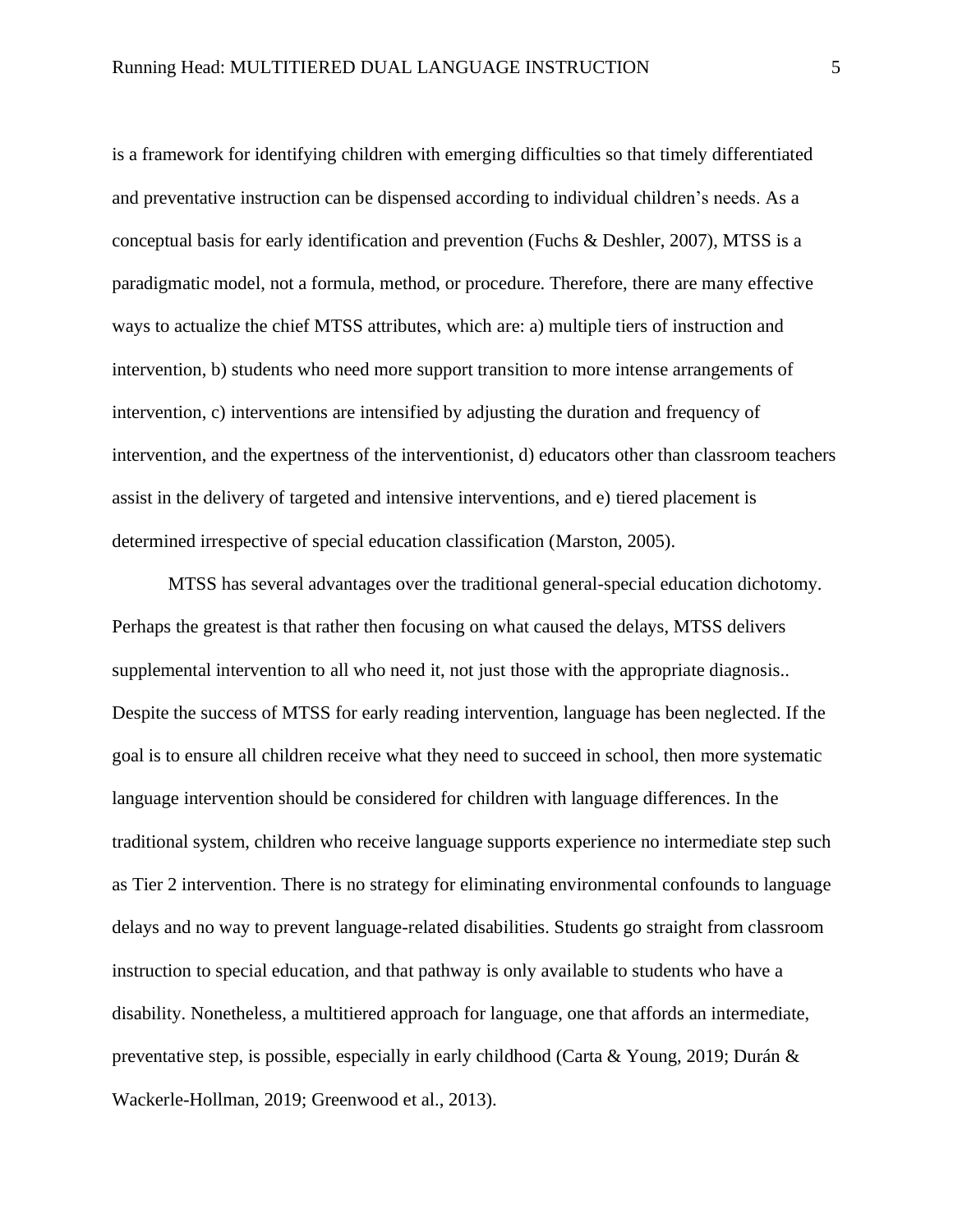# **Dual Language Approach to Intervention**

Recent recommendations for creating powerful interventions for Spanish-speaking English learners include incorporating children's first language to facilitate development of their second language (L2; Baker, 2000; Barnett, Yarosz, Thomas, Jung, & Blanco, 2007; Castro, Garcia, & Markos, 2013; Collier & Thomas, 2017; Coltrane, 2003; MacSwan, & Rolstad, 2005; Restrepo, Morgan, & Thompson, 2013). Those who receive sustained dual language instruction tend to be two to three years ahead of those who receive English-only instruction in terms of academic performance (Mahoney, MacSwan, & Thompson, 2005; Rolstad, Mahoney, & Glass, 2005). Collier and Thomas (2017) argued that the sustained L1 and L2 instruction engages sociocultural, linguistic, cognitive, and academic processes that lead to high academic achievement in children's L2. Further, they posit that when schools provide strong dual language programs, children from low SES backgrounds overcome the negative effects of poverty. Such sentiments are echoed in the recent National Academy of Sciences (2017) report on promoting educational success of children learning English, to include recommendations for incorporating children's L1 and involving families in the promotion and retention of their home language.

The possibility of skills learned in one language transferring with minimal direct teaching to another language helps to explain the facilitative effects seen in dual language instruction research (Méndez , Crais, Catro, & Kainz, 2015; Miller, Heilmann, Nockerts, Iglesias, Fabiano, & Francis, 2006; Proctor, Carlo, August, & Snow, 2006; Restrepo et al., 2013; Rolstad et al., 2005). That is, when children receive strategic language instruction in L1, it is possible that knowledge and skills transfer to L2, and in some cases vice versa (Marian & Kaushanskaya, 2007). It is theorized that cross-language interactions will occur across structures that have a similar, underlying cognitive schema (MacWhinney 1999). Schemas are the mental organization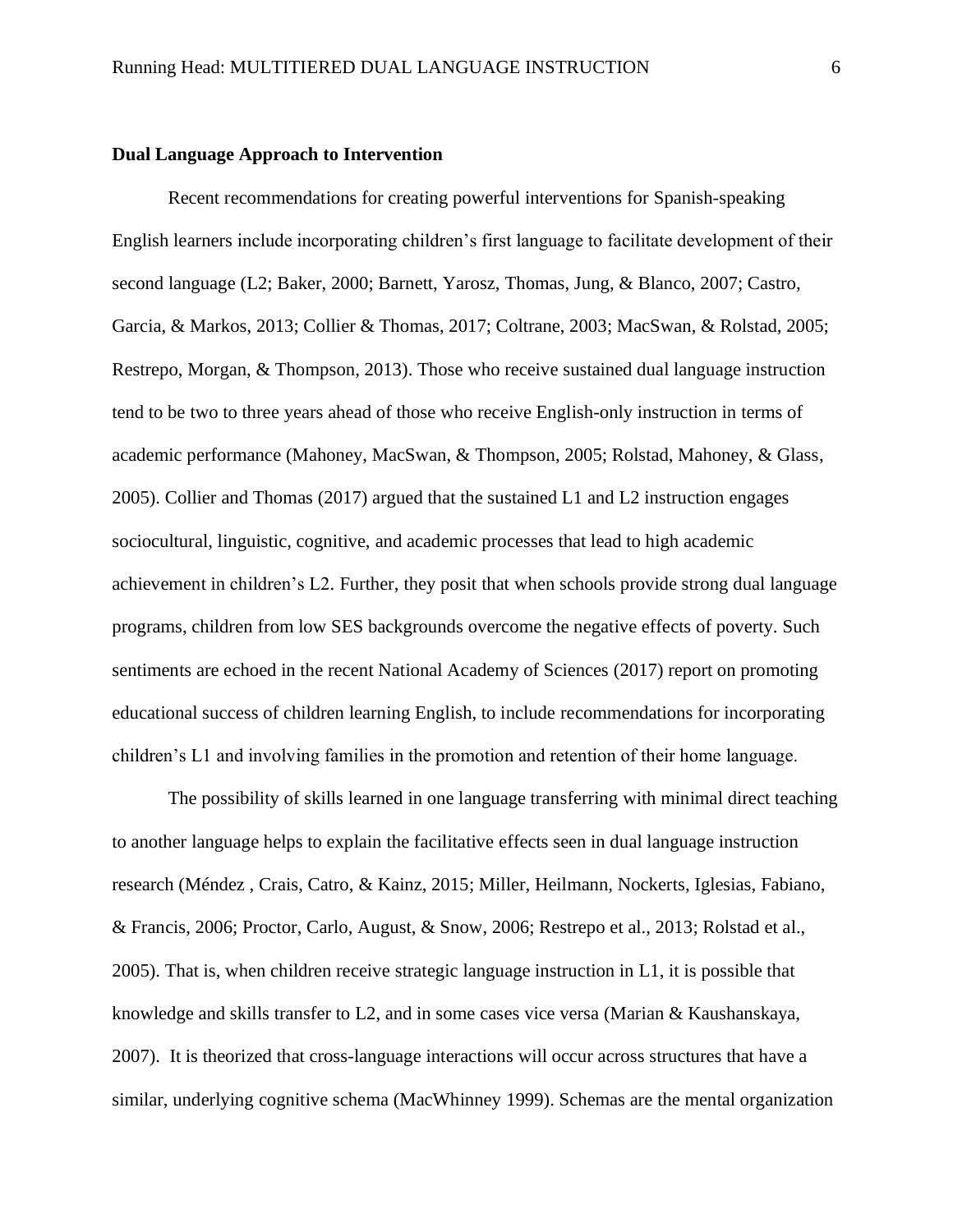of prior experiences (Anderson & Pearson, 1984), and such schemas can be expressed through narration (Stein & Glenn, 1979). Narrative organization is very similar across English and Spanish, which implies that the narrative schemas for both language are similar. This underlying similarity suggests that narrative structure will have linguistic reciprocity between L1 and L2 (and vice versa). For example, Petersen, Thompsen, Guiberson, and Spencer (2016) found that the effects of an L2 intervention targeting narrative and linguistic structures transferred to typically developing children's L1. In vocabulary programs, transfer is evidenced by faster acquisition of the concepts from L1 instruction to L2, than when they receive the instruction only in the L2 (English in the case of the U.S.) (Perozzi, 1985; Perozzi & Chavez Sanchez, 1992). Moreover, Miller et al. (2006) found that sentence complexity and story structure in school entry in L1 predicted academic achievement in L2 in Spanish-English dual language learners. These studies, correlational and causal, indicate that one language can facilitate the acquisition of a second language and that the stronger the child's L1, the greater the acquisition in their L2.

# **The Current Study**

This study represents an early efficacy pilot study to determine the promise of a multitiered dual language curriculum for a large-scale efficacy trial. As such, it was particularly important to understand the extent to which measures of narrative, vocabulary, language comprehension, and general language abilities could be impacted. Therefore, we addressed the following research questions:

1. To what extent does multitiered dual language instruction enhance preschoolers' oral language skills when they are assessed using proximal narrative retell and targeted vocabulary measures?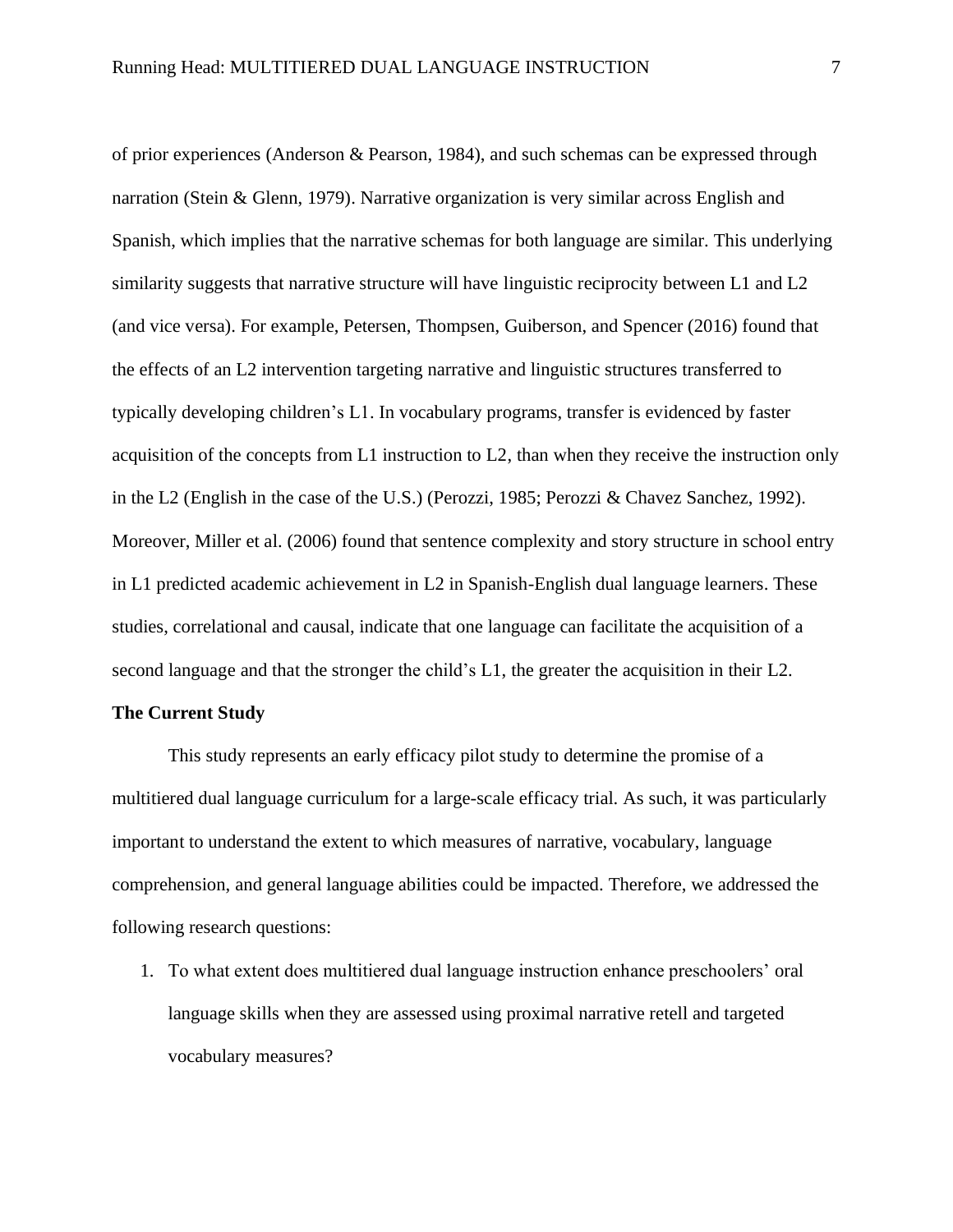2. To what extent does multitiered dual language instruction enhance preschoolers' oral language skills when they are assessed using distal story comprehension and general language measures?

Because the curriculum is new, the extent to which preschool teachers perceive it to be feasible in their classrooms was unknown. Feasibility of an intervention can depend on how well teachers like it, its contextual fit to the school system, how well teachers understand it and how to deliver the lessons, and the extent to which teachers can make reasonable modifications. Therefore, we also examined the curriculum's feasibility in a secondary research question.

3. To what extent is the multitiered dual language instruction feasible?

# **Method**

### **Setting and Participants**

This study was conducted in Head Start preschool classrooms in a Southwest state. During the spring prior to the commencement of the study, the first author gave a presentation regarding the study to administrators of two Head Start grantees (one urban and one rural). Once administrators volunteered for their centers to participate, the first and second authors visited each center to speak directly with teachers about the study. Head Start teachers who were interested in participating signed an informed consent form and completed a demographic survey. When school started at the beginning of August the next year, the research team gathered parental permission for children to participate. Using parent-completed forms at their sites, teachers identified children from Spanish-speaking homes. All children for whom Spanish was one of the languages spoken at home were invited to participate.

**Teachers/Classrooms.** In total, 25 classrooms were included in this study. Classrooms were randomly assigned to treatment and control groups at the completion of the consenting and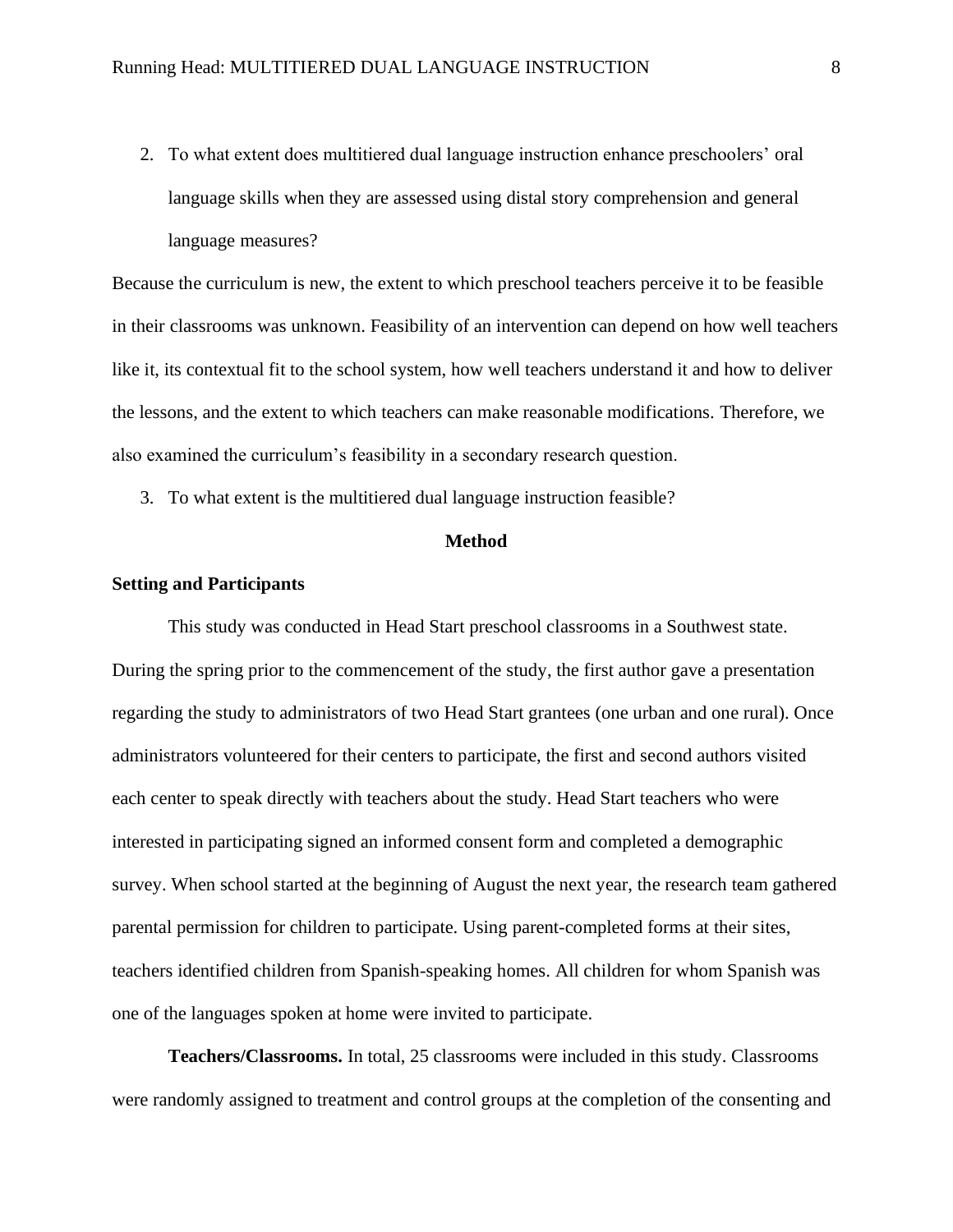screening process, resulting in 12 classrooms in the treatment group and 13 in the control group. One lead teacher and one teaching assistant provided instruction to 18 to 20, 3-, 4-, and 5-yearold children in each classroom. Although efforts were made to recruit classrooms that had at least one teacher or teaching assistant who spoke Spanish fluently, given the available workforce and frequent turnover, three of the treatment classrooms and five of the control classrooms were without a Spanish speaking teacher or teaching assistant. Children in 18 (9 in treatment and 9 in control) of the classrooms attended preschool Monday through Thursday. In the remaining seven classrooms, children attended five days a week. All teachers reported using the Creative Curriculum (Dodge, Colker, & Heroman, 2002) as their core curriculum which was complemented by Teaching Strategies Gold (Heroman, Tabors, & Teaching Strategies, Inc, 2010). Head Start programs completed Classroom Assessment Scoring System (CLASS; Pianta, La Paro, & Hamre, 2008) observations of all of their teachers during September or October of the school year. These data are reported, along with additional information about the teachers and classrooms, in Table 1.

**Children.** During the recruitment phase, the research team went to each center during drop-off or pick-up times and met with all of the parents or guardians of the children. Researchers explained the study to the parents in their preferred language (Spanish or English). Consent was obtained from parents of 144 children ages 3-5 years old who were exposed to Spanish at home. Once signed consent was obtained, the research team administered screening measures to assess children's language skills in English and Spanish. Screening involved the use of the Expressive Vocabulary (EV) subtest of *Clinical Evaluations Language Fundamentals-Preschool* (CELF-P; Semel, Wiig, & Secord, 2004; Wiig, Secord, & Semel, 2009), a norm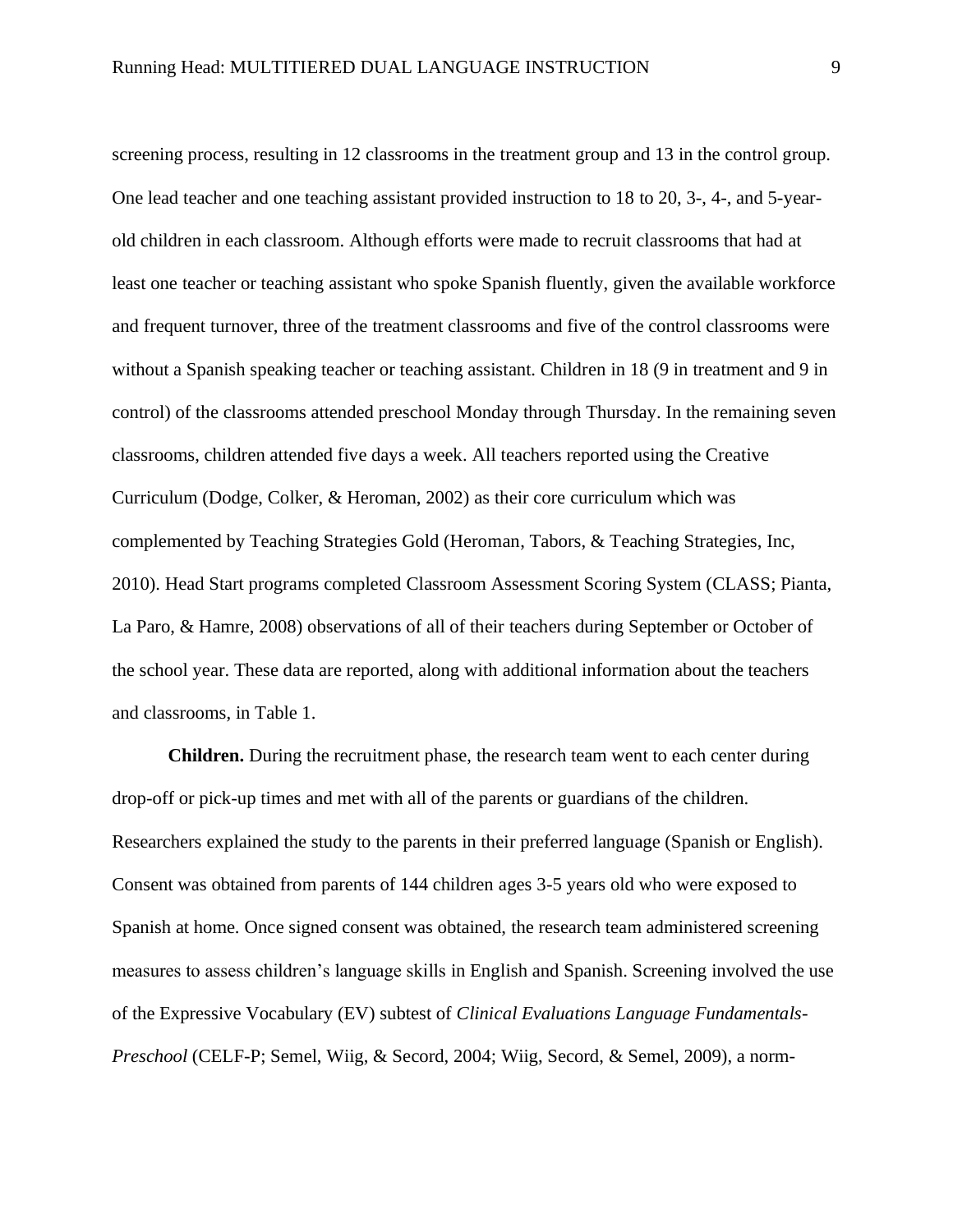referenced test of language, and the Narrative Language Measures (NLM) Listening retell subtest of the *CUBED* (Petersen & Spencer, 2016).

The goal for participant recruitment was to identify Spanish-speaking children who did not perform according to age expectations on English measures, indicating they may benefit from a Tier 2 oral language intervention. To select participants, we conducted a multi-step process. First, we examined children's English NLM Listening retell scores, and any child who earned a retell score of eight or higher in English was excluded. A retell score of eight presupposes the use of key story grammar features, and places a preschool student above the 20th percentile based on normative data from 281 preschool students across the U.S (Petersen & Spencer, 2016). Second, children who earned an English retell score of 0-7, but scored within the normal range on the English EV subtest of the CELF-P, were also excluded. In other words, scores within age expectations for English on either screening measure disqualified children from being participants. Therefore, children who displayed low English skills and low, moderate, or high Spanish language were included as participants. The screening process resulted in 43 children in 12 treatment classrooms and 40 children in 13 control classrooms. Shortly after pretesting, two children from the control group moved away from the area, which resulted in 38 children in the control group.

In 5 of the 12 treatment classrooms, more than three children qualified to be research participants (i.e., could potentially benefit from Tier 2 intervention). However, teachers were not able to feasibly provide the Tier 2 intervention to more than one group every day. Therefore, only three children in each class were able to receive the intended multitiered instruction and the rest of the children (*n*=10) received only large group instruction in English. The teachers determined which children would receive the small group instruction and the researchers did not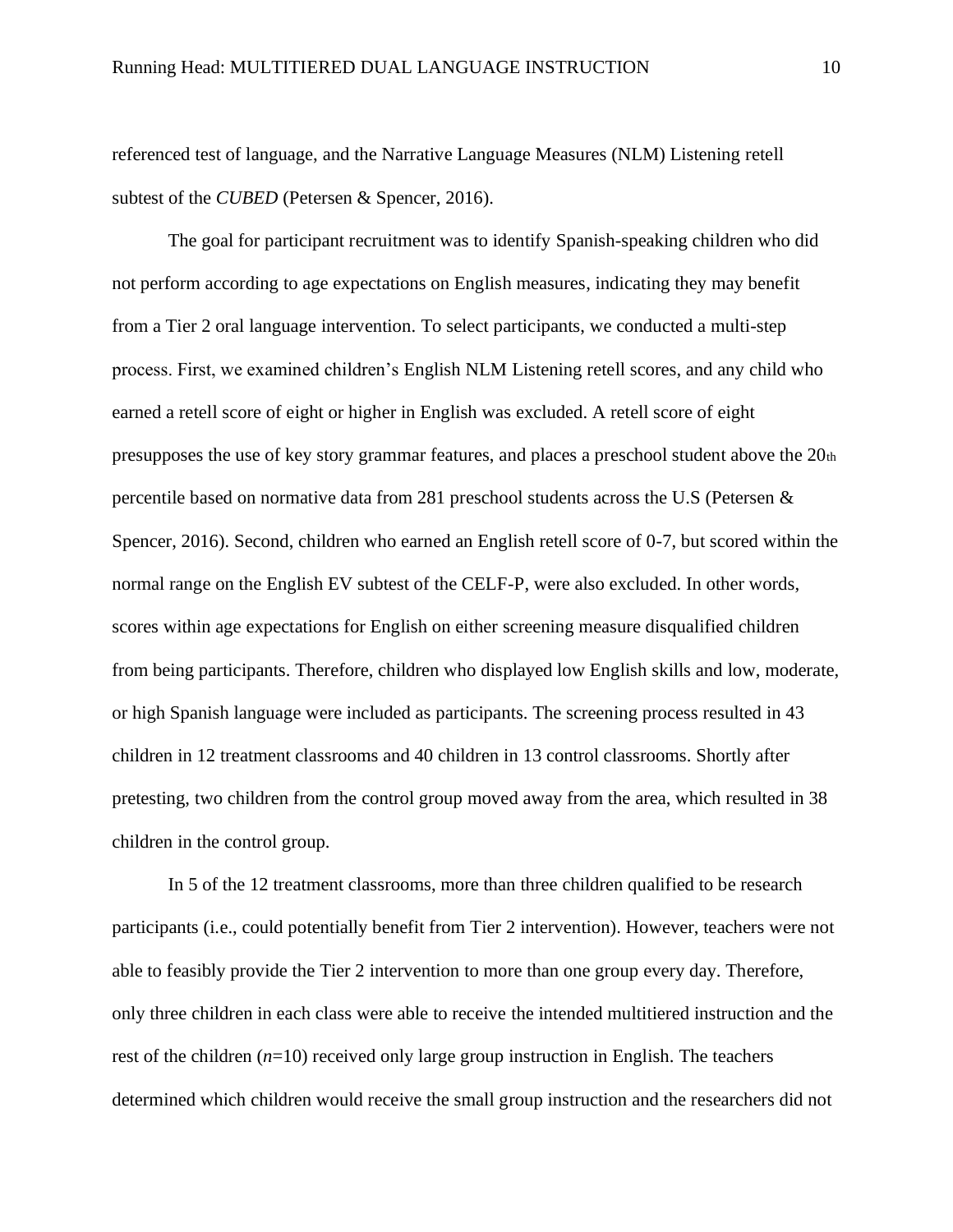guide them in making those choices. Although 10 of the 43 children that were identified as needing Tier 2 small group support only received large group instruction, these 10 children were included as research participants because they received part of the *Puente de Cuentos* program and the control group received none of it.

Parents completed a brief survey to report demographic information about their children. Child characteristics are shown in Table 2. Parents also reported their highest level of education and annual family income. Only 7% of the treatment group's parents attended college, with two of them earning a college degree, and 8% of the control group's parents attended college, with none having earned a college degree. Only 26% of the treatment group parents and 21% of the control group parents reported the family's annual income to be more than \$22,000.

### **Research Assistants**

Research assistants (RAs) were responsible for all screening, data collection, and supporting teachers as they implemented the intervention. RAs visited each classroom once or twice a week to check in with the teachers and teaching assistants and to conduct fidelity observations. The first author completed rigorous training with the RAs prior to their participation in the study. Because they were all needed to observe fidelity, support teachers delivery of *Puente de Cuentos*, and collect data, they were not blind to assignment.

# **Video Manual and Training**

We created a video manual to explain the rationale and teaching procedures needed to deliver the multitiered language curriculum. The video manual consisted of 13 short (5- to 15 minute) modules that covered the active ingredients of the program, its materials, and guidelines for delivering lessons. During a full-day group training prior to the beginning of the school year, the modules were played one-by-one for the teachers, teaching assistants, and directors from the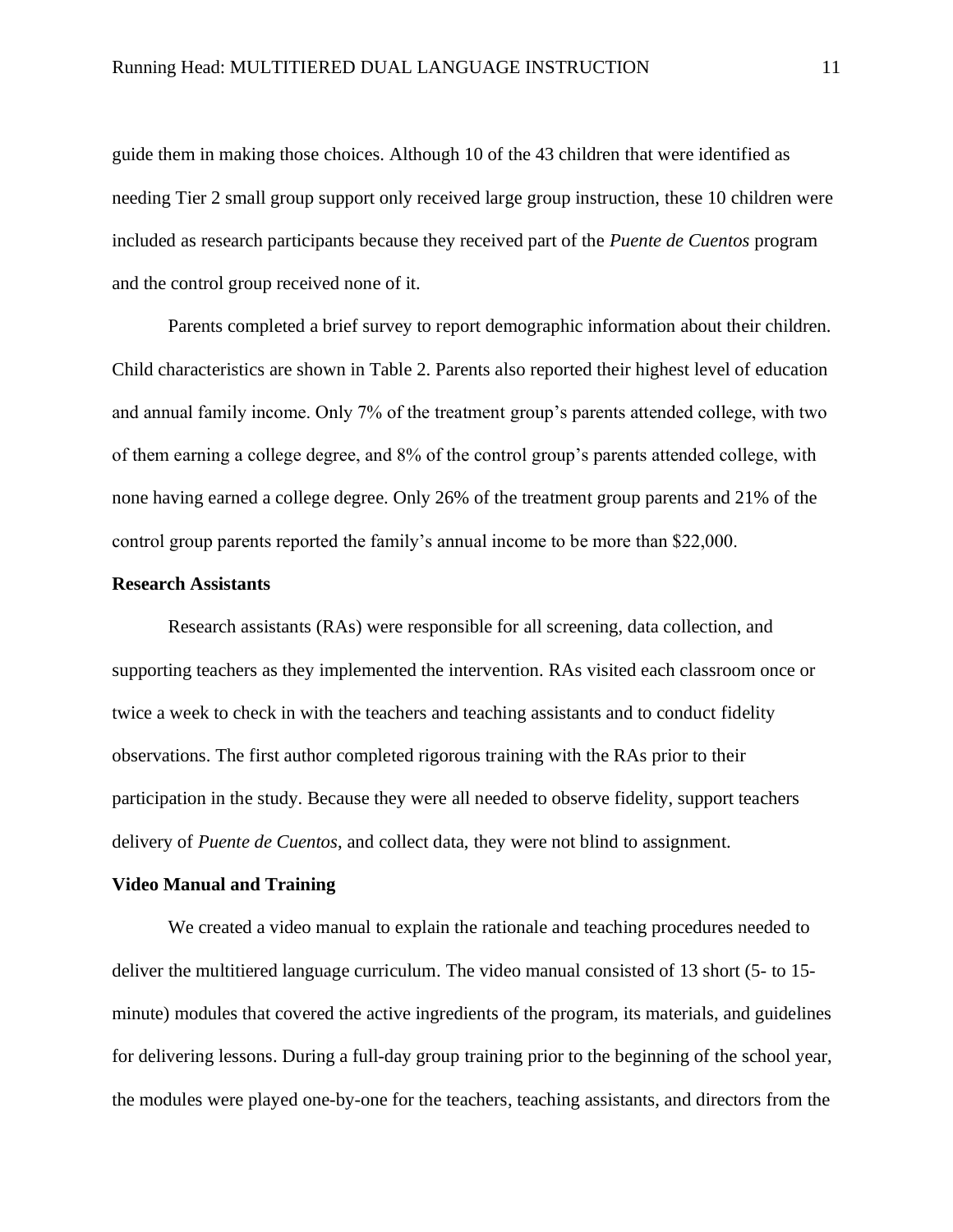treatment group. Each teacher and teaching assistant practiced teaching a lesson to other attendees. Question and answer sessions were interspersed throughout the day to address any questions or concerns. In addition to the training, teachers were given their own flash drives with the video manual so that they could review any modules at any time throughout the year. Once they began using the curriculum, RAs spent one to two weeks coaching the Head Start teachers and teaching assistants until they felt comfortable delivering the lessons independently.

# **Research Design and General Procedures**

Because the 81 child participants were nested within classrooms, a cluster-randomized group study design was employed to investigate the effect of multitiered dual language instruction on children's language skills. After children were screened and included as research participants, RAs completed pretesting (September). Intervention consisted of three units of instruction (Unit A, Unit B, and Unit C), with each unit lasting eight to ten weeks. Throughout the school year, children in both the control and intervention classrooms were administered several proximal and distal measures to examine the extent to which the multitiered curriculum impacted important child outcomes. Dependent variables included narrative retells, receptive vocabulary, listening comprehension, and general oral language abilities (e.g., understanding and use of grammar). Posttesting was completed at the end of the study (April/May); however, the proximal measures (e.g., receptive vocabulary and narrative retells) were repeated four times across the year to ensure participants' skills were assessed before and after each of the three units of instruction. Head Start teachers and teaching assistants completed all of the intervention components by integrating them within the routine of their classroom, although each teacher decided how and when to implement each component.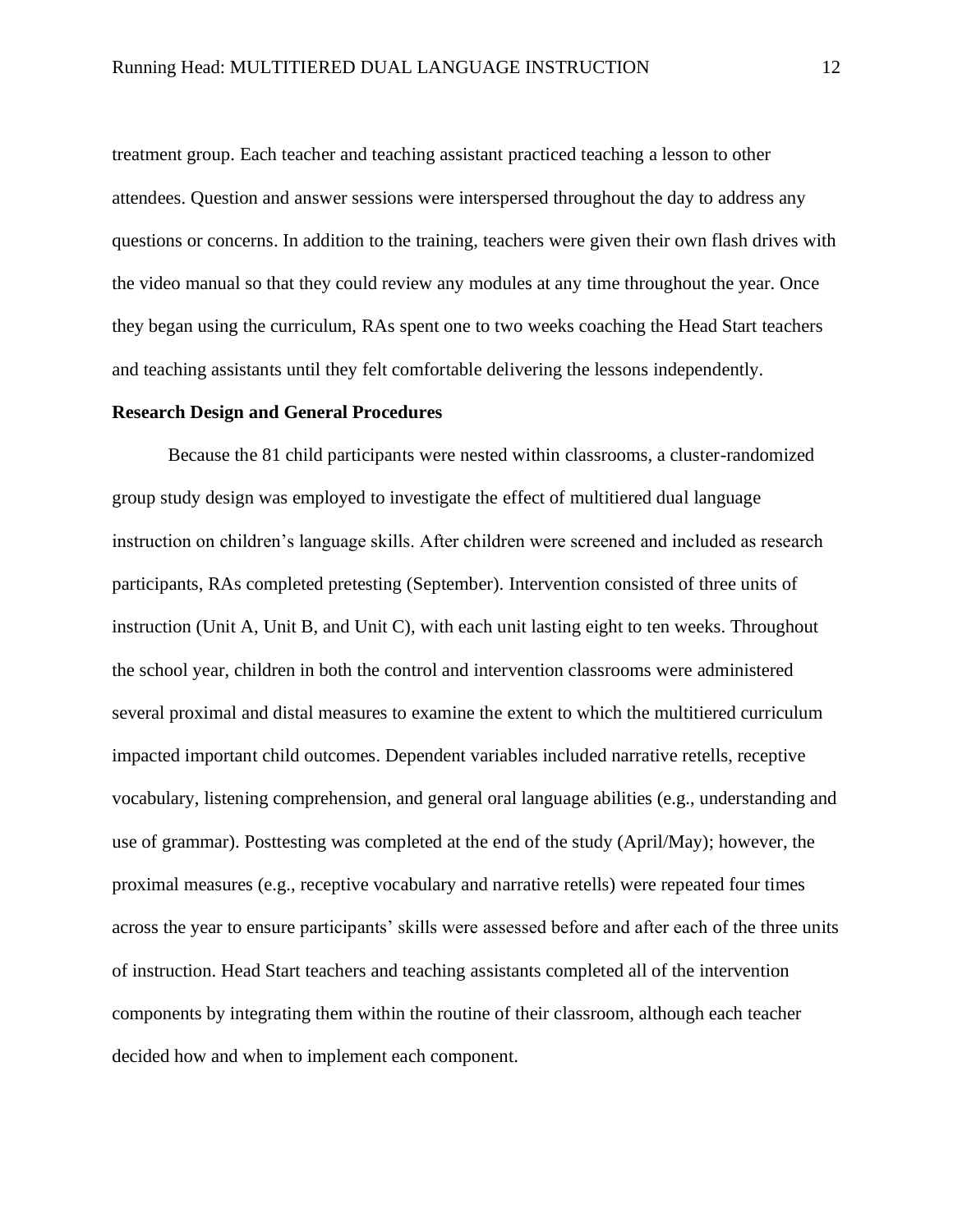All research activities, including assessments and intervention, took place in Head Start classrooms. In an effort to minimize noise and distractions, RAs conducted assessments with individual children during scheduled activities that were moderately quiet (e.g., drop-off and pick-up times, as children finished snack time, and when the class was at circle time). Although there were a large number of assessments that were administered to children individually and repeatedly, all of assessments were extremely brief (most were under 5 minutes) and only one was completed at a time.

### **Multitiered Dual Language Narrative Curriculum**

The multitiered dual language narrative curriculum is called *Puente de Cuentos* (Bridge Made of Stories). It features 36 English stories (three units of 12 stories each) with 36 corresponding Spanish stories. Each story was written to include two target vocabulary words (e.g., *rough/áspero*). As the units progressed, coordinating and subordinating conjunctions were folded into the stories and lessons. To accompany each story, a set of five illustrations were created. Illustrations were simple line drawings with minimal color and few details. Photos of the target vocabulary words were included in the materials so teachers could show how the words could be used in contexts other than the stories.

Stories served as the basis for language instruction in small group and large group arrangements. Lessons were scripted for teachers and adhered to a consistent format across the three units. During each lesson, the teacher or teaching assistant read the featured story and then guided the children through a series of activities designed to help children learn the meaning of target words and to retell the stories. Some activities required children to respond together as a group to increase active responding whereas other activities required children to respond individually. When individual children retold the featured stories, they were prompted (and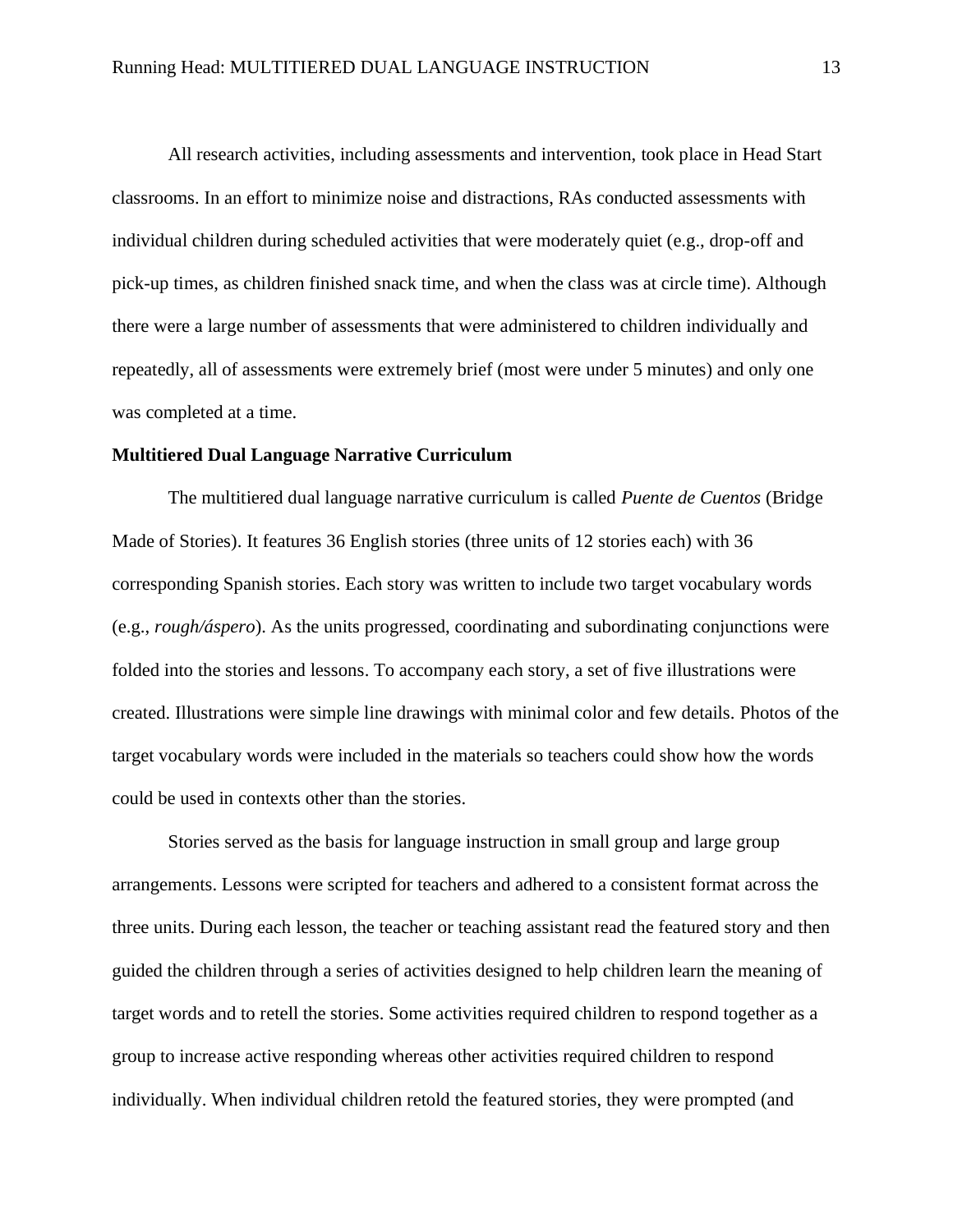supported) to use all of the story grammar elements, the target vocabulary words, and to use complex sentences (e.g., coordinating and subordinating conjunctions).

Head Start teachers and teaching assistants worked together to determine how they would deliver the components of *Puente de Cuentos*. All children in the classrooms participated in the large group activities but the research participants received small group lessons in addition to the large group lessons as their Tier 2 intervention. The typical implementation consisted of two English large group lessons, two Spanish small group lessons, and two English small group lessons each week. Spanish small group lessons preceded the English small group lessons to facilitate cross-language transfer. In the three treatment classrooms that did not have a Spanishspeaking teacher or teaching assistant, children only received the English large and small group lessons, each twice a week. In addition to the explicit, teacher-led instruction, teachers embedded several child-directed extension activities throughout their daily routine.

Parents of the children who qualified for Tier 2 *Puente de Cuentos* intervention in the classroom received a set of family engagement activities in Spanish. Each activity featured one of the 72 stories from the *Puente de Cuentos* curriculum and listed questions and suggestions for how to support their children to retell the story and to use the target words in Spanish.

The control group was considered a "business as usual" condition. Center directors reported that teachers used small group instruction to differentiate for individual students, but most consistently delivered instruction in large groups. Because teachers did not have access to a Spanish curriculum or a systematic Spanish program, instruction was completed in English with occasional directions or explanations in Spanish (if the teacher spoke Spanish).

# **Proximal Measures and Data Collection**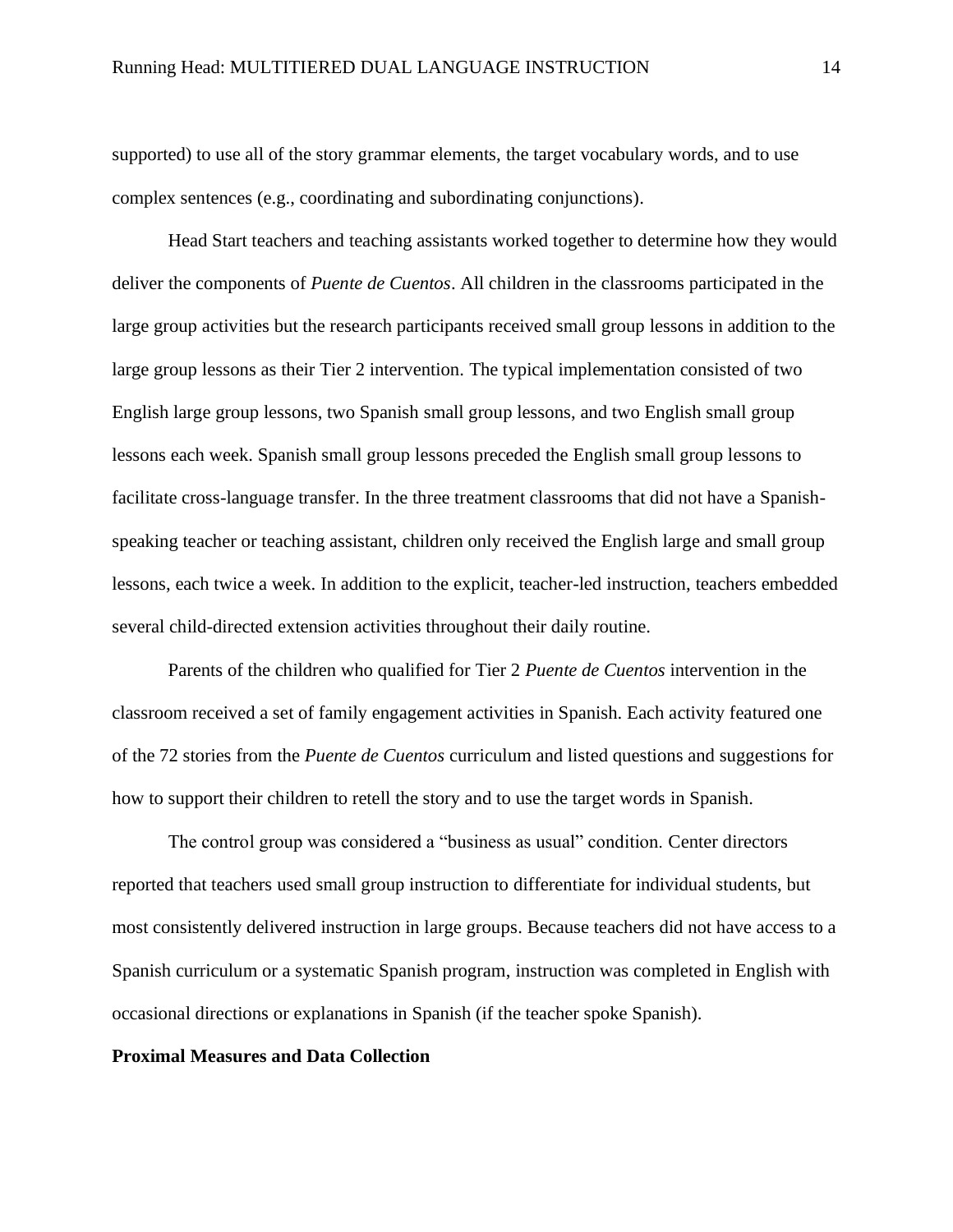**Narrative Language Measures (NLM) Listening**. The NLM Listening is a subtest of the *CUBED Assessment* (Petersen & Spencer, 2016). To collect retell language samples in English and Spanish using the NLM Listening, RAs read a brief story to a child and the child retold the story. RAs scored children's retells in real time, giving points for each story grammar element and indicators of complex language use (e.g., subordinating conjunctions *because*, *when*, *after*). At each assessment time point, children were administered three of the NLM Listening parallel forms in a single session lasting 3-4 minutes in total. However, only the retell with the highest score was used in the analysis and to identify participants. Because NLM Listening stories are similar to those directly taught in *Puente de Cuentos* (although they were unfamiliar and untrained), this is considered a proximal outcome measure for this study.

**Receptive picture vocabulary assessment**. The researcher-designed receptive picture vocabulary assessment measured children's mastery of the Spanish and English words targeted in the *Puente de Cuentos* curriculum. Children were shown four different black-and-white line drawings and asked to point to the target word.

### **Distal Measures and Data Collection**

**Assessment of Story Comprehension (ASC).** The ASC (Spencer & Goldstein, 2019) is a narrative-based, criterion-referenced assessment for preschoolers. It is only in English. During administration, RAs read a short story to a child, then asked a series of factual and inferential questions. Examiners wrote children's answers word for word on record forms and rated each answer for correctness and clarity on a 0-2 or 0-3 scale, yielding a total of 17 points possible. Six parallel forms were administered, three at pre-intervention (September) and three at postintervention (May). The highest score was used for analysis. Because the ASC stories are significantly different than the *Puente de Cuentos* stories and children answer factual and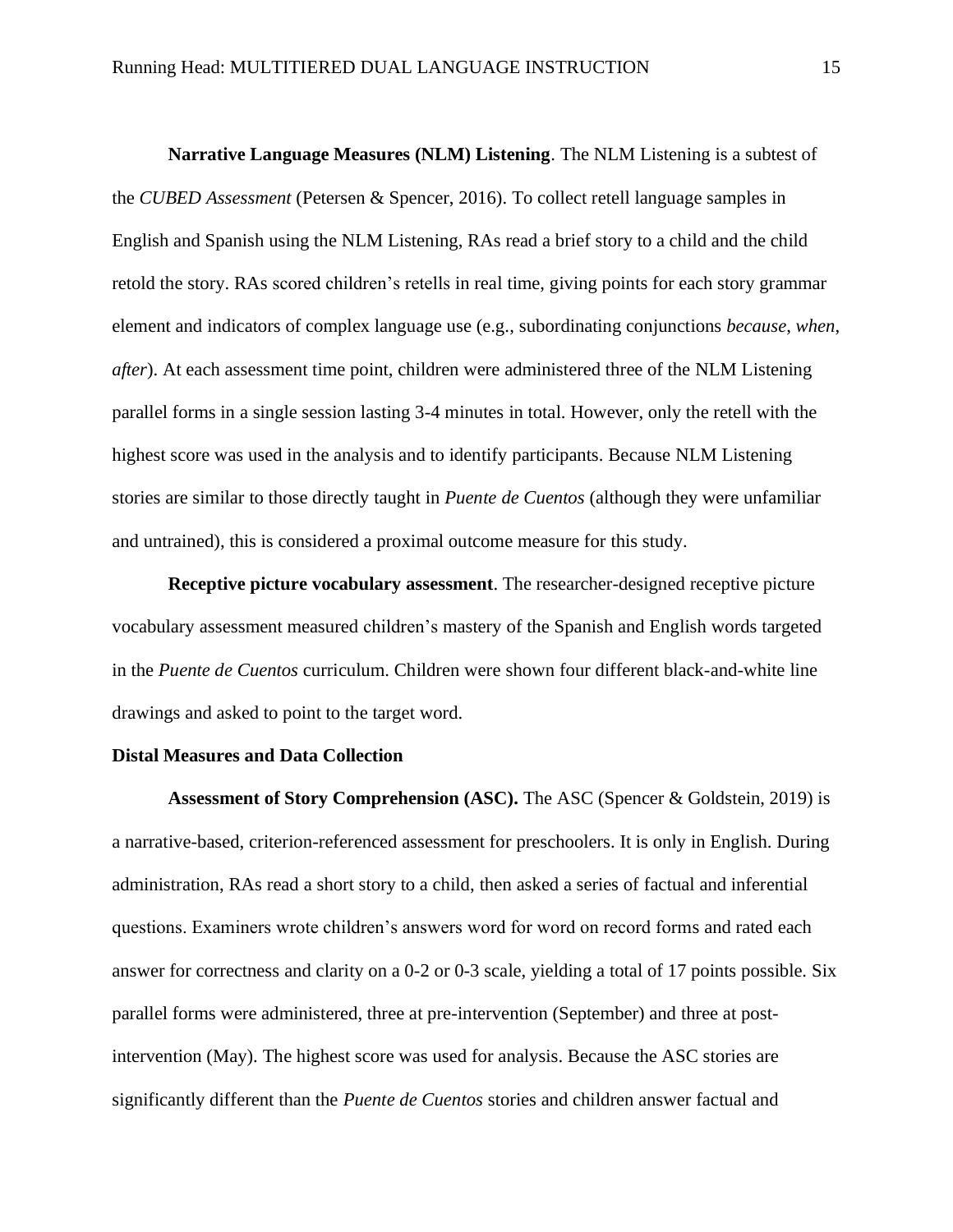inferential questions instead of retell stories, it is considered a distal measure of language comprehension.

**Clinical Evaluation of Language Fundamentals - Preschool (CELF-P).** The CELF-P in English and Spanish (Semel et al., 2004; Wiig et al., 2009) includes three language subtests that measure general oral language proficiency. The Sentence Structure (SS) subtest requires children to point to pictures corresponding to a spoken sentence. The Word Structure (WS) subtest requires an expressive response that examines children's grammatical abilities. In the Expressive Vocabulary (EV) subtest, children label pictures of objects and actions. The EV subtests of the English and Spanish versions were used for screening, but participants who qualified for Tier 2 intervention also completed SS and WS subtests in English and Spanish as part of pretesting. Raw scores were calculated and used in the analysis.

### **Feasibility Measures and Data Collection**

**Usage Rating Profile-Intervention (URP-I).** At the end of the intervention phase, classroom teachers and teaching assistants completed the Usage Rating Profile-Intervention (URP-I; Chafouleas, Briesch, & Riley-Tillman, 2009). The URP-I consists of 35 questions, each with 6-point Likert scale responses regarding four intervention dimensions: acceptability, understanding, feasibility, and system support. Because each dimension has a different number of items, we converted scores to percent so they can be interpreted.

**Fidelity checklists***.* RAs monitored the fidelity of the *Puente de Cuentos* lessons. During each observation, an RA completed a fidelity checklist that documented adherence (12 items), responsiveness (3 items), and quality (9 items) of the intervention (Dane & Schneider, 1998). RAs recorded fidelity of 21% of large group lessons, 21% of Spanish small group lessons, and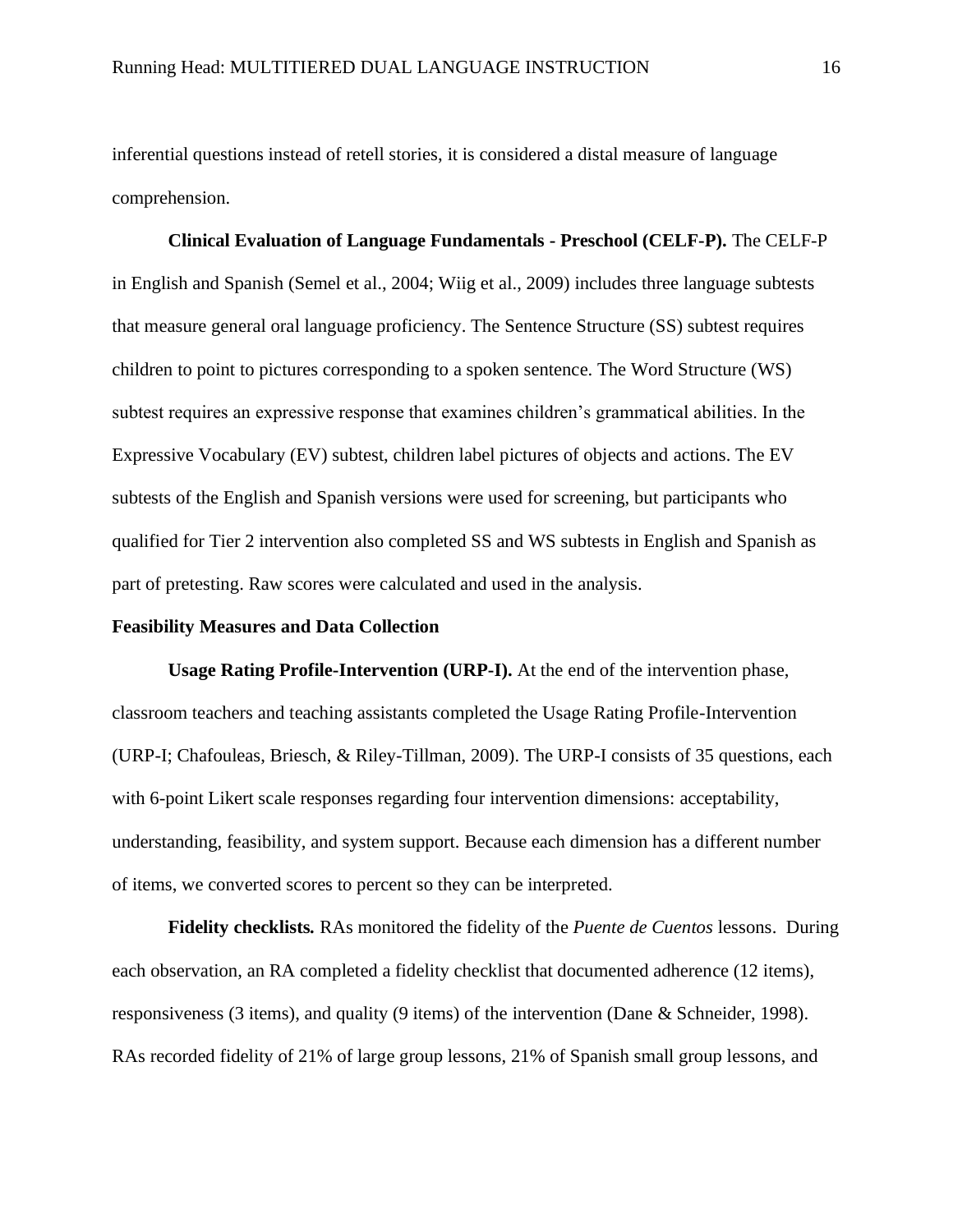17% of English small group lessons. The number of items completed as intended or with high quality was divided by the total number of items on the checklist to yield a percent fidelity.

**Intervention logs**. To capture information about the extent to which the children received the intended dose, the researchers provided intervention and attendance logs to each of the classrooms. Dose for each type of teacher-directed lesson (i.e., large group English, small group Spanish, or small group English) was recorded as well as how many extension activities were completed and for which words and concepts.

**Implementation Survey.** At the end of the school year, Head Start teachers completed a short survey. This consisted of nine researcher-generated questions that probed teachers' perceptions about the modifications completed and needed, planned sustainment, and contextual fit of the *Puente de Cuentos* curriculum in Head Start settings. Questions were rated using a Likert scale of 1-5.

# **Results**

Descriptive statistics for the focal measures are shown in Table 3. Less than 1% of the scores were missing overall (18/2754=.0065, or .65%), and all available data were used in the multilevel model results that follow.

### **Proximal Child Outcomes**

We evaluated baseline equivalence across treatment and control groups on the pretest measures. As shown in Table 4, tests of pretest differences on these measures were nonsignificant (*g*s = -.10 - .46) except for Spanish Vocabulary B, for which the treatment group had a significantly higher pretest mean  $(g = .53)$ . We proceeded to test differences in posttest scores adjusted for the respective pretest to control for any baseline differences between groups.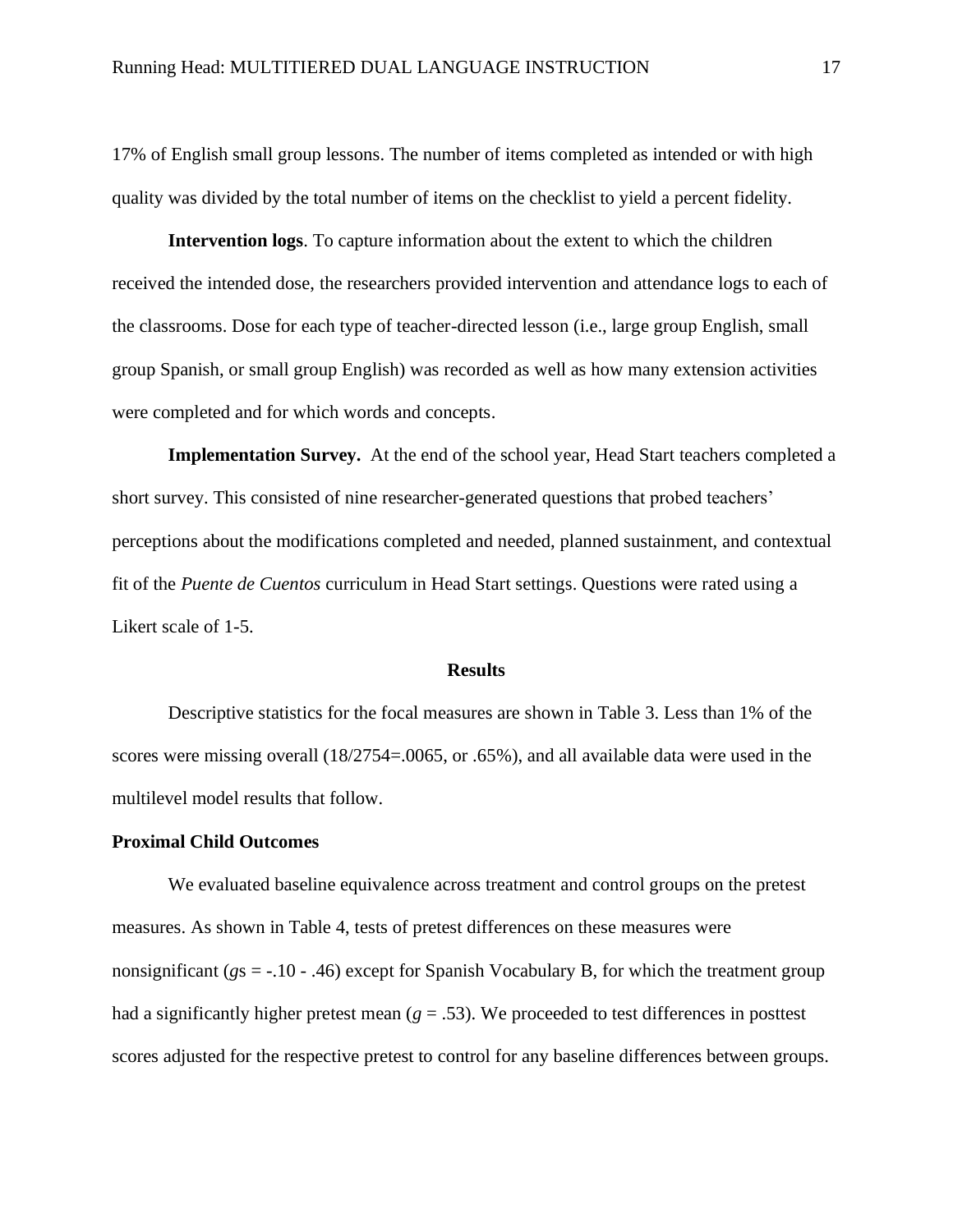**NLM Listening English and Spanish.** On the English and Spanish NLM posttests, the tests of the estimated difference between groups on the adjusted means in the random-intercept ANCOVAs showed statistically significant differences in favor of the treatment group (see Table 5). The 95% confidence intervals, although somewhat wide given the pilot study sample size, support the estimated positive effects for treatment group. On the English NLM, the effect size was large  $(g = .85)$ , and the improvement index was 30%, indicating that an average student in the control group would be expected to score about 30% higher if receiving the intervention. The effect size for the Spanish NLM was moderately strong ( $g = .48$ ), with an improvement index of 18%.

**Receptive picture vocabulary assessment.** With the exception of the posttest for Spanish unit B, the tests of the estimated difference between groups on the adjusted posttest means for English and Spanish vocabulary were statistically significant, favoring the treatment group (see Table 5). Effect sizes for these five measures (English vocabulary A, B, and C; Spanish Vocabulary A and C) were moderate (*g*s = .46 - .63). The improvement indices suggested that an average student in the control group would be expected to score from 18% to 24% higher on the vocabulary assessments if receiving the intervention. Although the vocabulary posttest for Spanish B was not statistically significant, the effect size was not trivial ( $g = .31$ ), and the improvement index was 12% in favor of the treatment group.

#### **Distal Child Outcomes**

As shown in Table 4, tests of pretest differences on distal measures were not significant with small to moderate effect sizes ( $g_s = -.12 - .37$ ), except for Spanish EV, for which the treatment group had a significantly higher pretest mean  $(g = .54)$ . We evaluated differences in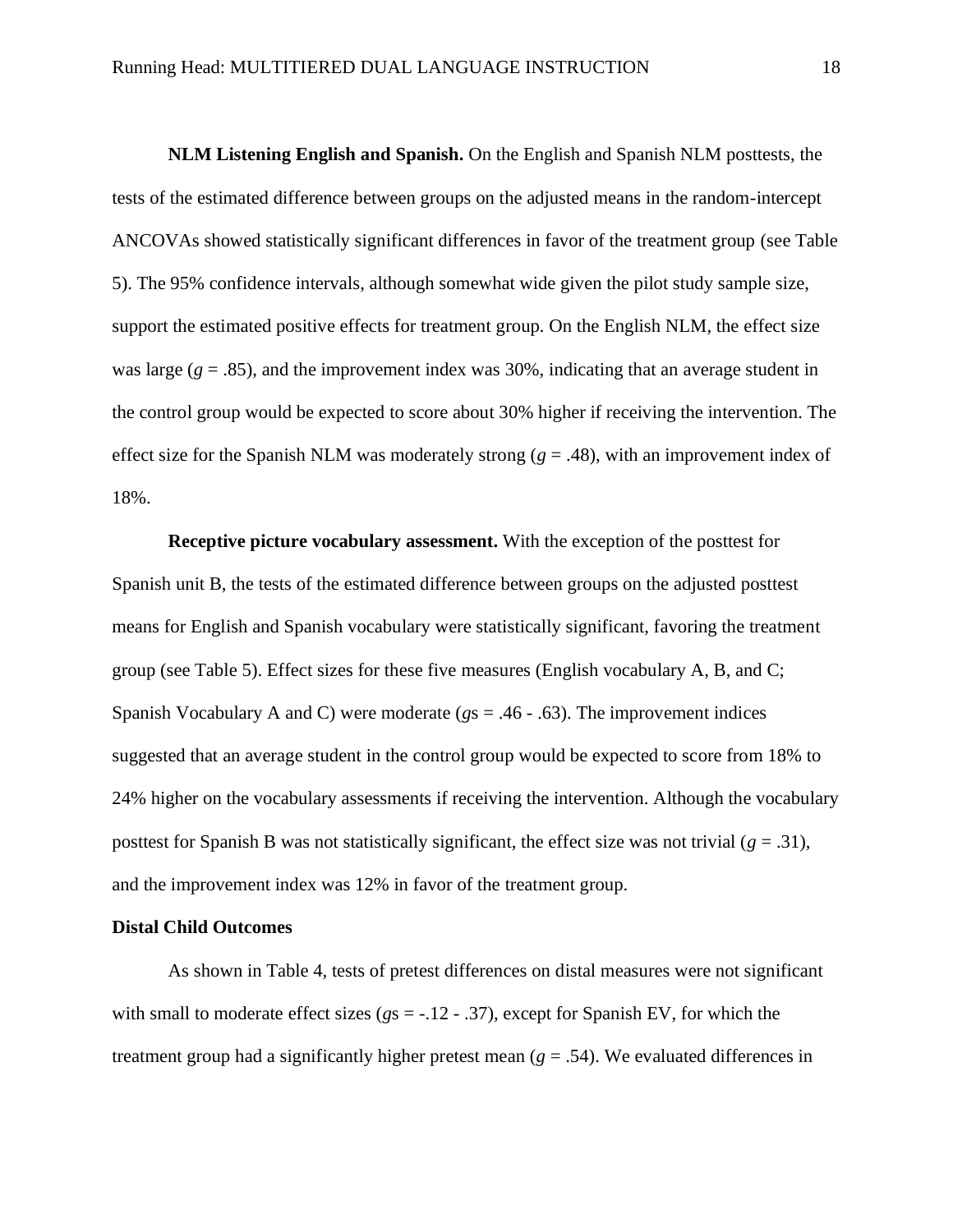posttest scores adjusted for the respective pretest to control for any baseline differences between groups.

**Assessment of Story Comprehension (ASC).** The random-intercept ANCOVA on the ASC adjusted posttest means was statistically significant, with a moderate effect size ( $g = .49$ ). The improvement index estimated an average student in the control group would be expected to score 19% higher on the ASC if receiving the intervention, which would be a meaningful gain.

**Clinical Evaluation of Language Fundamentals—Preschool (CELF-P).** Results for adjusted posttest differences between the treatment and control groups differed across the CELF-P SS, WS, and EV subtests, but were very consistent for subtests across English and Spanish. The treatment group clearly outperformed the control group on SS, evidenced by statistically significant differences, moderate effect sizes (*g*s = .55 for English and .63 for Spanish), and improvement indices. An average student in the control group would be expected to score 21% higher on SS for English and 24% higher for Spanish.

Differences in adjusted posttest means were not statistically significant for WS in either language, but effect sizes approached moderate (*g*s = .41), with improvement indices of 16% in support of intervention effects. The final two distal measures—English and Spanish EV—did not evidence any appreciable differences between treatment and control group adjusted means.

# **Feasibility**

**Usage Rating Profile-Intervention.** Mean percent for each dimension of the URP-I are displayed in Figure 1. Higher scores in acceptability, understanding, and feasibility suggest the intervention was perceived as useful and doable. Teachers and teaching assistants reported *Puente de Cuentos* to be more acceptable than feasible, although both were moderately high. Teachers also reported having a good understanding of the curriculum. For systems support,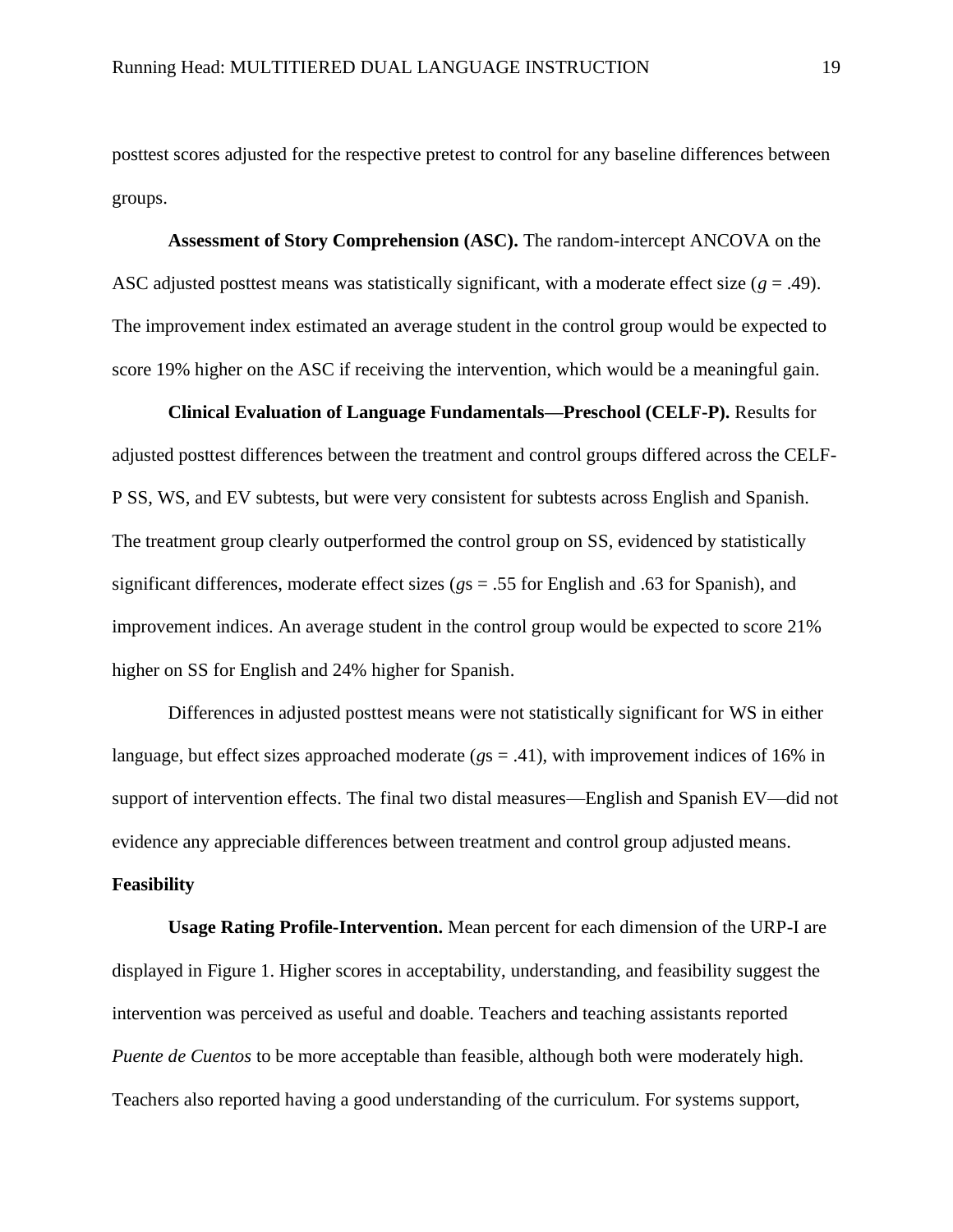teachers reported lower scores compared to the other dimensions, but because of the nature of the scale, higher scores were not necessarily desired.

**Fidelity.** After the Head Start teachers and teaching assistants felt comfortable delivering the lessons (one or two weeks), RAs began assessing their intervention fidelity using the fidelity checklists. Teachers and teaching assistants demonstrated consistently high fidelity to the *Puente de Cuentos* procedures. For small group lessons in Spanish, the mean fidelity scores were 97%, 96%, and 98% for Units A, B, and C. For small group English lessons, they were 97%, 96%, and 97%. For large group lessons, fidelity was slightly lower; mean fidelity scores were 91%, 97%, and 94% for the respective units.

**Intervention logs.** Based on a review of the intervention logs the teachers completed, very few teacher-directed lessons were omitted, with the exception of the small group lessons in Spanish in the three treatment classrooms without a Spanish speaking teacher. All planned lessons had been implemented by the middle of May. The small group intervention portion of the log revealed that all research participants were present for at least 85% of the Tier 2 lessons intended for them. Moreover, 90% or more of the target words and concepts were addressed through extension activities in all of the treatment classrooms.

**Implementation survey.** Mean ratings of all teachers and teaching assistants who completed the implementation survey are displayed in Table 6. Overall, they reported that they made few modifications during the study, but some had plans to make more. Most teachers had plans to continue to use *Puente de Cuentos* following the study. Mean ratings indicate that there is a reasonable contextual fit between the intervention and their values, students, and setting.

# **Discussion**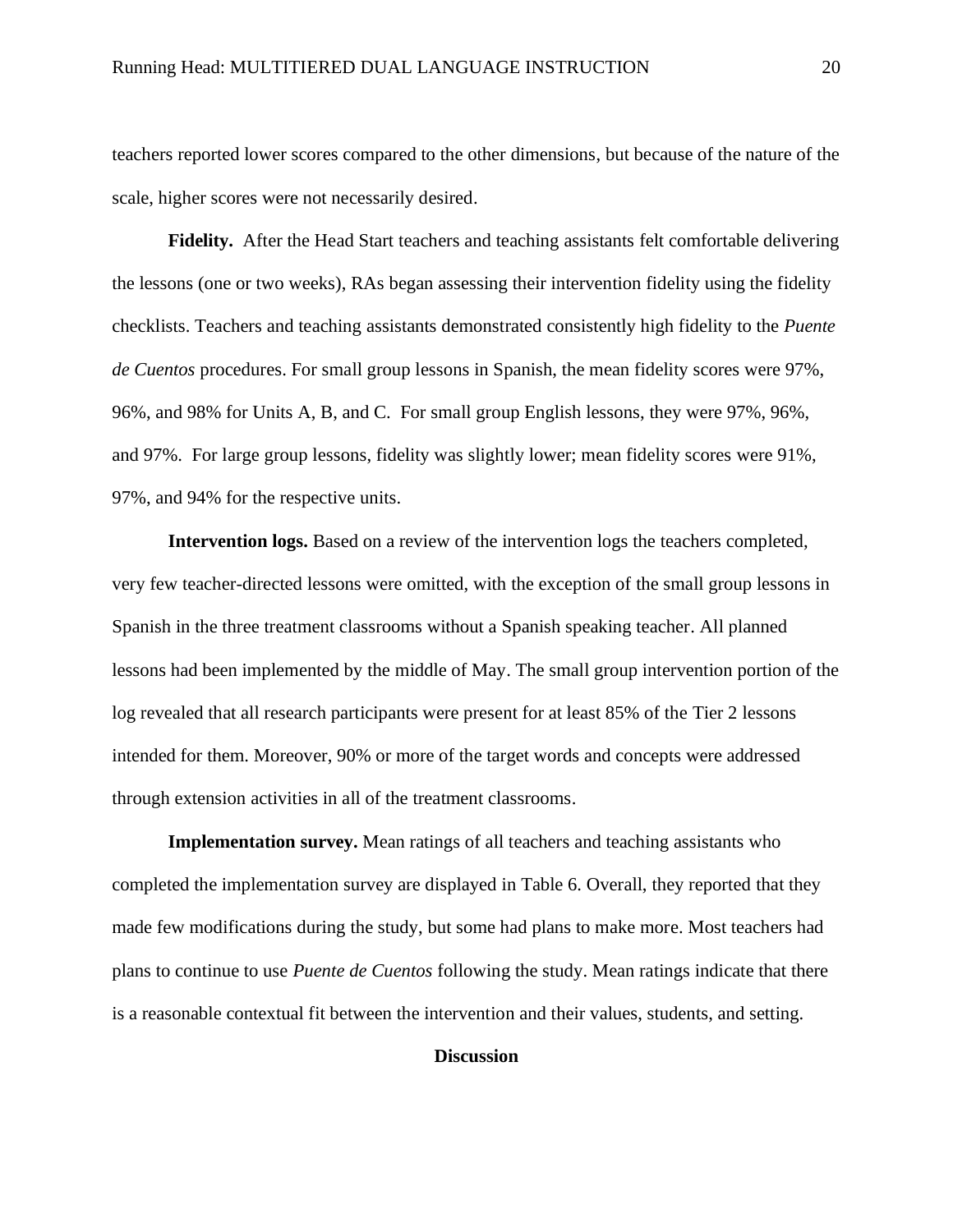The importance of building oral language skills is clear, as there is a strong link between oral language and reading comprehension (Cain et al., 2004; Chaney, 1998; Clarke et al., 2010; Dickinson & Tabors, 2001; Larney, 2002). Vocabulary and narrative skills are particularly important areas to develop early so that children can benefit more from subsequent instruction and comprehension of what is read to them and what they read (Cain & Oakhill, 2011; Elleman, et al., 2009; Mehta et al., 2005; Verhoeven & van Leeuwe, 2008). If oral language instructional efforts can incorporate children's first language and produce meaningful improvements in English, there is an added benefit of helping to cultivate a bilingual and biliterate society (Collier & Thomas, 2017). The purpose of this early stage efficacy study was to examine the extent to which multitiered dual language instruction improved children's Spanish and English language skills on proximal and distal measures of vocabulary, narrative retells, language comprehension, and general language abilities.

### **Proximal Measures of Vocabulary and Narrative Retell**

Consistent with prior English, oral narrative-based language intervention studies that have focused on proximal outcomes (e.g., Spencer, Petersen, & Adams, 2015; Spencer, Petersen, Slocum, & Allen, 2015; Spencer, Weddle, Petersen, & Adams, 2017), we found statistically significant effects for narrative retells in English. Narrative retelling was the most salient instructional activity in the *Puente de Cuentos* instruction, with all large group and half of the small group lessons based on English stories. Teachers supported children's practice of each model story, English vocabulary, and English language complexity through retelling activities in every lesson. Only half of the small group lessons featured Spanish story retelling, which may account for the differences in effect sizes for English (*g*=.85) and Spanish (*g*=.48) retell outcomes. Although improvement in the proximal, narrative retell outcome was expected,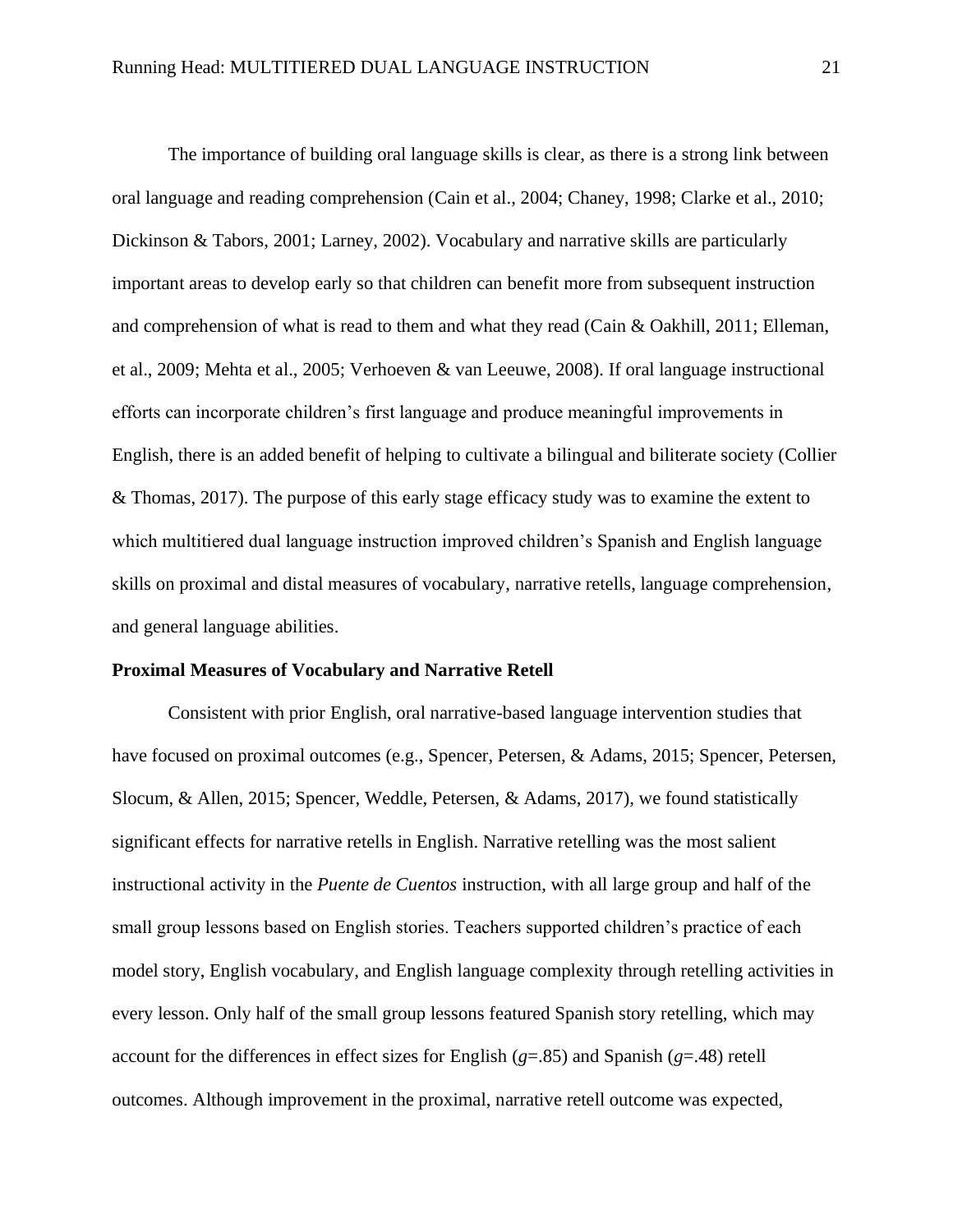growth in narrative language can have meaningful immediate and future consequences. Narrative language has been shown to be correlated and causally related to later academic success (Barton-Hulsey et al., 2017; Catts et al., 2016; Clarke et al., 2010). It is worth noting that the *Puente de Cuentos* curriculum improved the oral narrative language of one of the populations most at risk for not meeting future reading comprehension standards (U.S. Department of Education, National Center for Educational Statistics, 2017).

Improvements on the researcher-made receptive vocabulary assessment were statistically significant for all three units of English words, and significant for two of the three units in Spanish. All effect sizes were considered educationally meaningful  $(g > .25; U.S.$  Department of Education, Institute of Education Sciences, 2017), although children in the treatment group made smaller gains on the Spanish Unit B vocabulary assessment than the control group. Across the year, teachers explicitly taught 36 verbs and adjectives in English and 36 verbs and adjectives in Spanish. They were strategically selected to be less common, tier two words (Beck, McKeown, & Kucan, 2002). The multitiered dual language curriculum was intentionally designed to ensure the most attention would be given to the words that are most difficult to learn. Thus, teachers were able to direct their explicit instruction and intentional practice toward these less common and more challenging verbs and adjectives.

The meaningful improvements in Spanish receptive vocabulary suggest that the combined dose of small group Spanish lessons in the classroom and the family engagement activities was sufficient to help children learn the words in Spanish. In previous studies, we found little evidence of improvement on the Spanish receptive vocabulary assessment but adequate evidence for improved English vocabulary (Spencer, Moran, Petersen, Thompson, & Restrepo, 2019; Spencer, Petersen, Restrepo, Thompson, & Gutierrez-Arvizu, 2019). In these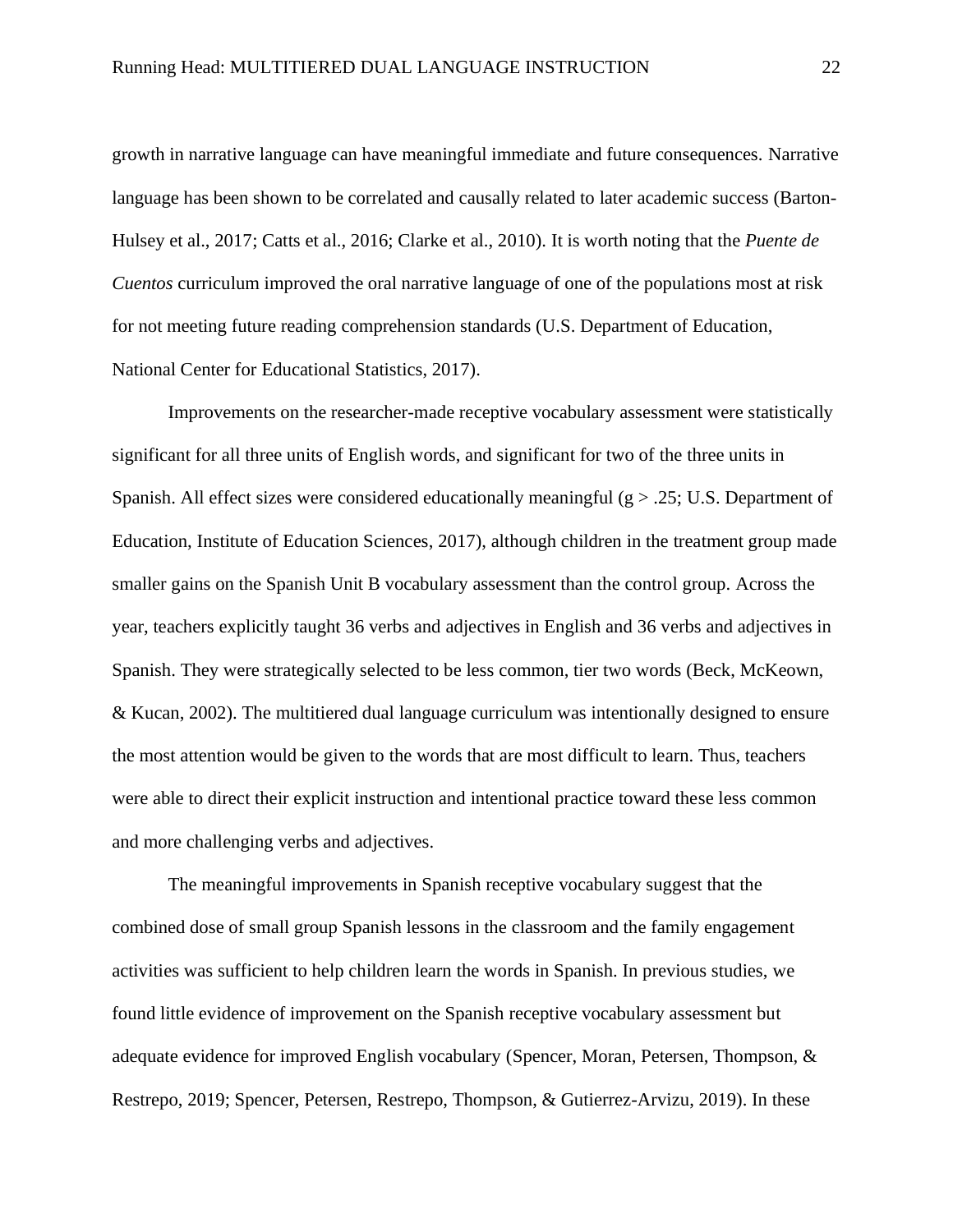studies, children received English instruction in large group, small group, and through extensions (e.g., storybook reading and child-directed center activities); however, Spanish instruction was only delivered in small groups twice a week for 20 minutes. In the current study, children's families received a set of family engagement activities that aligned with all the lessons, and they were only in Spanish. We speculate that by boosting children's exposure to the Spanish vocabulary through the family engagement activities, it created a better English-Spanish instructional balance. Another difference between previous studies and the current study was that all the families viewed a video module that showed them how to use the family engagement activities to facilitate storytelling, encourage the use of the target words, and help children answer questions about the stories. Because we did not isolate the effect of the family engagement activities, this supposition will require replication and more rigorous investigation in the future.

### **Distal Measures of Language Comprehension and General Language Skills**

The chain of logic for building vocabulary and narrative skills is that, if truly successful, improvements will also be detected on language-related measures that do not closely match the intervention. If children's language comprehension can be improved before they enter kindergarten, there is a chance that their future reading comprehension will also benefit. Although this was not investigated experimentally in this study, other research suggests that language outcomes mediate the effects of language intervention on reading comprehension for students in primary grades (Bowyer-Crane et al., 2008; Clarke et al., 2010; Language and Reading Research Consortium, Jiang, & Logan, 2019). It is the same logic that underpins early childhood intervention aimed at enhancing language comprehension. The ASC is a standardized, criterion-referenced assessment tool that uses stories and comprehension questions to assess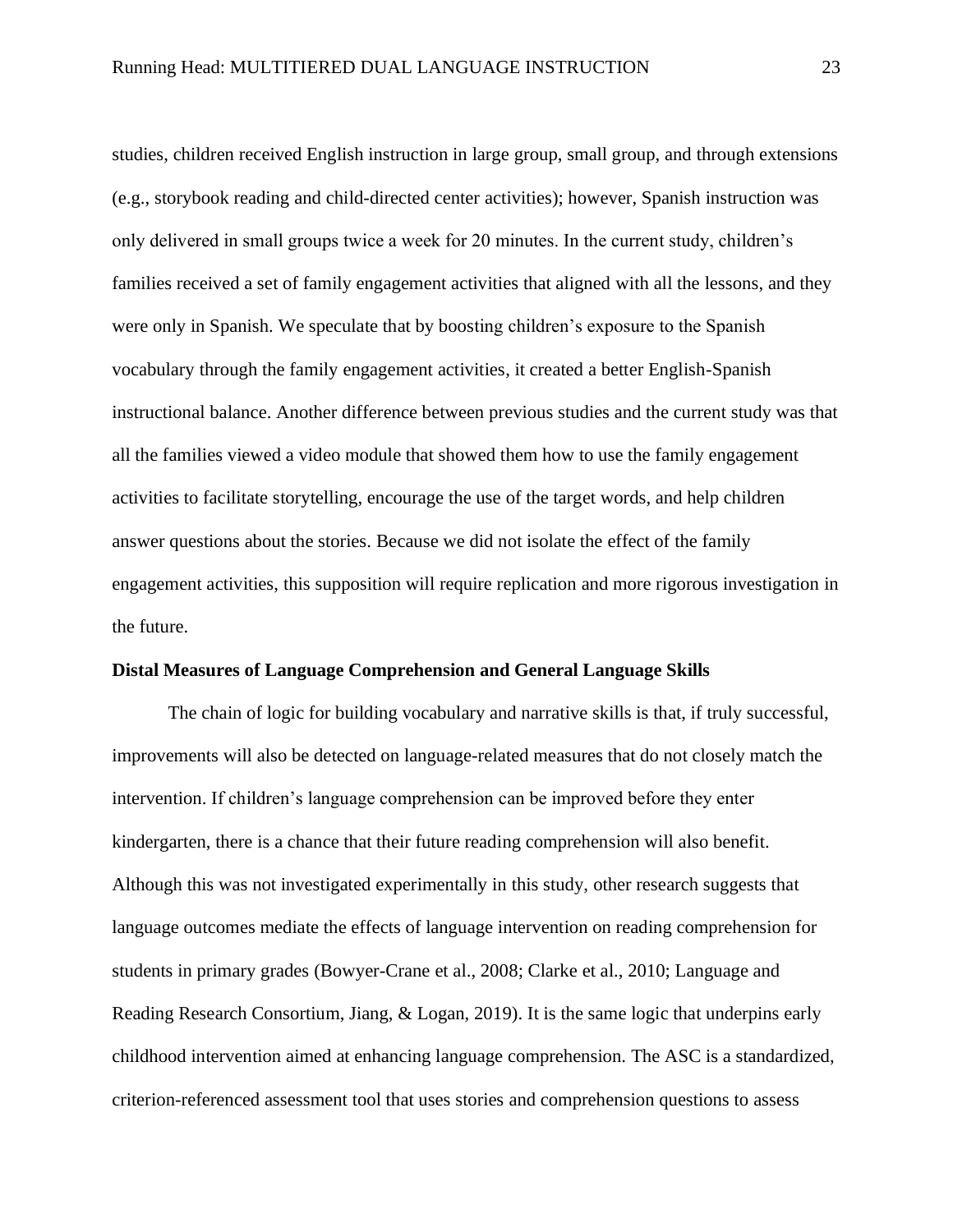children's language comprehension skills, similar to common reading comprehension tasks in elementary grades. The ASC stories are longer and more complex than the stories featured in the multitiered curriculum and were strategically designed to capture inferential comprehending. At pretest, children's scores were extremely low indicating that they were unable to answer questions about a story. This could mean that they did not understand the stories or that they understood the stories but had insufficient expressive language to respond to the questions. At posttest, the children in the treatment group showed small, but important, gains over the children in the control group. Although we can be confident that the multitiered dual language instruction was responsible for the observed gains, there is substantially more room for growth as children in the treatment condition had mean posttest ASC scores of 4.24 out of a total of 17 possible points. Given that the ASC is a distal measure and answering factual and inferential questions was not directly trained in the intervention, it is considered a meaningful outcome with a moderate effect size  $(g = .49)$ , indicating significant promise of the intervention.

As further evidence of promise, the multitiered dual language instruction had a statistically significant impact on the treatment group's scores on the CELF-P SS subtest in English and Spanish. Although not statistically significant, group differences on the English and Spanish WS subtest were meaningful with moderate effect sizes. This pattern of responding corresponds to developmental expectations. SS is a receptive task in which children point to the picture that corresponds to the sentence the examiner says, while WS requires children to produce a grammatically complex phrase or sentence. It is reasonable that children learn to understand a second language before they are able to speak it. It is possible that stronger effects would be seen if children received two years of focused dual language instruction.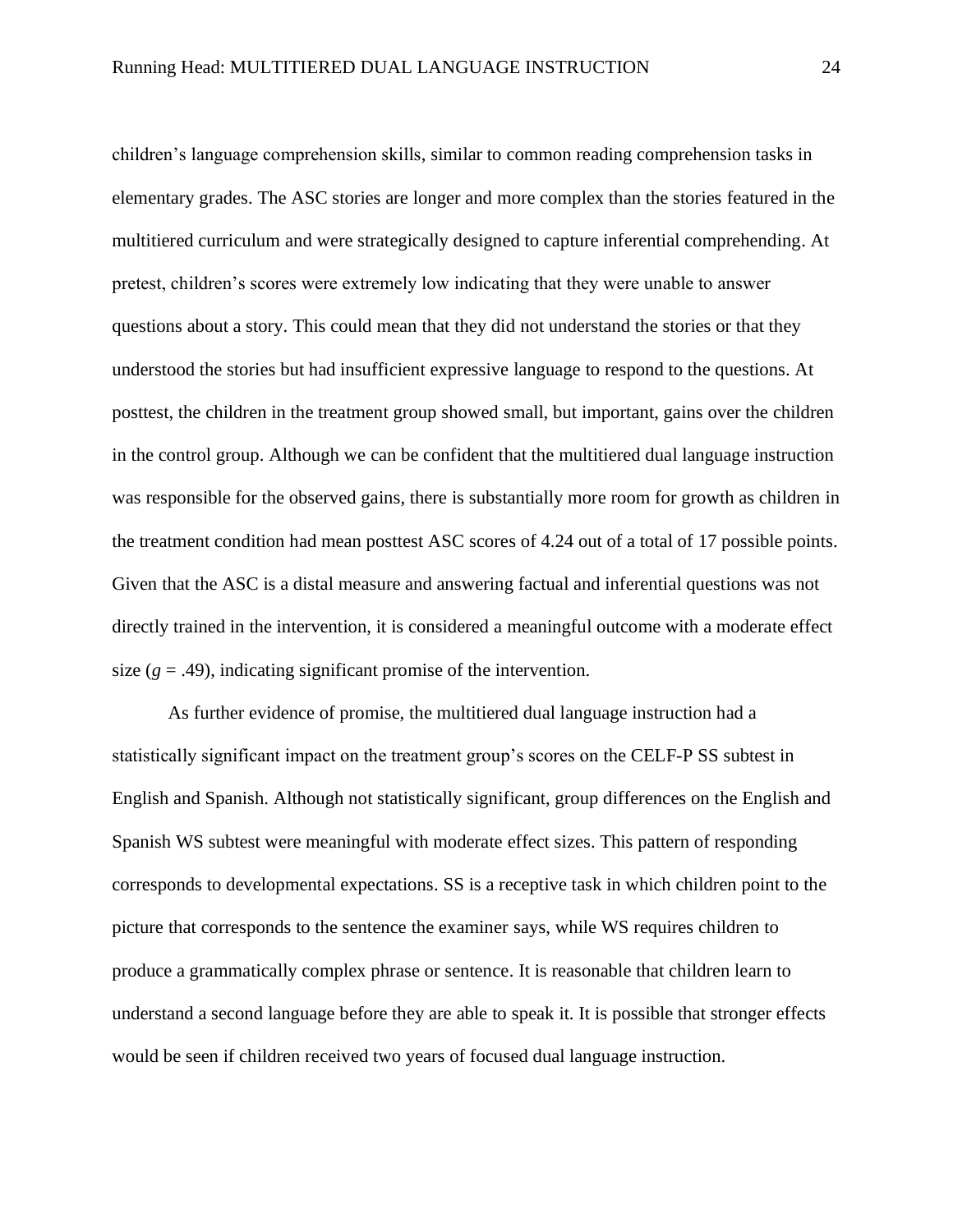Children in the treatment group did no better than the children in the control group on the EV subtest of the CELF-P in English or in Spanish. Again, this is a consistent and expected pattern. Both groups made equivalent gains from pretest to posttest in English and no gains in Spanish. Although the intervention targeted a large number of words, none of them are on the EV subtests. The EV subtests feature words that are commonly learned in preschools such as *crying*, *riding*, *carrot*, and *firefighter* which are distinctly different from the types of words taught in *Puente de Cuentos* (e.g., *narrow*, *tremble*). From these results, it can be deduced that general classroom English instruction, to which both groups were exposed, was sufficient to improve the children's ability to expressively identify the items on the English EV subtest. Evidence of this can be seen in the lack of growth observed for Spanish EV. Because their general classroom instruction was primarily in English, they only learned the English words. While a goal of most vocabulary interventions is to improve children's ability to learn new words, there are distinct barriers to validly measuring this construct (Camilleri & Botting, 2013). Many have argued that because standardized measures of preschoolers' vocabulary are inappropriate to detect effects of vocabulary rich language interventions, this gap in the literature warrants urgent attention (Hoffman, Teale, & Paciga, 2013; National Institute of Child Health and Human Development, NIH, DHHS, 2000).

### **Feasibility**

The URP-I data suggest that the *Puente de Cuentos* curriculum was generally acceptable to the teachers and teaching assistants. It was easy to understand and regarded as feasible in their setting. This is further evidenced by the high fidelity of lesson delivery and completion of all of the planned lessons before the end of the year. The dimension of systems support of the URP-I cannot be interpreted as easily because high scores suggest that the teacher is unable to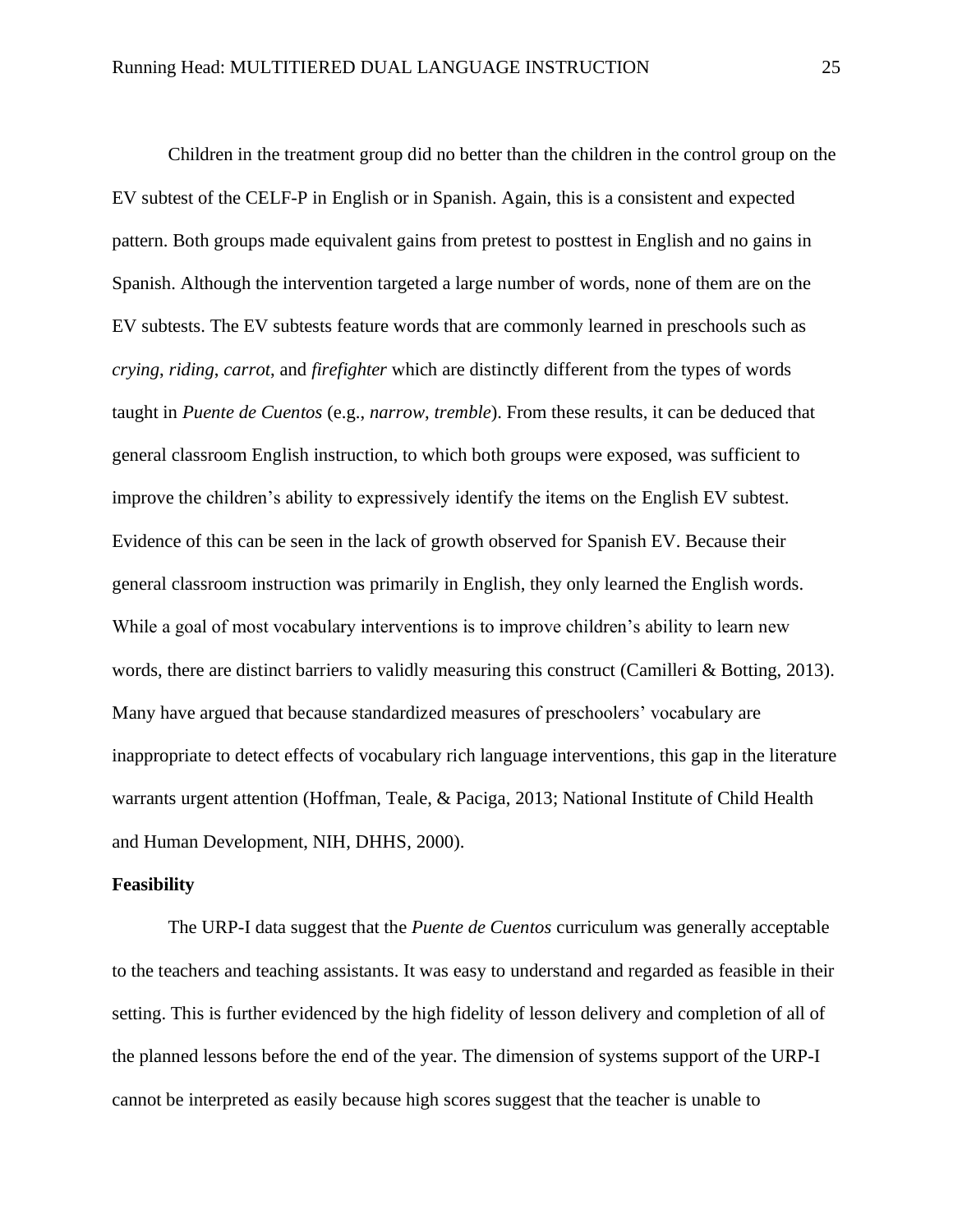implement the intervention without the help of others and low scores indicate he/she can easily implement the intervention on his/her own. A multitiered instructional system necessitates a fair amount of help and teamwork. For example, administrative support is needed so that schedules can be adapted and lesson plans are modified to better fit a multitiered delivery. Moreover, teachers often divided the lesson delivery responsibilities with the teaching assistant, which is an acceptable use of personnel and resources.

The implementation survey revealed that teachers implemented the program as it was designed, although some of them made changes to the duration of lessons and materials and activities used. The ability to modify a research-based practice has been associated with sustainability of the practice (Klingner, Vaughn, Hughes, & Arguelles, 1999) so mid-range scores (2.00-4.00) on the implementation survey may indicate that teachers feel empowered and knowledgeable about how to adapt *Puente de Cuentos* for their classrooms. Multitiered instructional systems may pose paradigmatic shifts for early educators. Likewise, not all early childhood professionals value teacher-directed instruction. We attribute the high contextual fit scores (4.08-4.83) to *Puente de Cuentos'* balance of short explicit instruction sessions with childdirected activities.

# **Contributions to MTSS in Early Childhood**

The implementation of MTSS across early childhood settings has been limited, and multitiered systems of language support have rarely been attempted or reported in the research literature. This is one of the first studies to report on the efficacy and feasibility of a dual language multitiered curriculum for preschool children. The promise of MTSS transcends special education and extends services to any and all students who may need extra support. Thus, through MTSS, students who are not meeting English language expectations due to various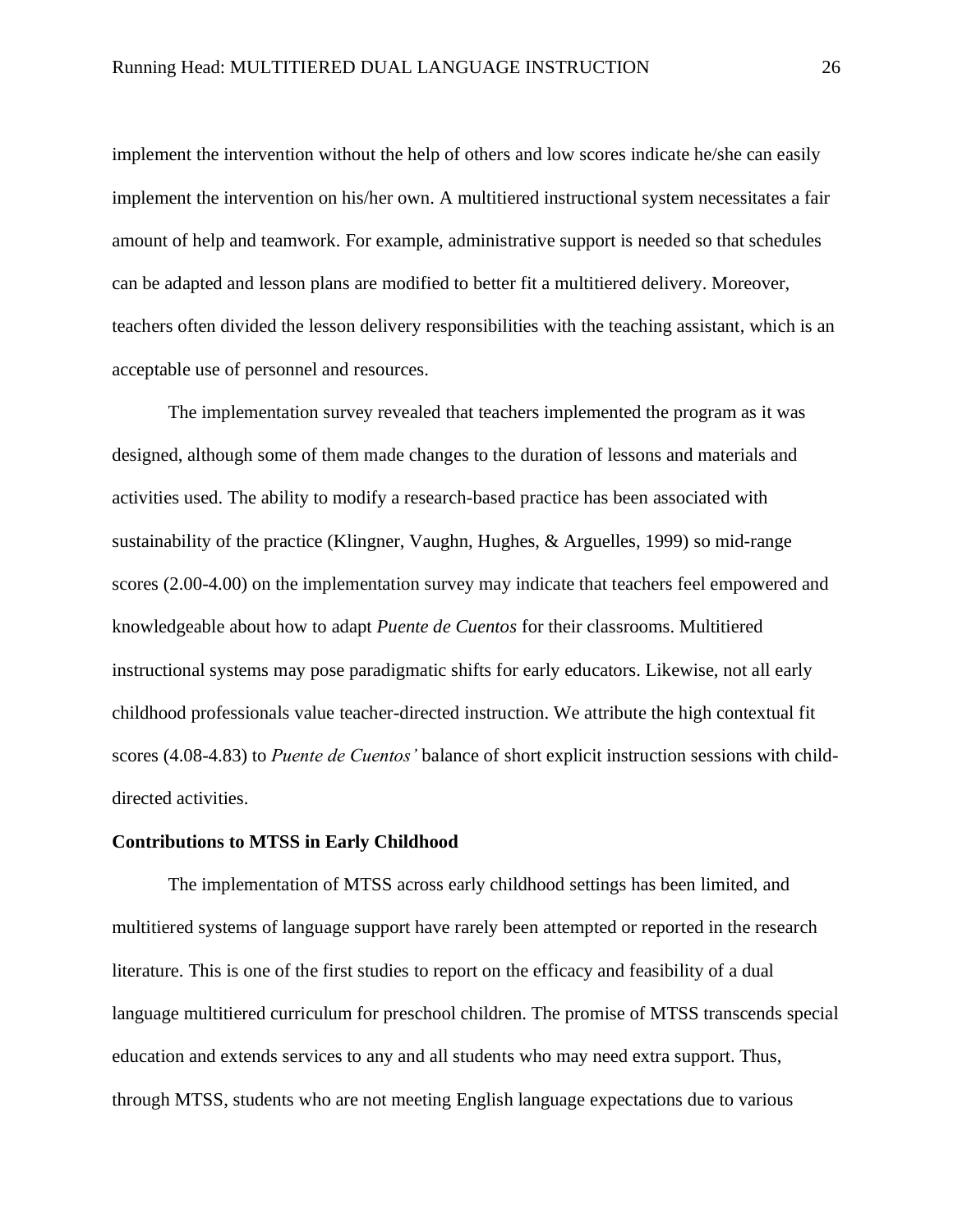external factors are eligible to receive the language support they need. Dual language instruction has been shown to have an equal to or stronger impact on academic performance over Englishonly approaches (Collins, 2014; Mahoney, MacSwan, & Thompson, 2005; Rolstad, Mahoney, & Glass, 2005; Collier & Thomas, 2017), with the added benefit of sociocultural, socio-economic, linguistic, and cognitive gains (Collier & Thomas, 2017). The implementation of a dual language multitiered system of support merges two powerful, evidence-based approaches. With a tiered system in place that provides special services to all students in need of additional support, and a focus on both L1 and L2, there is a real possibility of meaningful change and, for the first time, significant improvement in reading outcomes for dual language learners.

# **Limitations and Future Directions**

Despite the valuable contributions this study makes to the literature on dual language interventions and to the literature on MTSS in early childhood contexts, there are a number of limitations and points to consider for future research. First, because this was a pilot early efficacy study, we were limited by our financial resources. These limitations reduced the number of classrooms that could realistically be managed and our ability to monitor conditions in the control classrooms. The small sample may be responsible for the lack of statistical significance found for Spanish receptive vocabulary Unit B and for the WS subtest in English and Spanish. It is possible that significance will be observed when a larger, fully powered efficacy trial can be completed. A second limitation is also related to resources. We were unable to mask the classrooms' assignment to conditions because all of the RAs were needed to collect pre- and post-test data and observe teachers for fidelity. With greater financial resources, a second group of data collectors can remain blind to condition.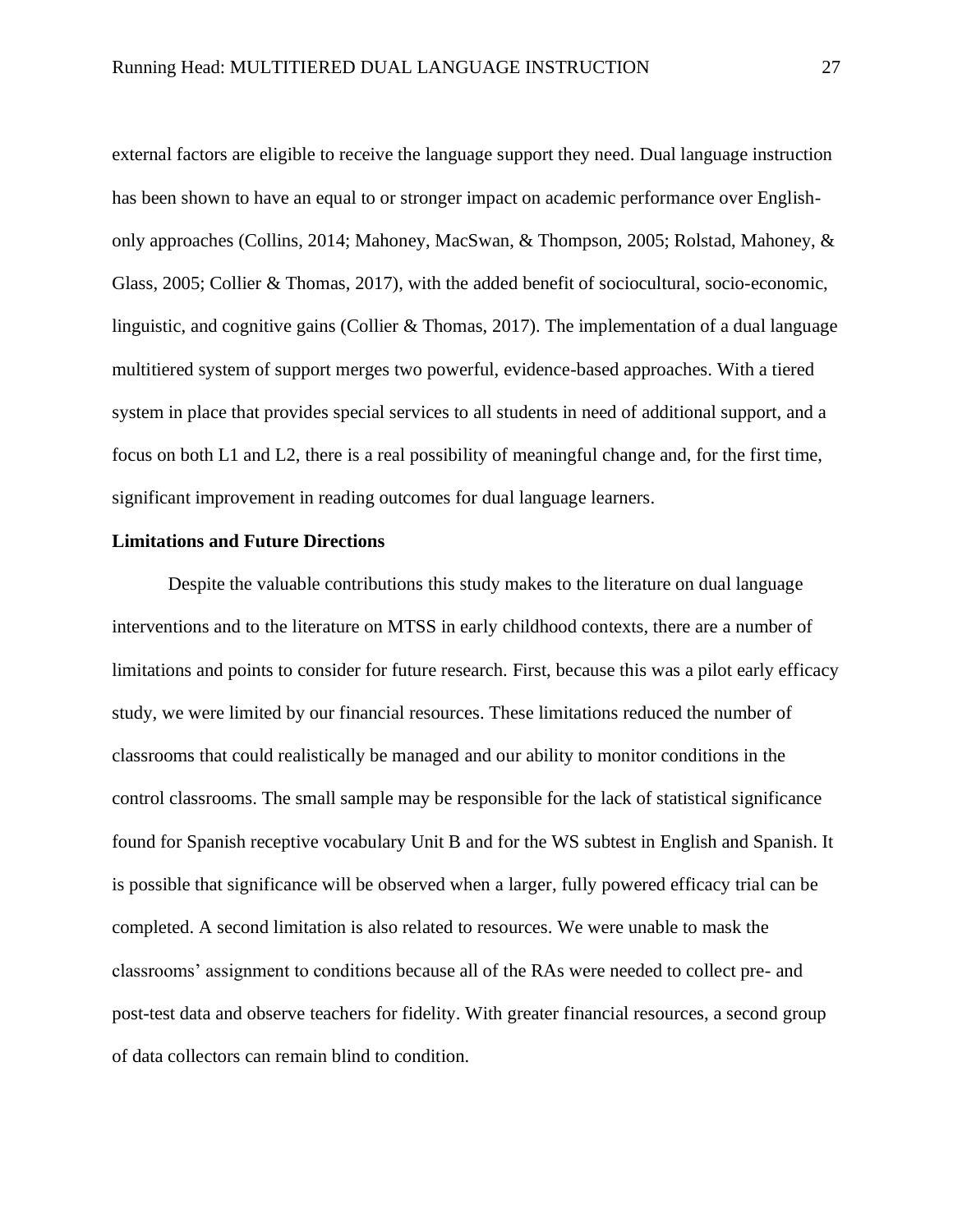A number of limitations were related to dose of the intervention. Several children assigned to the treatment group did not receive the full intervention for various reasons. First, we were unable to be more selective about the classrooms we recruited to participate. Three of the treatment classrooms did not have a Spanish speaking teacher or teaching assistant. This meant that nine children in the treatment group received multitiered English language instruction instead of dual language instruction. There were also more control classrooms without a Spanishspeaking teacher than treatment classrooms. Second, in five of the treatment classrooms, more than three children qualified to be research participants. Because teachers did not have the time to conduct more than one small group intervention every day, they selected three children for Tier 2 intervention and the rest  $(n=10)$  received only large group instruction with the rest of the class. The researchers did not advise the teachers how to select the children, but it was hypothesized that they selected the three children about which they were most concerned. The effect of these limitations are unknown because the samples were too small to analyze for possible differential effects. It should be noted that most research participants in the treatment groups received some level of Spanish exposure through the family engagement activities so there is a possibility that this compensated somewhat for what was missed in school.

Although not necessarily weaknesses of the current study, there are a few recommendations that future research in this area can address. The extent to which Spanish instruction benefitted the children should be examined in future research. We did not attempt to isolate the effect of the Spanish components or examine cross-language transfer directly, but future researchers should plan for a systematic and rigorous analysis of the value added of using children's L1 in multitiered dual language instruction. Likewise, the impact of the small group instruction on top of the large group instruction is assumed to have added benefit. However, this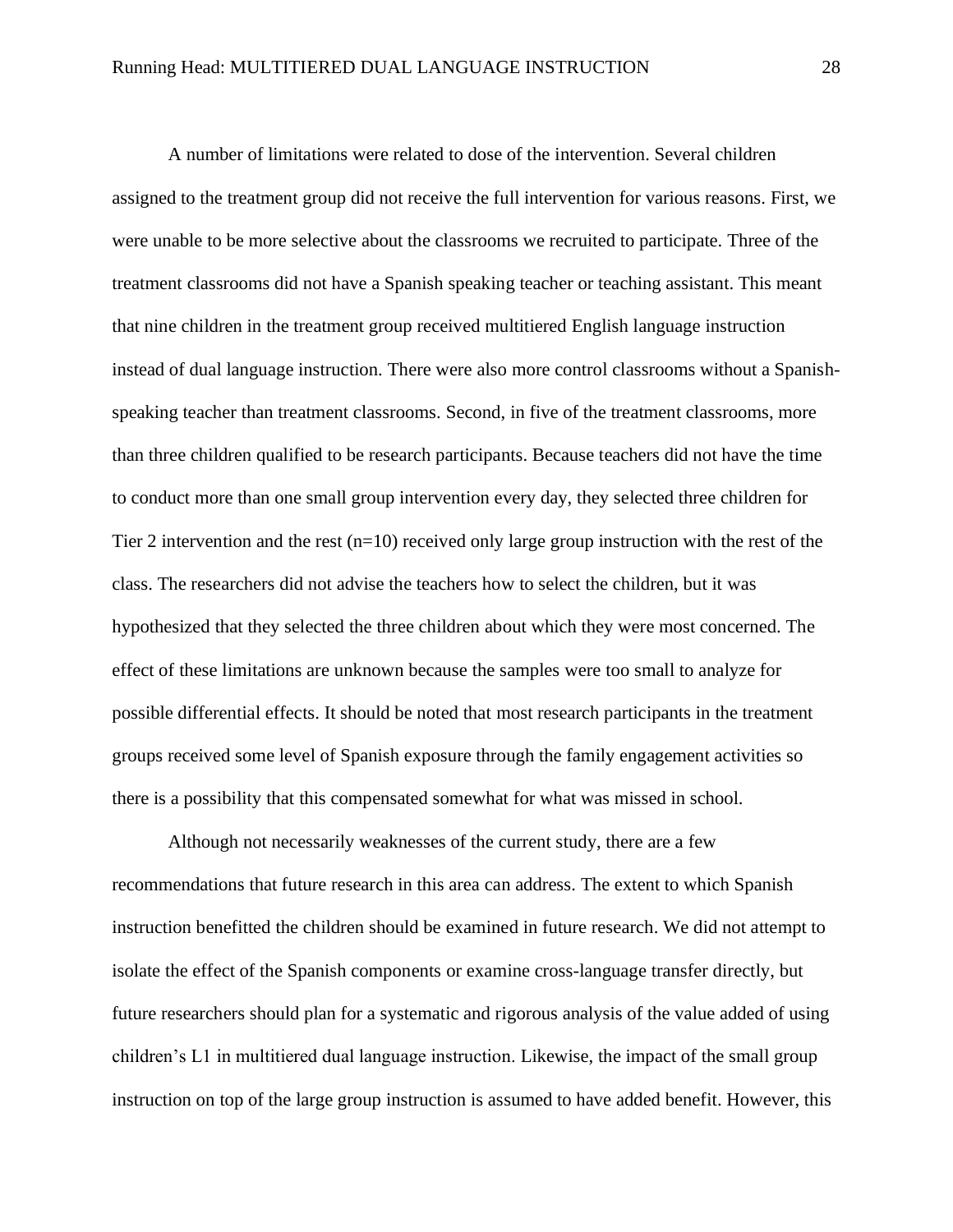should be examined empirically, comparing different variations and possible configurations of the *Puente de Cuentos* curriculum.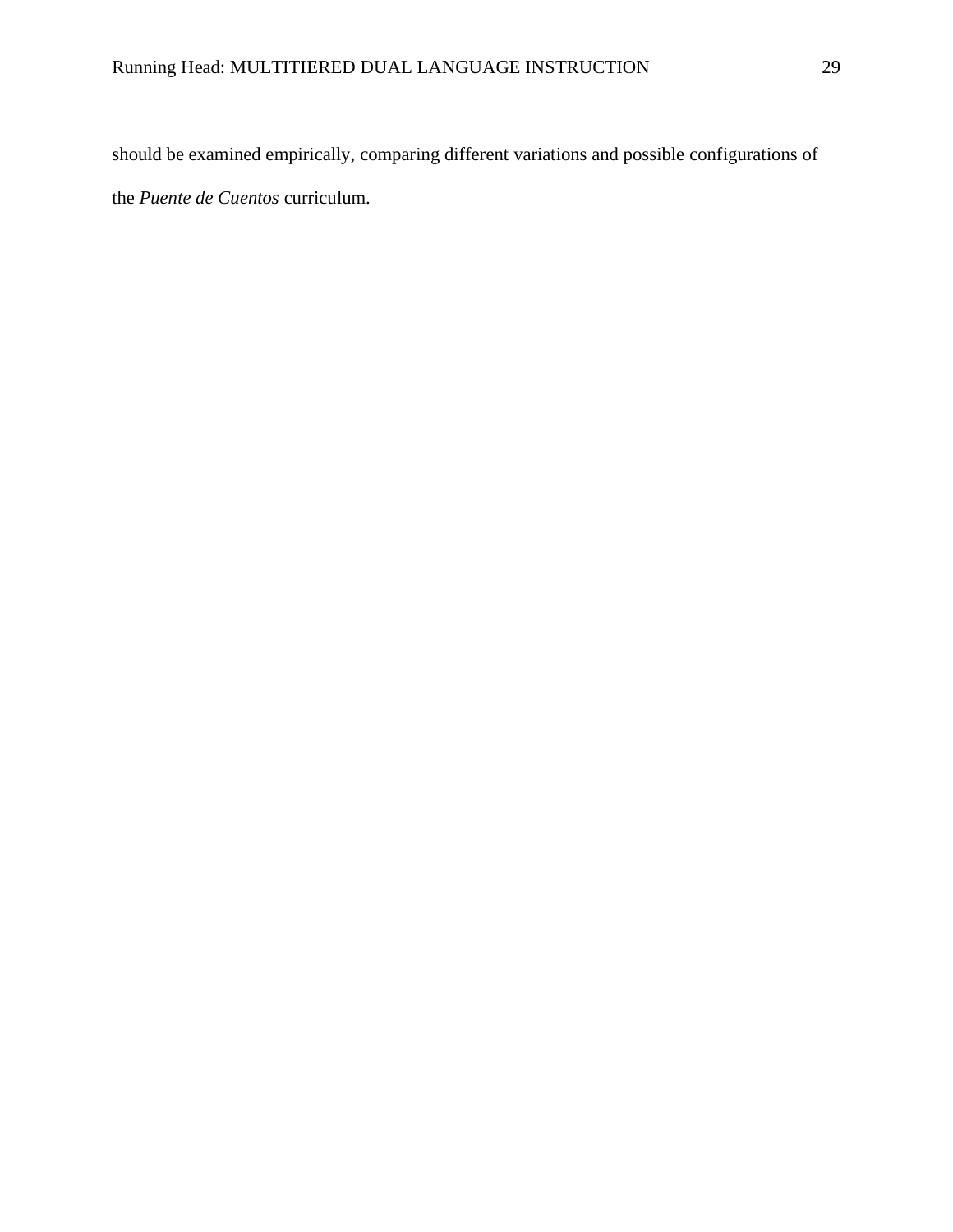#### References

- Anderson, R. & Pearson, P. (1984). A Schema-Theoretic View of Basic Processes in Reading Comprehension. In P. Pearson, R. Barr, M. Kamil, P. Mosenthal, & R. Dykstra (eds.), *Handbook of Reading Research* (pp 255-291). New York: Longman.
- Baker, C. (2000). *A parents' and teachers' guide to bilingualism* (2nd ed.). Clevedon, England: Multilingual Matters.
- Barnett, W. S., Yarosz, D. J., Thomas, J., Jung, K., & Blanco, D. (2007). Two-way and monolingual English immersion in preschool education: An experimental comparison. *Early Childhood Research Quarterly, 22*(3), 277-293. doi: 10.1016/j.ecresq.2007.03.003
- Barton-Hulsey, A., Sevcik, R. A., & Romski, M. A. (2017). Narrative language and reading comprehension in students with mild intellectual disabilities*. American Journal on Intellectual and Developmental Disabilities, 122*(5)*,* 392–408*.* doi: 10.1352/1944-7558- 122.5.392
- Beck, I. L., McKeown, M., & Kucan, L. (2002). *Bringing words to life: Robust vocabulary instruction*. New York, NY: Guilford Press.
- Bleses, D., Makransky, G., Dale, P. S., Højen, A., & Ari, B. A. (2016). Early productive vocabulary predicts academic achievement 10 years later. *Applied Psycholinguistics, 37*(6), 1461-1476. doi:10.1017/S0142716416000060
- Cain, K., Lemmon, K., & Oakhill, J. (2004). Individual differences in the inference of word meanings from context: the influence of reading comprehension, vocabulary knowledge, and memory capacity. *Journal of Educational Psychology, 9*(4), 671–681. doi: 10.1037/0022-0663.96.4.671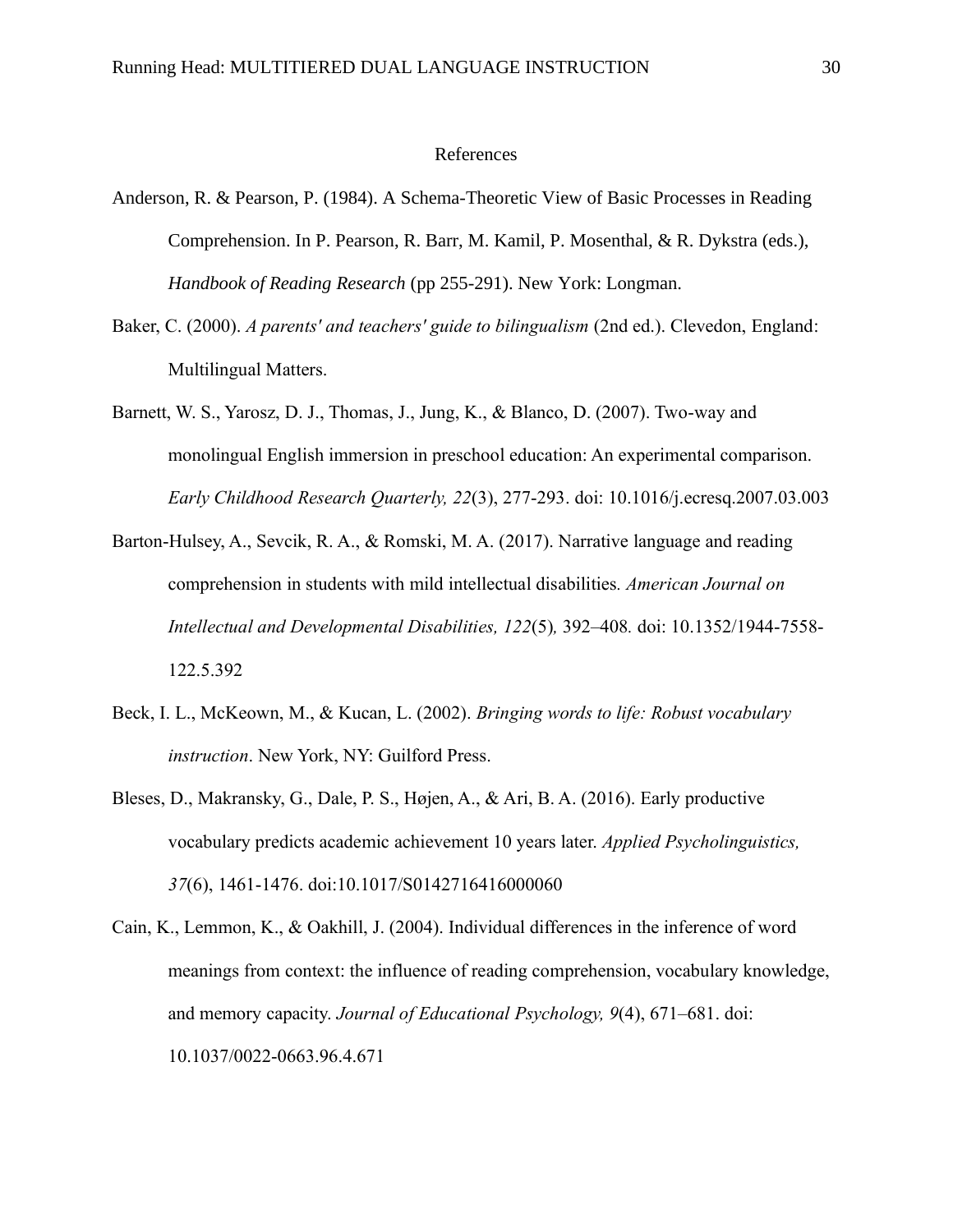- Cain, K., & Oakhill, J. (2011). Matthew effects in young readers: Reading comprehension and reading experience aid vocabulary development. *Journal of Learning Disabilities, 44*(5), 431-443. doi: 10.1177/0022219411410042
- Camilleri, B., & Botting, N. (2013). Beyond static assessment of children's receptive vocabulary: the dynamic assessment of word learning (DAWL). *International journal of language & communication disorders*, *48*(5), 565-581.
- Carta, J. J., & Young, R. M. (2019). *Multi-tiered systems of support for young children: Driving change in early education.* Baltimore, MD: Brookes Publishing.
- Castro, D. C., Garcia, E. E., & Markos, A. M. (2013). *Dual language learners: Research informing policy*. Chapel Hill: The University of North Carolina, Frank Porter Graham Child Development Institute, Center for Early Care and Education Research-Dual Language Learners.
- Castro, D. C., Páez, M., Dickinson, D. K., & Frede, E. (2011). Promoting language and literacy in young dual language learners: Research, practice and policy. *Child Development Perspectives, 5*(1), 15-21. doi: 10.1111/j.1750-8606.2010.00142.x
- Catts, H. W. (1993). The relationship between speech-language impairments and reading disabilities. *Journal of Speech and Hearing Research, 36*(5), 948– 958. doi: 10.1044/jshr.3605.948
- Catts, H. W., Adlof, S. M., & Ellis Weismer, S. (2006). Language deficits in poor comprehenders: a case for the simple view of reading. *Journal of Speech, Language and Hearing Research, 49*(2), 278-293. doi: 10.1044/1092-4388(2006/023)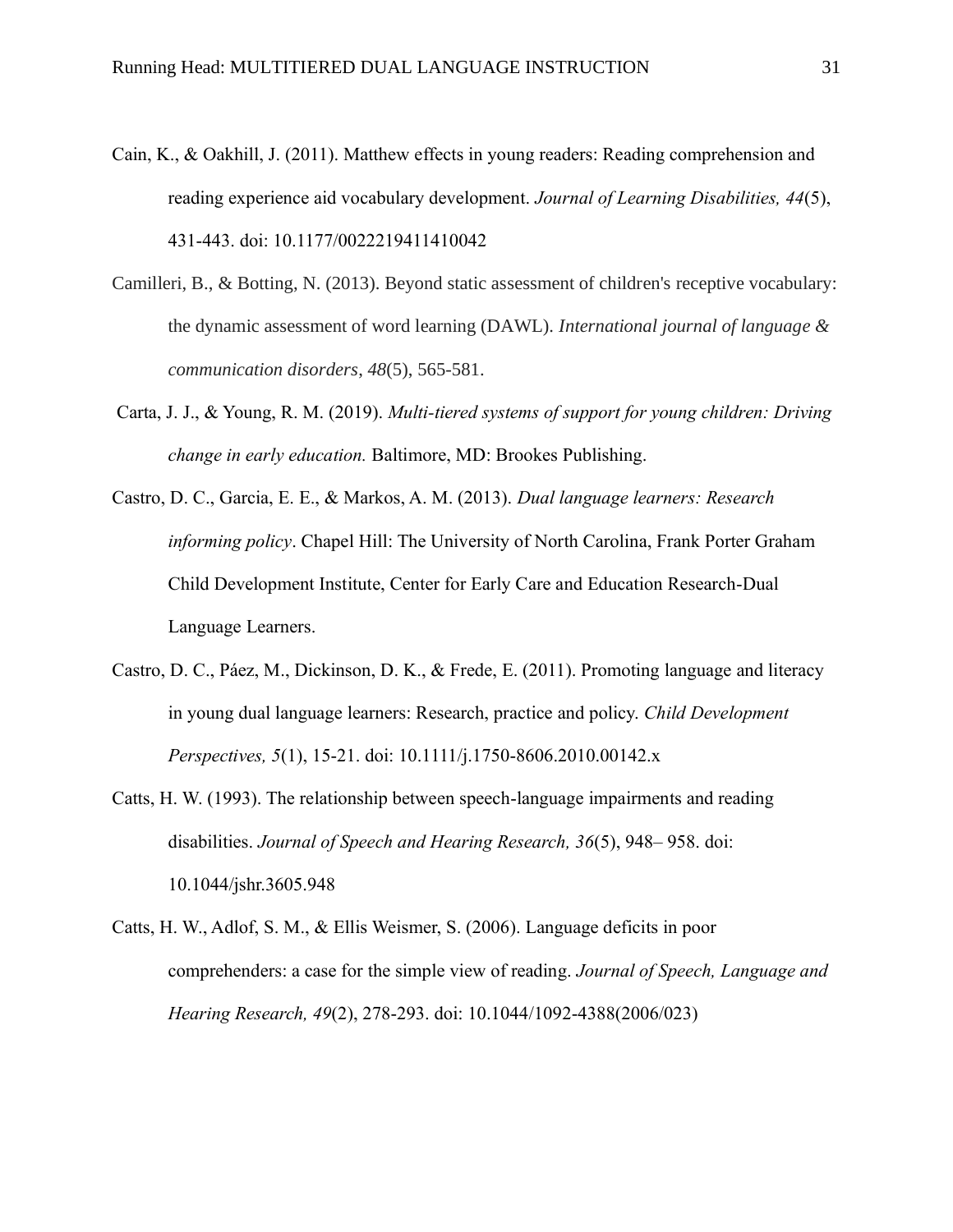- Catts, H. W., Fey, M. E., Tomblin, J. B., & Zhang, X. (2002). A longitudinal investigation of reading outcomes in children with language impairments. *Journal of Speech, Language, and Hearing Research, 45*(6), 1142–1157. doi: 10.1044/1092-4388(2002/093)
- Catts, H. W., Nielsen, D. C., Bridges, M. S., & Liu, Y. S. (2016). Early identification of reading comprehension difficulties. *Journal of Learning Disabilities*, *49*(5), 451–465. doi: 10.1177/0022219414556121
- Chafouleas, S. M., Briesch, A. M., Riley-Tillman, T. C., & McCoach, D. B. (2009). Moving beyond assessment of treatment acceptability: An examination of the factor structure of the Usage Rating Profile—Intervention (URP-I). *School Psychology Quarterly, 24*(1), 36- 47. doi: 10.1037/a0015146
- Chaney, C. (1998). Preschool language and metalinguistic skills are links to reading success. *Applied Psycholinguistics, 19*(3), 433–446. doi: 10.1017/S0142716400010250
- Clarke, P. J., Snowling, M. J., Truelove, E., & Hulme, C. (2010). Ameliorating children's reading comprehension difficulties: A randomized controlled trial. *Psychological Science, 21*(8), 1106-1116. doi:10.1177/ 0956797610375449
- Collier, V., & Thomas, W. (2017). Validating the power of bilingual schooling: Thirty-two years of large-scale, longitudinal research. *Annual Review of Applied Linguistics, 37*, 203-217. doi:10.1017/S0267190517000034
- Collins, B. A. (2014). Dual language development of Latino children: Effect of instructional program type and the home and school language environment. *Early Childhood Research Quarterly, 29*, 389–397. doi: 10.1016/j.ecresq.2014. 04.009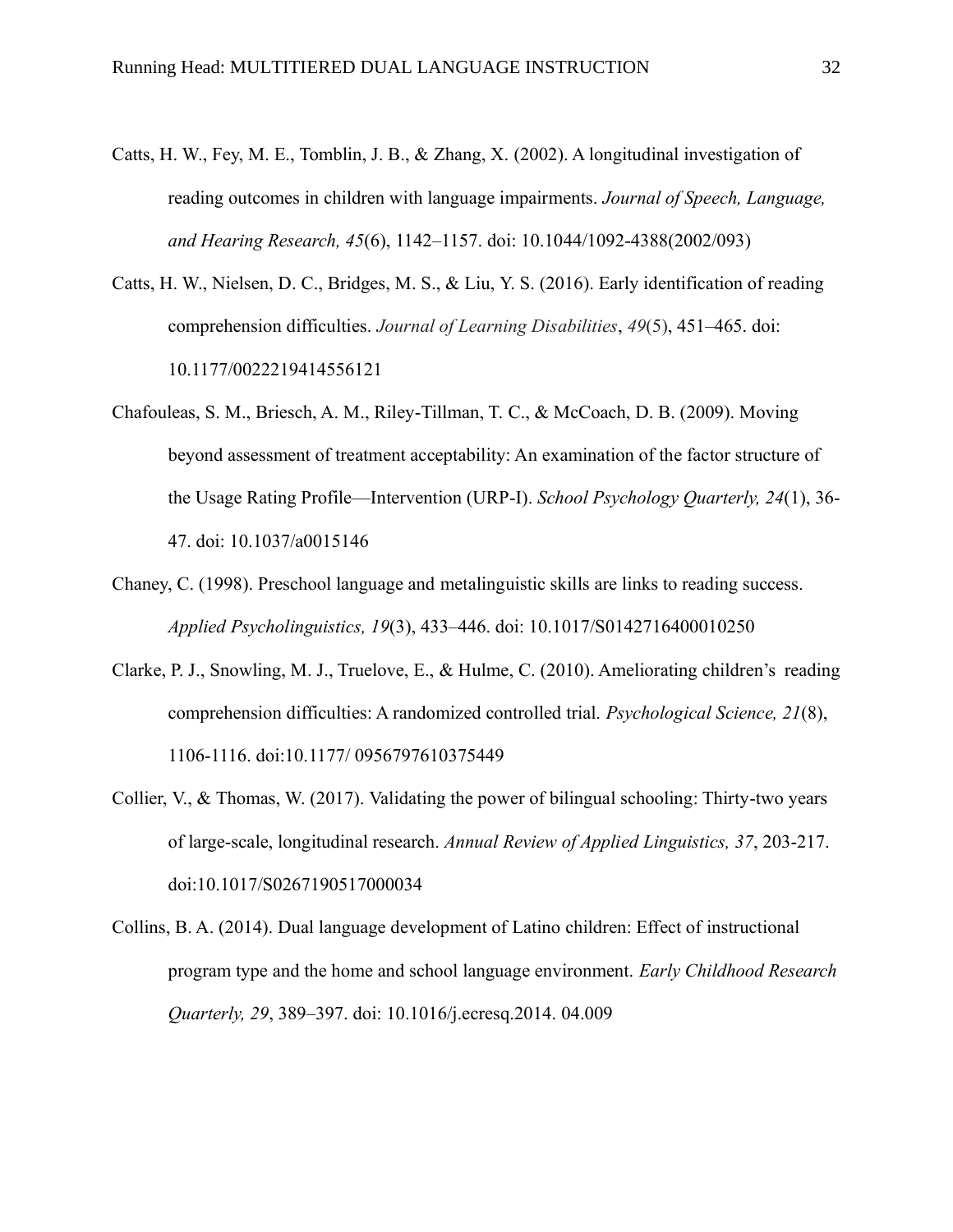- Coltrane, B. (2003). *Working with young English language learners: Some considerations.* Washington, DC: ERIC Clearinghouse on Languages and Linguistics. Retrieved April 30, 2006, from [http://www.cal.org/ericcll/digest/0301coltrane.html.](http://www.cal.org/ericcll/digest/0301coltrane.html)
- Craig, H. K., Connor, C. M., & Washington, J. A. (2003). Early positive predictors of later reading comprehension for African American students: A preliminary investigation. *Language, Speech, and Hearing Services in Schools, 34*(1), 31–43. doi: 10.1044/0161- 1461(2003/004)
- Dane, A. V., & Schneider, B. H. (1998). Program integrity in primary and early secondary prevention: are implementation effects out of control? *Clinical Psychology Review, 18*, 23–4.
- Dickinson, D., McCabe, A., Anastasopoulos, L., Peisner-Feinberg, E. & Poe, M. (2003). The comprehensive language approach to early literacy: The interrelationships among vocabulary, phonological sensitivity, and print knowledge among preschool-aged children. *Journal of Educational Psychology*, *95*(3), 465–481. [doi:](https://doi/) 10.1037/0022- 0663.95.3.465
- Dickinson, D. K., & Tabors, P. O. (Eds.). (2001). *Beginning literacy with language: Young children learning at home and school.* Baltimore, MD: Paul H Brookes Publishing.
- Dodge, D. T., Colker, L. J., & Heroman, C. (2002). *The creative curriculum for preschool* (4th ed). Washington, DC: Teaching Strategies.
- Durán, L. K., & Wackerle-Hollman, A. (2019). Meeting the needs of young dual language learners in multi-tiered systems of support. In J. J. Carta & R. M. Young (Eds.), *Multitiered systems of support for young children: Driving change in early education (pp. 171-*190). Baltimore, MD: Brookes Publishing.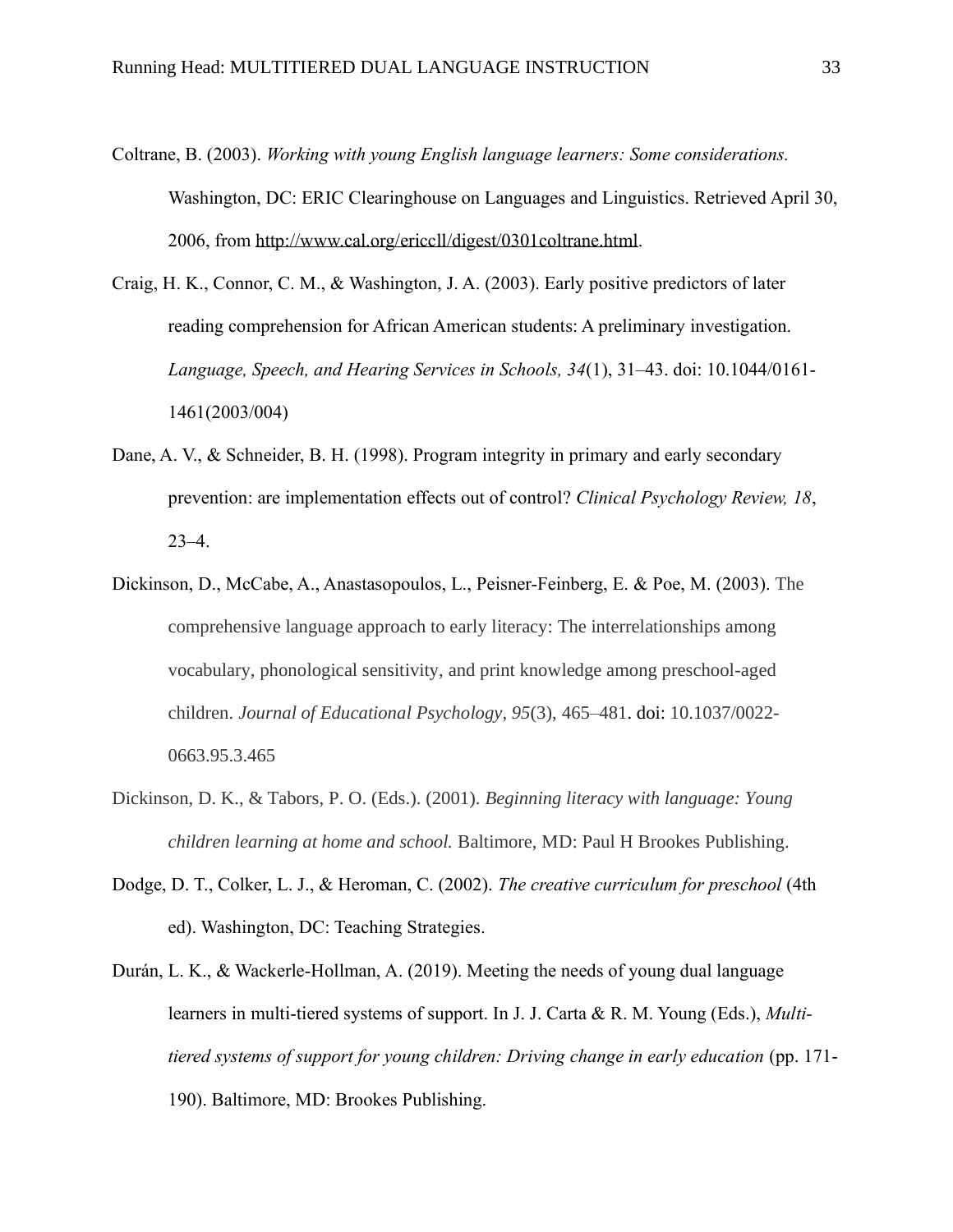- Elleman, A., Lindo, E., Morphy, P., & Compton, D. (2009). The impact of vocabulary instruction on passage-level comprehension of school-age children: A meta-analysis. *Journal of Educational Effectiveness, 2*(1), 1-44. doi: 10.1080/19345740802539200
- Fuchs, D., & Deshler, D. D. (2007). What we need to know about responsiveness to intervention (and shouldn't be afraid to ask). *Learning Disabilities Research & Practice, 22*(2), 129- 136. doi: 10.1111/j.1540-5826.2007.00237.x
- Gough, P., & Tunmer, W. (1986). Decoding, reading, and reading disability. *Remedial and Special Education, 7*(1), 6-10. doi: 10.1177/074193258600700104
- Greenwood, C. R., Carta, J. J., Atwater, J., Goldstein, H., Kaminski, R., & McConnell, S. (2013). Is a response to intervention (RTI) approach to preschool language and early literacy instruction needed? *Topics in Early Childhood Special Education, 33*(1), 48–64. [doi:](https://doi.org/doi) 10.1177/0271121412455438
- Griffin, T. M., Hemphill, L., Camp, L., & Wolf, D. P. (2004). Oral discourse in the preschool years and later literacy skills. *First Language, 24*(71,Pt2), 123-147. doi: 10.1177/0142723704042369
- Hammer C. S., Lawrence, F. R., & Miccio, A. W. (2007). Bilingual children's language abilities and early reading outcomes in Head Start and kindergarten. *Language, Speech, and Hearing Services in Schools*, *38*(3), 237–248. [doi:](https://doi/) 10.1044/0161-1461(2007/025)
- Heroman, C., Tabors, P. O., & Teaching Strategies, Inc. (2010). *Teaching strategies GOLD: Birth through kindergarten: Assessment toolkit.* Washington, DC: Teaching Strategies.
- Hoffman, J. L., Teale, W. H., & Paciga, K. A. (2014). Assessing vocabulary learning in early childhood. *Journal of Early Childhood Literacy, 14*(4), 482-509.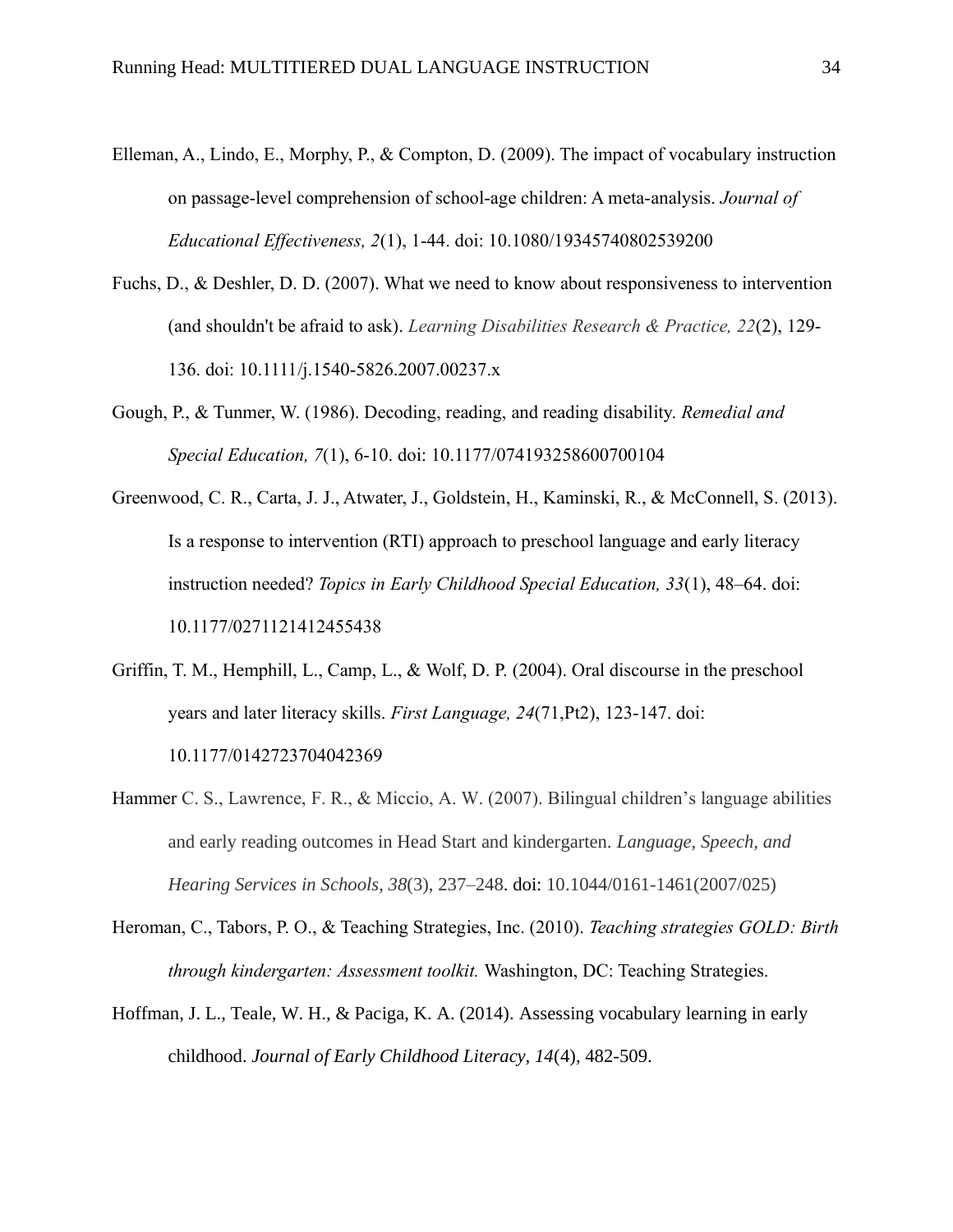- Klinger, J. K., Vaughn, S., Tejero Hughes, M., & Arguelles, M. E. (1999). Sustaining researchbased practices in reading: A 3 year follow-up. *Remedial and Special Education, 20*(5), 263-274 doi: 10.1177/074193259902000502
- Larney, R. (2002). The relationship between early language delay and later difficulties in literacy. *Early Child Development and Care, 172*(2), 183-193. doi: 10.1080/03004430210890
- MacSwan, J., & Rolstad, K. (2005). Modularity and the facilitation effect: psychological mechanisms of transfer in bilingual students. *Hispanic Journal of Behavioral Sciences, 27*(2), 224–243. doi: 10.1177/0739986305275173
- Mahoney, K., MacSwan, J., & Thompson, M. (2005). English language learners. In D. García & A. Molnar (Eds.), *The condition of pre-K-12 education in Arizona: 2005* (pp. 1-24). Tempe, AZ: Education Policy Research Laboratory, Arizona State University.
- Marston, D. (2005). Tiers of intervention in responsiveness to intervention: Prevention outcomes and learning disabilities identification patterns. *Journal of Learning Disabilities, 38*(6), 539 -544. doi: 10.1177/00222194050380061001
- Marian, V. & Kaushanskaya, M. (2007). Language context guides memory content. *Psychonomic Bulletin & Review, 14*(5), 925-933. doi:10.3758/BF03194123

MacWhinney, B. (1999). *The Emergence of Language*. Mahwah, NJ: Psychology Press.

- Mehta, P., Foorman, B. R., Branum-Martin, L., & Taylor, W. P. (2005). Literacy as a unidimensional multilevel construct: Validation, sources of influence, and implications in a longitudinal study in grades 1–4. *Scientific Studies of Reading, 9*(2), 85–116. doi: 10.1207/s1532799xssr0902\_1
- Méndez, L., Crais, E. R., Castro, D., & Kainz, K. (2015). A culturally and linguistically responsive vocabulary approach for young Latino dual language learners. *Journal of*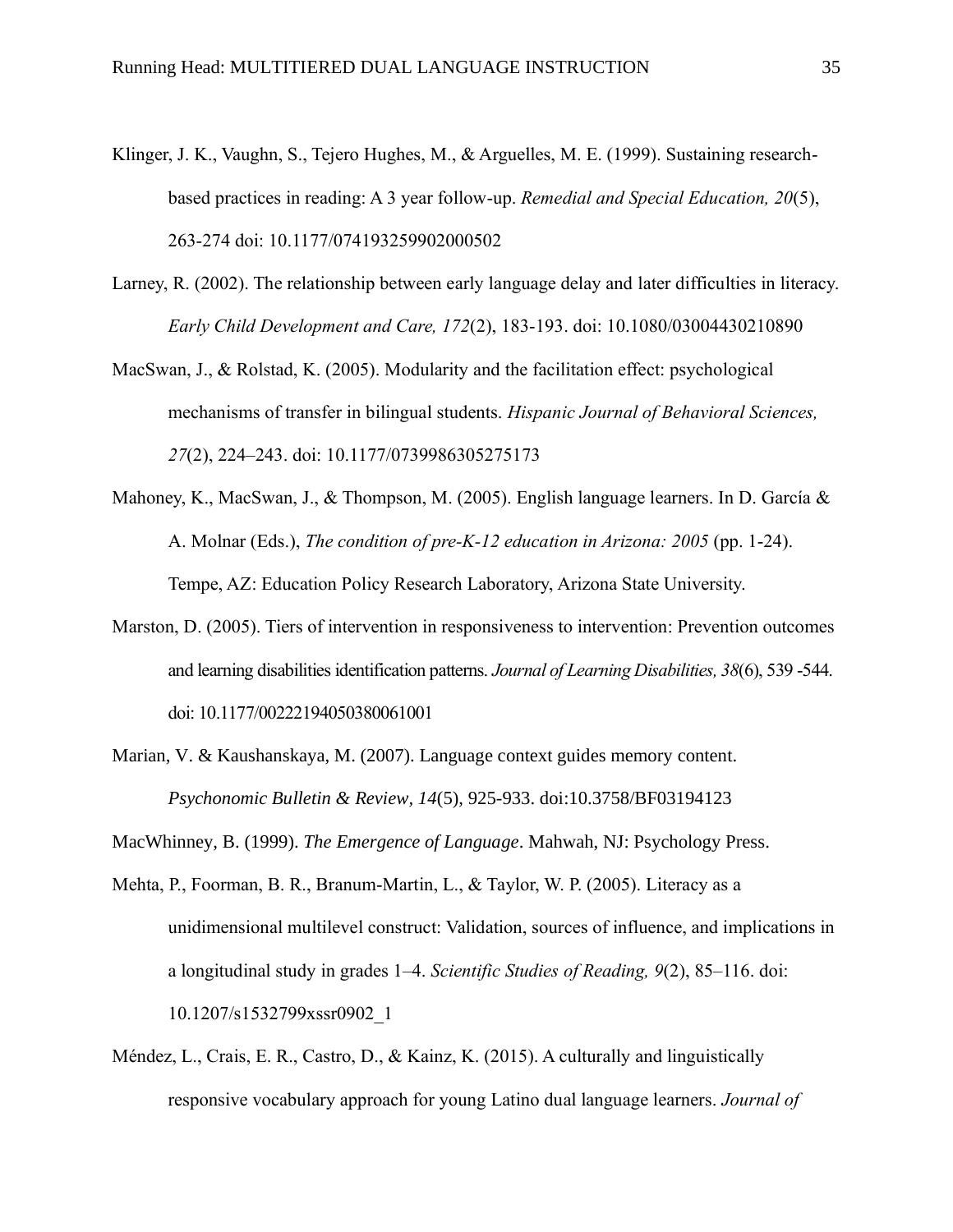*Speech, Language & Hearing Research, 58*(1), 93-106. doi: 10.1044/2014\_JSLHR-L-12- 0221

- Miller, E.B. (2017). Spanish instruvtion inhead start and dual language learners' academic achievement. *Journal of Applied Developmental Psychology, 52*, 159-169.
- Miller, J. F., Heilmann, J., Nockerts, A., Iglesias, A., Fabiano, L., & Francis, D. J. (2006). Oral language and reading in bilingual children. *Learning Disabilities Research and Practice, 21*(1), 30–43. doi: 10.1111/j.1540-5826.2006.00205.x
- National Academies of Sciences, Engineering, and Medicine. (2017). *Promoting the educational success of children and youth learning English: Promising futures*. National Academies Press.
- National Institute of Child Health and Human Development. (2000). *Report of the National Reading Panel: Teaching children to read: An evidence-based assessment of the scientific research literature on reading and its implications for reading instruction.* (NIH Publication No. 00-4769). Washington, DC: U.S. Government Printing Office.
- Perozzi, J. A. (1985). A pilot study of language facilitation for bilingual, language-handicapped children: Theoretical and intervention implications. *Journal of Speech and Hearing Disorders, 50*(4), 403-406. doi: 10.1044/jshd.5004.403
- Perozzi, J. A., & Chavez Sanchez, M. L. (1992). The effect of instruction in L1 on receptive acquisition of L2 for bilingual children with language delay. *Language, Speech, and Hearing Services in Schools, 23*(4), 348-352. doi: 10.1044/0161-1461.2304.348
- Petersen, D. B., & Spencer, T. D. (2016). *CUBED*. Laramie, WY: Language Dynamics Group, LLC.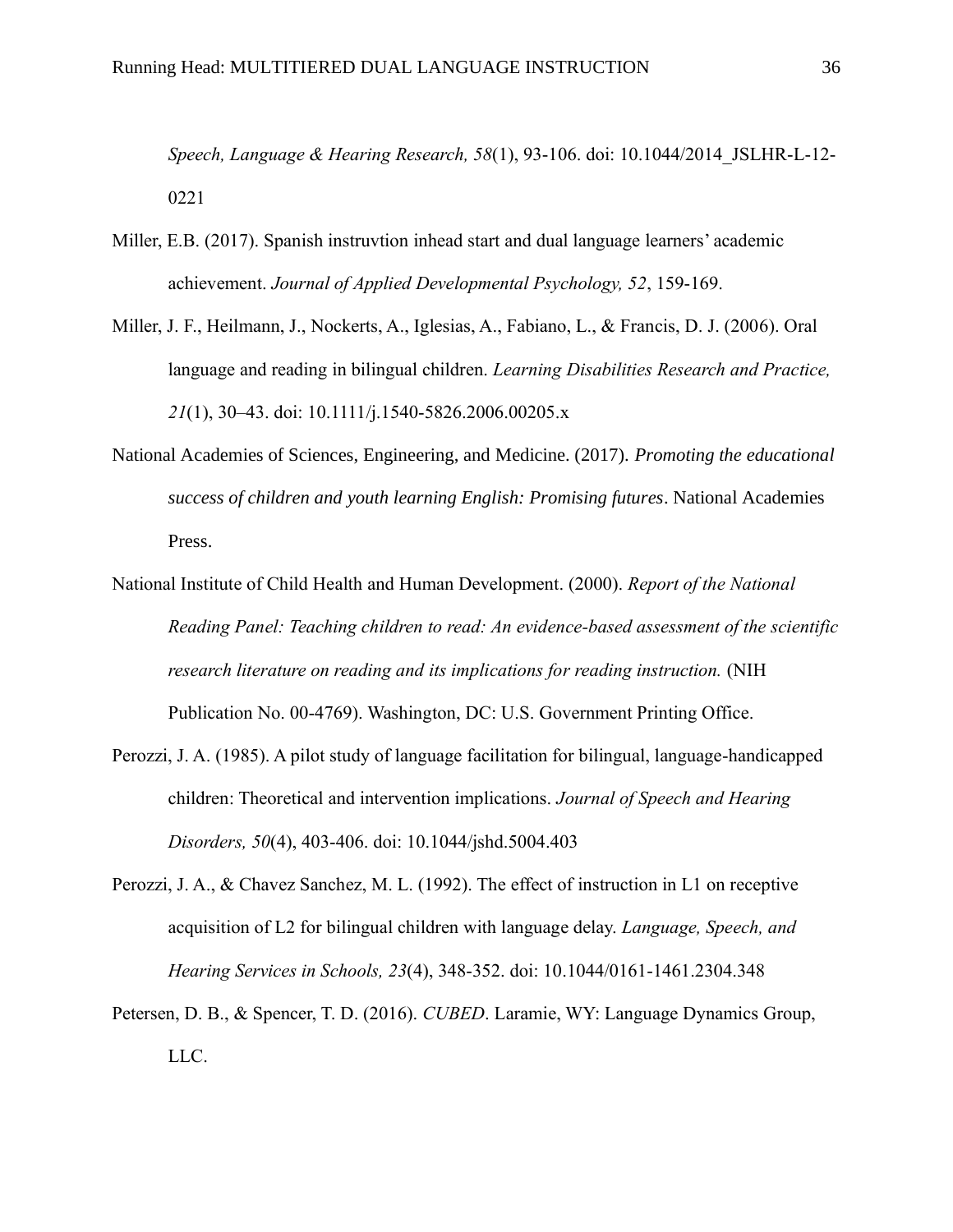- Petersen, D. B., Thompson, B. E., Guiberson, M., & Spencer, T. D. (2016). Cross-linguistic interactions from second language to first language as the result of individualized narrative language intervention with children with and without language impairment. *Applied Psycholinguistics, 37*(3), 703-724*.* doi: 10.1017/S0142716415000211
- Pianta, R. C., La Paro, K. M., & Hamre, B. K. (2008). *Classroom Assessment Scoring System™*. Baltimore, MD: Paul H. Brookes Publishing.
- Proctor, C. P., Carlo, M. S., August, D., & Snow, C. E. (2005). Native Spanish-speaking children reading in English: Toward a model of comprehension. *Journal of Educational Psychology, 97*(2), 246–256. doi: 10.1037/0022-0663.97.2.246
- Restrepo, M. A., Morgan, G. P., & Thompson, M. S. (2013). The efficacy of a vocabulary intervention for dual-language learners with language impairment. *Journal of Speech, Language, and Hearing Research, 56*(2), 748–765. doi: 10.1044/1092-4388(2012/11- 0173)x
- Rolstad, K., Mahoney, K., & Glass, G. (2005). The big picture: A meta-analysis of program effectiveness research on English language learners. *Educational Policy*, *19*, 572–594. doi:10.1177/0895904805278067.
- Semel, E., Wiig, E. H., & Secord, W. A. (2004). *Clinical Evaluation of Language Fundamentals—4 Screening Test.* Toronto, Canada: The Psychological Corporation/A Harcourt Assessment Company
- Spencer, T. D., & Goldstein, H. (2019). *Assessment of Story Comprehension*. Baltimore, MD: Paul H. Brookes Publishing.

Spencer, T. D., Moran, M. K., Petersen, D. B., Thompson, M. S., & Restrepo, M. A. (2018).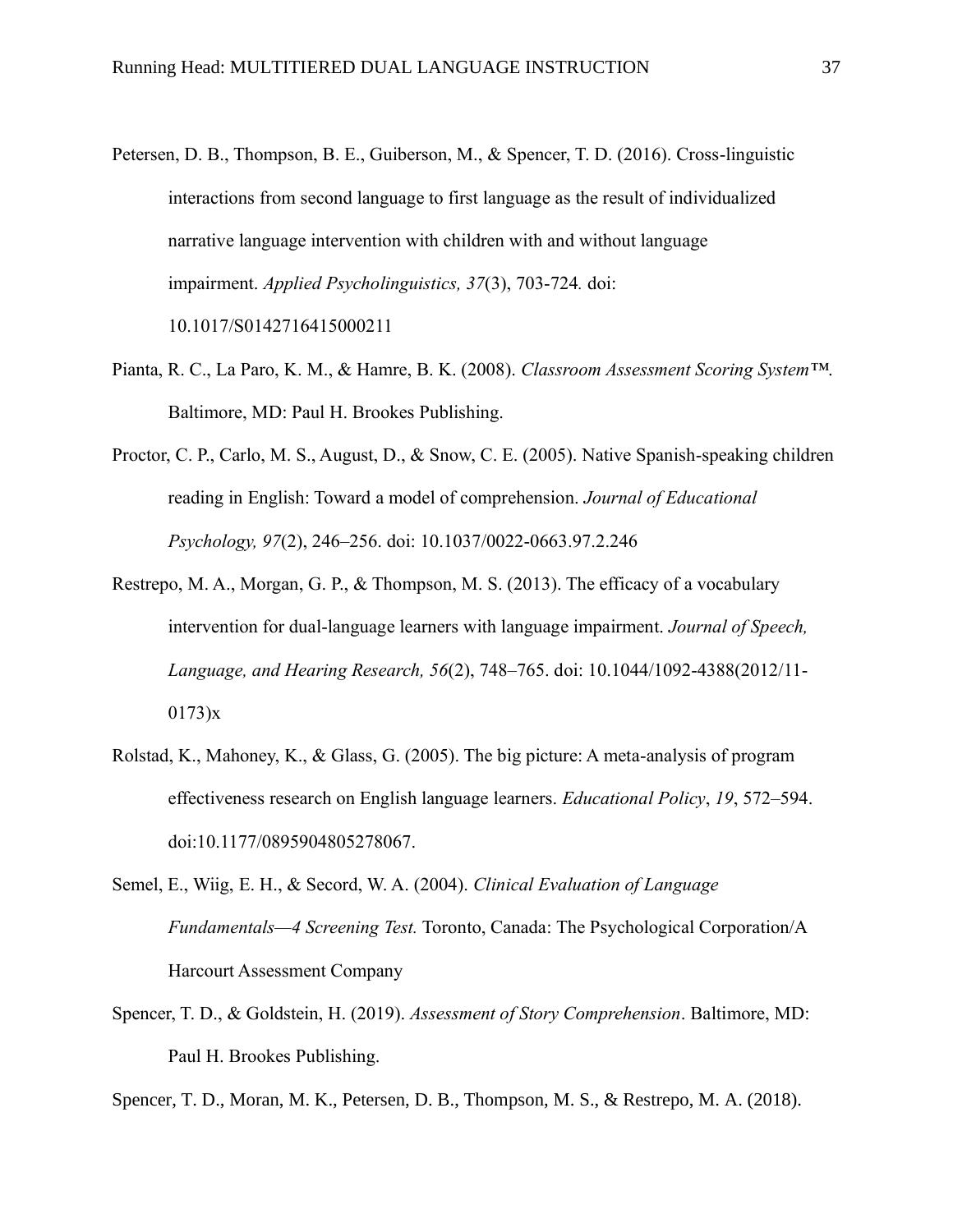Feasibility of a multi-tiered dual language narrative curriculum for Spanish-speaking preschoolers: An indispensable phase of iterative development. Submitted for review.

- Spencer, T. D., Petersen, D. B., & Adams, J. L. (2015). Tier 2 language intervention for diverse preschoolers: An early-stage randomized control group study following an analysis of response to intervention. *American Journal of Speech-Language Pathology, 24*(4), 619- 636. doi: 10.1044/2015\_AJSLP-14-0101
- Spencer, T. D., Petersen, D. B., Restrepo, M. A., Thompson, M., & Gutierrez Arvizu, M. N. (2019). The effect of Spanish and English narrative intervention on the language skills of young dual language learners. *Topics in Early Childhood Special Education, 38*(4), 204– 219. [doi: 10.1177/0271121418779439](https://doi.org/10.1177/0271121418779439)
- Spencer, T. D., Petersen, D. B., Slocum, T. A., & Allen, M. M. (2015). Large group narrative intervention in Head Start preschools: Implications for response to intervention. *Journal of Early Childhood Research, 13*(2), 196-217. doi: 10.1177/1476718X13515419
- Spencer, T. D., Weddle, S. A., Petersen, D. B., & Adams, J. L. (2017). Multi-tiered narrative intervention for preschoolers: A Head Start implementation study. *Dialog, 20*(1), 1-28. doi: 10.1016/j.ecresq.2019.01.004
- Stein, N., & Glenn, C. (1979). An analysis of story comprehension in elementary school children. In R. O. Freedle (ed.), *New directions in discourse processing* (pp. 53-120). Norwood, NJ: Ablex. doi:10.1353/lan.1980.0030
- Storch, S. A., & Whitehurst, G. J. (2002). Oral language and code-related precursors to reading: Evidence from a longitudinal model. *Developmental Psychology, 38*(6), 934 –947. doi: 10.1037/0012-1649.38.6.934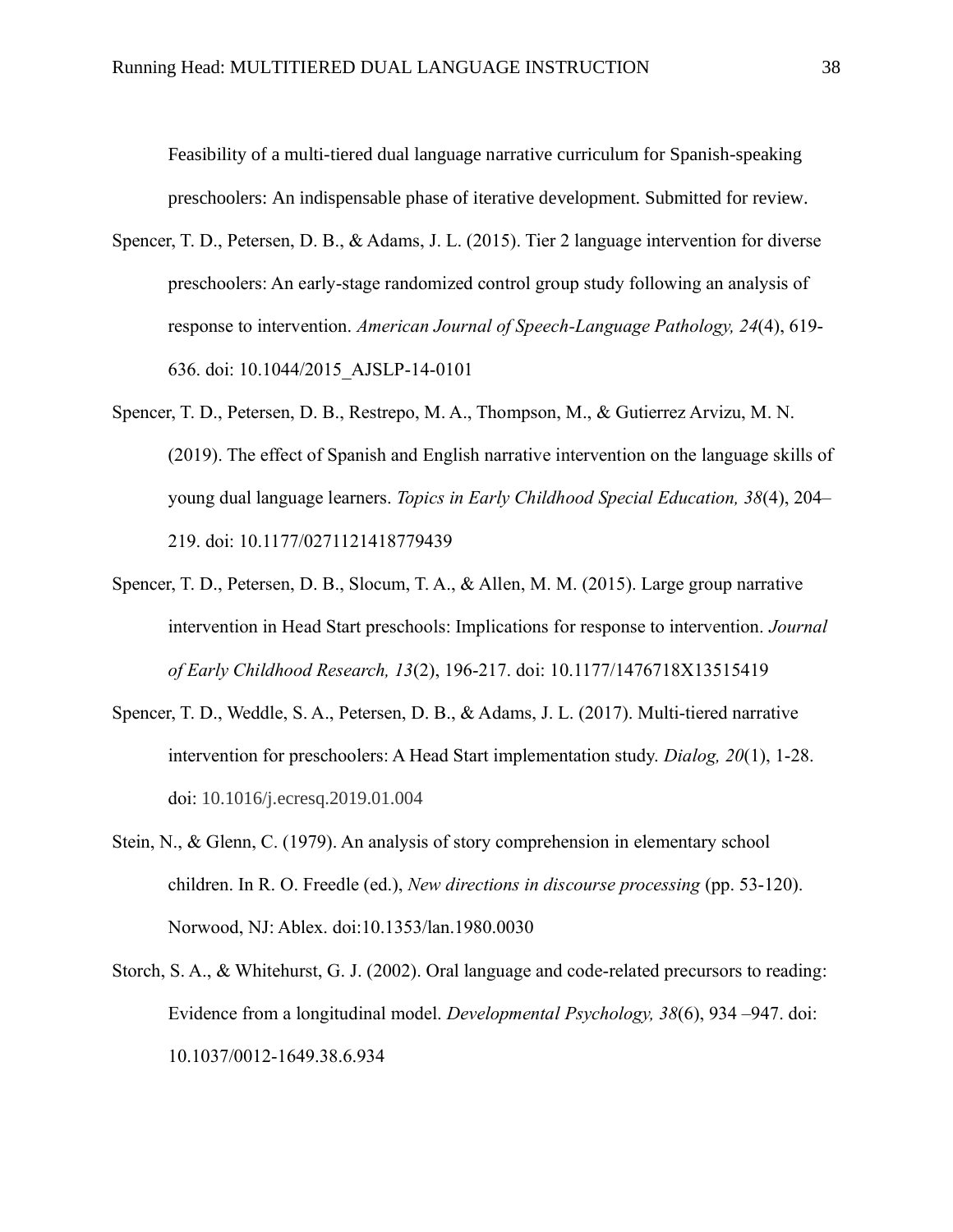- U.S. Department of Education, National Center for Education Statistics. (2017). *National assessment of educational progress: The nation's report card, reading.* Retrieved from <https://nces.ed.gov/nationsreportcard/reading/>
- U.S. Department of Education, Institute of Education Sciences. (2017). *What works clearinghouse standards handbook (Version 4.0).* Retrieved from <https://ies.ed.gov/ncee/wwc/handbooks>
- Vaughn, S., Cirino, P., Linan-Thompson, S., Mathes, P., Carlson, C., Hagan,E. Pollard-Durodola, S., Fletcher, J., & Francis, D. (2006). Effectiveness of a Spanish intervention and an English intervention for English-language learners at risk for reading problems. *American Educational Research Journal, 43*(3), 449-487. doi: 10.3102/00028312043003449
- Verhoeven, L., & van Leeuwe, J. (2008). Prediction of the development of reading comprehension: A longitudinal study. *Applied Cognitive Psychology, 22*, 407–423. doi: 10.1002/acp.1414
- Wiig, E. H., Secord, W., & Semel, E. M. (2009). *Clinical Evaluation of Language Fundamentals-Preschool 2 Spanish* (2nd ed.). San Antonio, TX: The Psychological Corporation.
- Zucker, T. A., Cabell, S. Q., Justice, L. M., Pentimonti, J. M., & Kaderavek, J. N. (2013). The role of frequent, interactive prekindergarten shared reading in the longitudinal development of language and literacy skills. *Developmental Psychology, 49*(8), 1425- 1439. doi: 10.1037/a0030347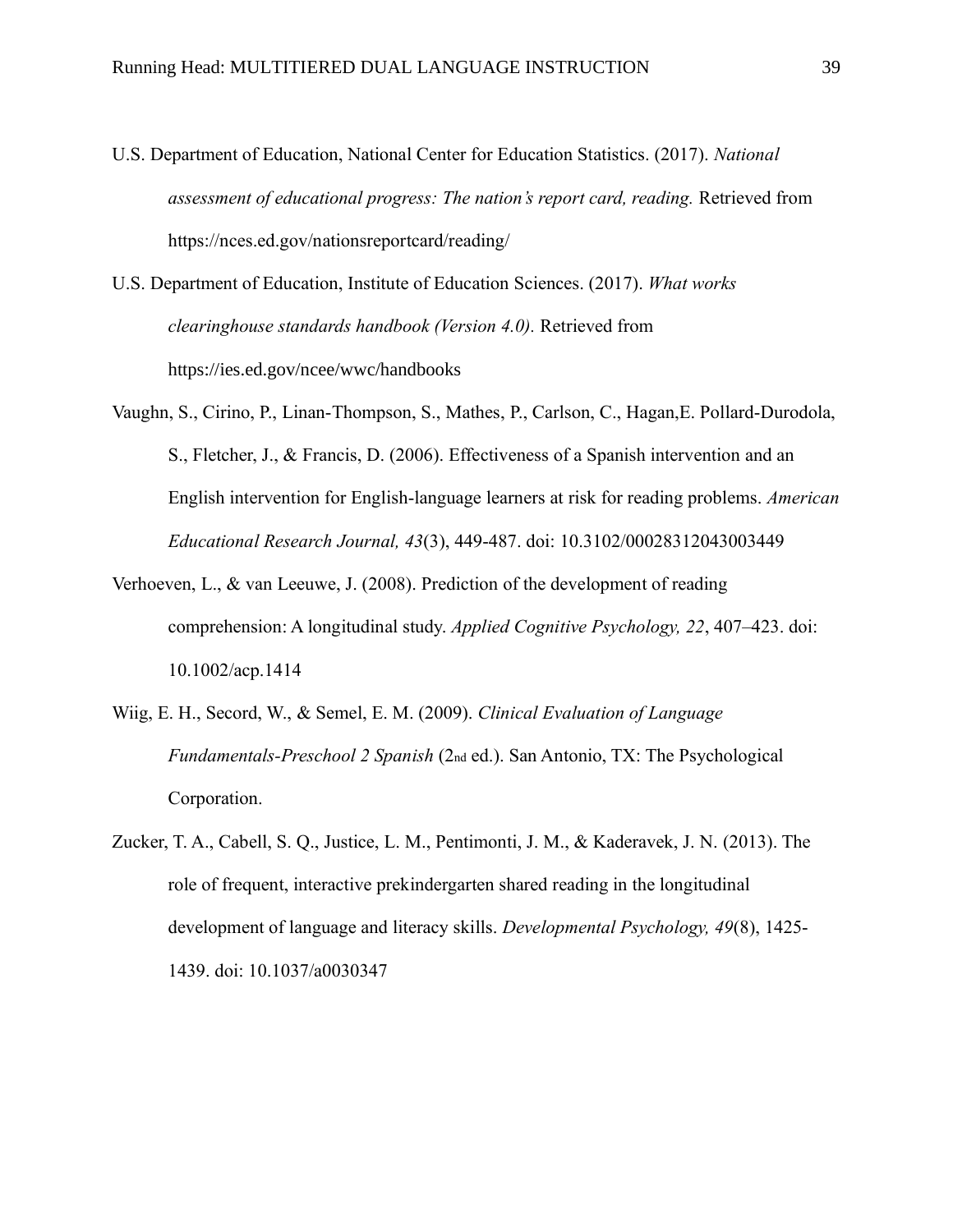# *Teacher and Classroom Characteristics*

|                                                 | <b>Treatment Group</b>                   | Control Group             |  |  |  |  |  |
|-------------------------------------------------|------------------------------------------|---------------------------|--|--|--|--|--|
| <b>Number of Classrooms</b>                     | 12                                       | 13                        |  |  |  |  |  |
| Years Teaching, Means (Range) 10 (3 mos to 20)  |                                          | $9(3 \text{ mos to } 18)$ |  |  |  |  |  |
| Highest Level of Education (Number of Teachers) |                                          |                           |  |  |  |  |  |
| High School Diploma                             | $\overline{2}$                           | $\overline{2}$            |  |  |  |  |  |
| <b>Associate's Degree</b>                       | 5                                        | 6                         |  |  |  |  |  |
| <b>Bachelor's Degree</b>                        | $\overline{4}$                           | 5                         |  |  |  |  |  |
| <b>Graduate Degree</b>                          | 1                                        | $\theta$                  |  |  |  |  |  |
| Race/Ethnicity of Teacher                       |                                          |                           |  |  |  |  |  |
| White                                           | $6(50\%)$                                | 8(62%)                    |  |  |  |  |  |
| Hispanic/Latino                                 | $6(50\%)$                                | 4(31%)                    |  |  |  |  |  |
| American Indian                                 | $0(0\%)$                                 | 1(7%)                     |  |  |  |  |  |
| Language of Instruction (Number of Classrooms)  |                                          |                           |  |  |  |  |  |
| <b>English Only</b>                             | 8                                        | 6                         |  |  |  |  |  |
| <b>Mostly English</b>                           | 3                                        | 5                         |  |  |  |  |  |
| 50/50 Bilingual                                 | 1                                        | $\mathbf{1}$              |  |  |  |  |  |
|                                                 | Type of Classroom (Number of Classrooms) |                           |  |  |  |  |  |
| <b>Half Day</b>                                 | 9                                        | 8                         |  |  |  |  |  |
| <b>Full Day</b>                                 | 3                                        | 5                         |  |  |  |  |  |
| <b>CLASS</b> Scores (Means)                     |                                          |                           |  |  |  |  |  |
| <b>Emotional Support</b>                        | 6.03                                     | 6.07                      |  |  |  |  |  |
| <b>Classroom Organization</b>                   | 5.79                                     | 5.72                      |  |  |  |  |  |
| <b>Instructional Support</b>                    | 3.65                                     | 4.46                      |  |  |  |  |  |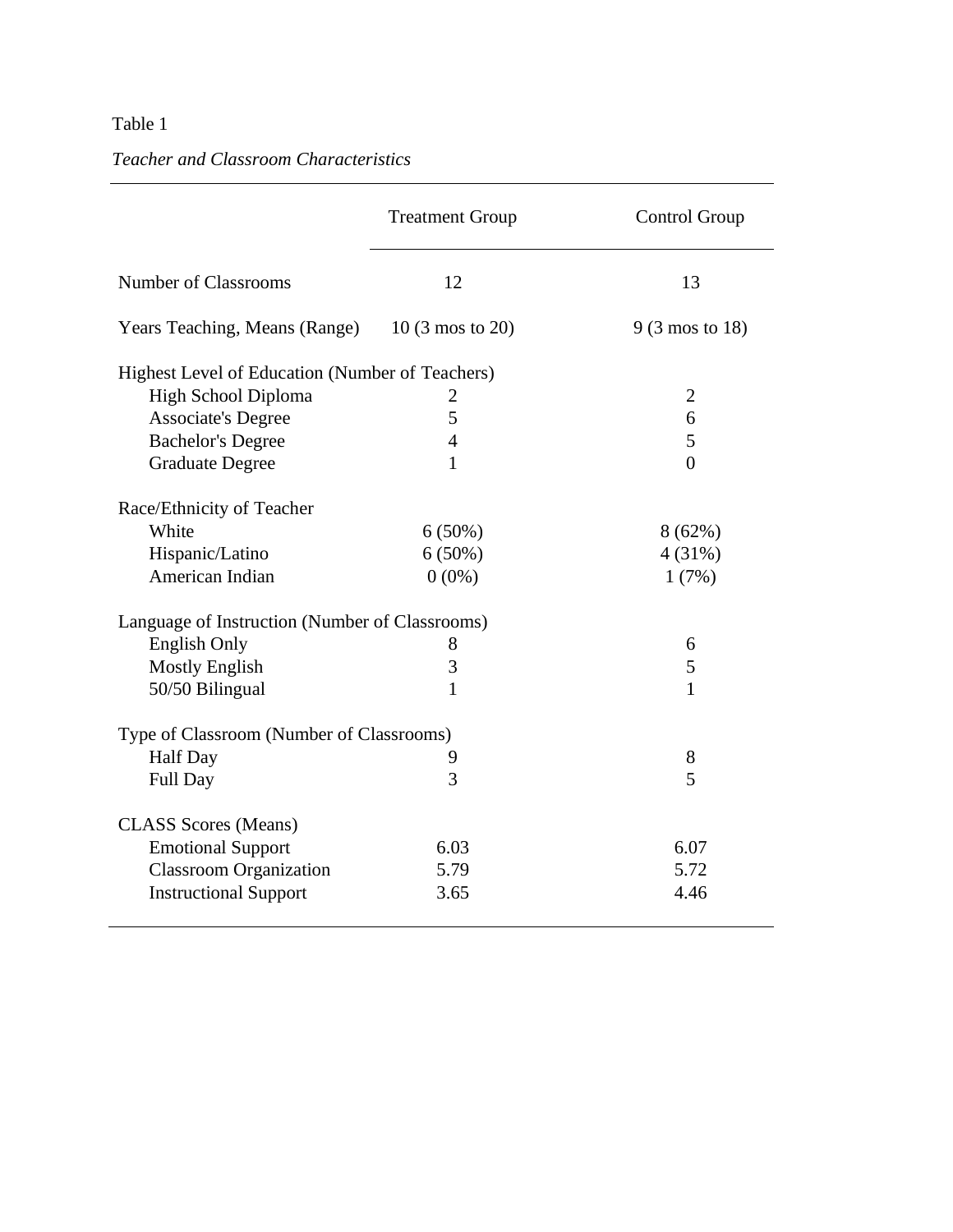# *Child Characteristics*

|                             | <b>Treatment Group</b><br>$(n=43)$ | Control Group<br>$(n=38)$ |
|-----------------------------|------------------------------------|---------------------------|
| Gender                      |                                    |                           |
| Male                        | 16(37%)                            | 13 (34%)                  |
| Female                      | 25 (58%)                           | 21 (55%)                  |
| Age in Months, M (Range)    | 50 (36-59)                         | 49 (37-59)                |
| Race/Ethnicity              |                                    |                           |
| White                       | $1(2\%)$                           | $0(0\%)$                  |
| Hispanic/Latino             | 39 (91%)                           | 33 (87%)                  |
| Primary Language            |                                    |                           |
| English                     | $0(0\%)$                           | $0(0\%)$                  |
| Spanish                     | 31 (72%)                           | 27 (71%)                  |
| Both English and<br>Spanish | 7(16%)                             | 6(16%)                    |

*Note*. The percentages do not add up to 100% due to incomplete demographic survey data.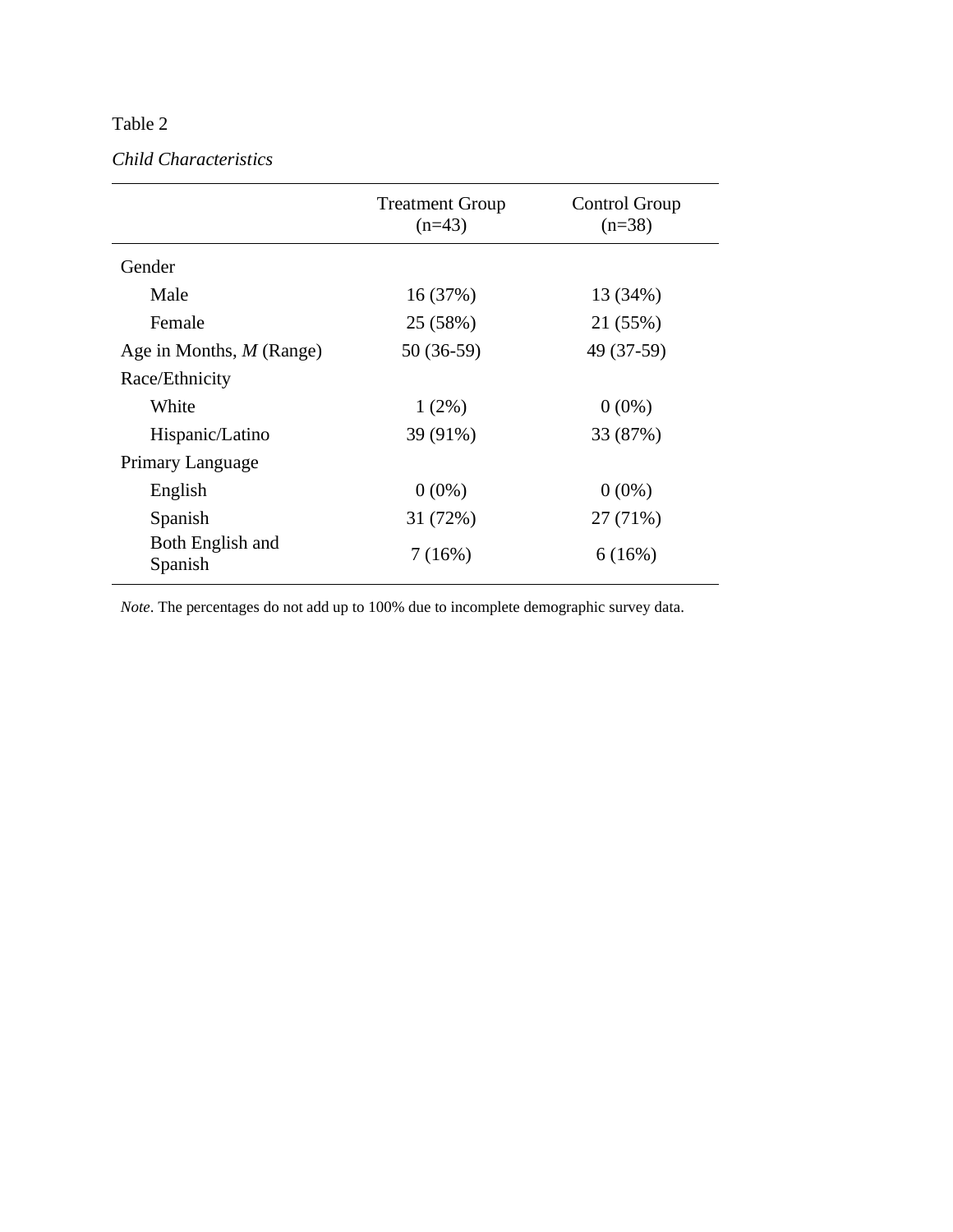|                  | Treatment Group $(Nr = 43)$ |               |          | Control Group ( $Nc = 38$ ) |              |          |
|------------------|-----------------------------|---------------|----------|-----------------------------|--------------|----------|
|                  | Pretest                     | Posttest      | Posttest | Pretest                     | Posttest     | Posttest |
| Measure          | M(SD)                       | M(SD)         | $M$ adja | M(SD)                       | M(SD)        | $M$ adja |
| E NLM            | 1.00(1.93)                  | 6.86(5.41)    | 6.91     | 1.24(2.10)                  | 2.92(3.77)   | 2.86     |
| <b>S NLM</b>     | 5.51(6.15)                  | 10.62(6.35)   | 10.09    | 3.55(4.86)                  | 6.50(6.06)   | 7.08     |
| E Vocab A        | 9.84(3.75)                  | 12.72(4.47)   | 12.65    | 9.45(4.18)                  | 10.54(3.66)  | 10.66    |
| E Vocab B        | 8.21 (2.48)                 | 11.81(3.73)   | 11.73    | 8.32(3.10)                  | 9.47(3.26)   | 9.48     |
| E Vocab C        | 10.07(3.59)                 | 12.86(4.30)   | 12.53    | 9.18(3.97)                  | 10.18(4.31)  | 10.51    |
| S Vocab A        | 13.09(4.02)                 | 14.86 (4.02)  | 14.38    | 11.29(4.31)                 | 11.16(4.09)  | 11.80    |
| S Vocab B        | 11.86(3.81)                 | 13.95(3.95)   | 13.24    | 10.08(2.74)                 | 11.39(3.04)  | 12.11    |
| S Vocab C        | 9.58(4.34)                  | 11.93(3.84)   | 11.55    | 8.34(2.39)                  | 9.32(3.66)   | 9.75     |
| <b>ASC</b>       | 1.14(1.66)                  | 4.23(3.39)    | 4.24     | 1.19(1.60)                  | 2.71(2.95)   | 2.66     |
| <b>E SS CELF</b> | 5.74 (4.69)                 | 9.14(4.30)    | 9.23     | 6.19(3.21)                  | 7.24(3.67)   | 7.01     |
| <b>E WS CELF</b> | 2.60(3.40)                  | 6.30(4.76)    | 6.18     | 2.45(3.03)                  | 4.24(3.76)   | 4.40     |
| <b>E EV CELF</b> | 3.09(3.66)                  | 7.49(5.16)    | 7.21     | 2.79(4.34)                  | 7.29(5.85)   | 7.47     |
| S SS CELF        | 9.65(4.27)                  | 14.19 (4.84)  | 13.76    | 8.45 (3.89)                 | 10.71(4.23)  | 10.84    |
| <b>S WS CELF</b> | 10.28(5.51)                 | 14.91 (5.84)  | 14.39    | 8.37(5.40)                  | 11.26(6.32)  | 11.89    |
| <b>S EV CELF</b> | 17.98 (9.56)                | 18.88 (10.03) | 17.22    | 13.11(8.34)                 | 14.45 (9.45) | 16.66    |

*Descriptive Statistics for Pretest, Posttest, and Adjusted Posttest Scores by Treatment Group*

*Note.* E = English; S = Spanish; NLM = Narrative Language Measure; Vocab = *Puente de* 

*Cuentos* Picture Vocabulary Assessment; ASC = Assessment of Story Comprehension; CELF = Clinical Evaluation of Language Fundamentals—Preschool;  $SS =$  Sentence Structure;  $WS =$ Word Structure; EV = Expressive Vocabulary.

<sup>a</sup>Adjusted posttest means have been adjusted for group differences on the pretest and were used in conducting the ANCOVAs.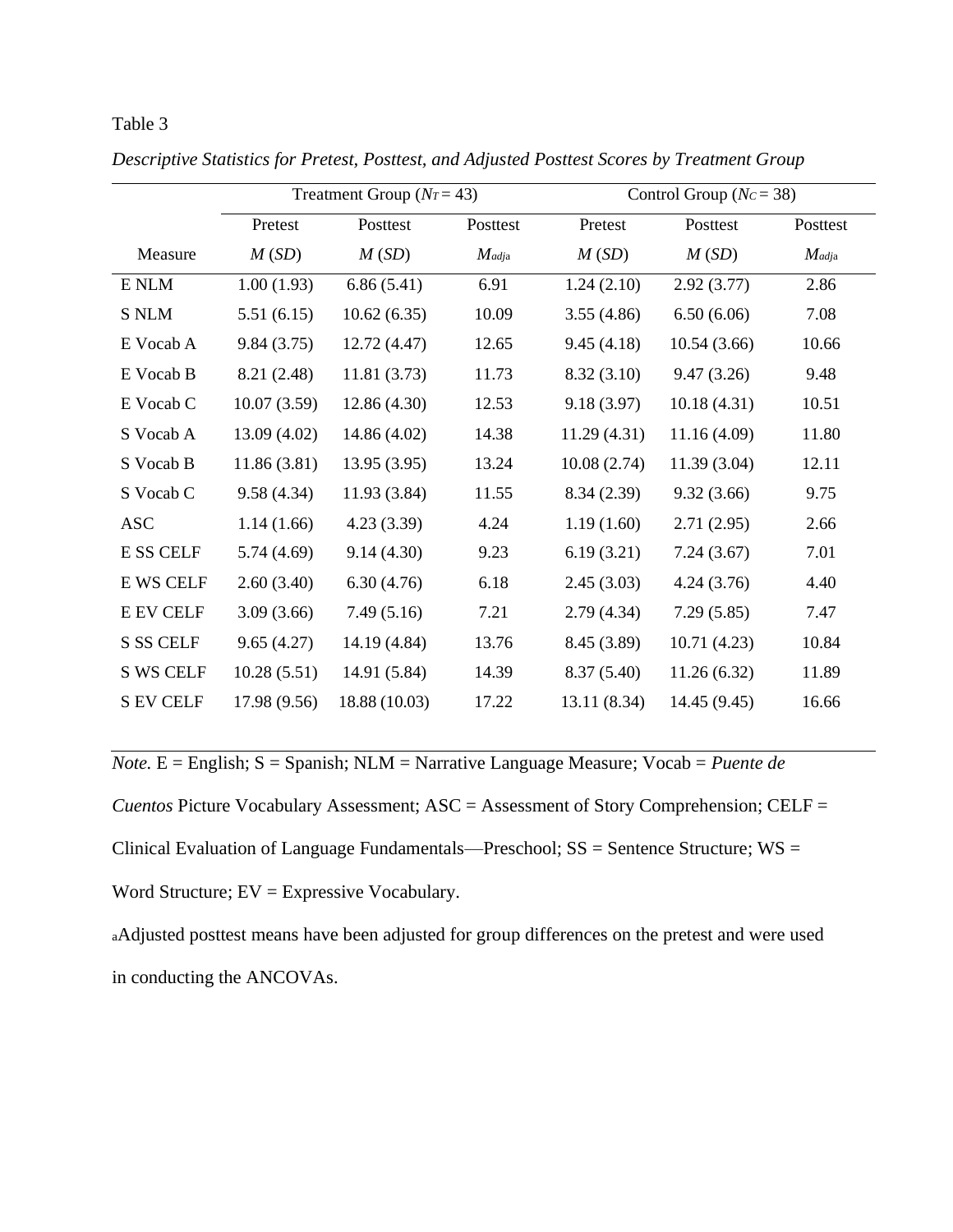*Unconditional Pretest ICCs and Tests of Baseline Equivalence (Random-intercept ANOVAs*a*),* 

|                  | Pretest    | Est. $Mr$ - $Mc$            | $\boldsymbol{p}$           | Hedges' $g$ |
|------------------|------------|-----------------------------|----------------------------|-------------|
| Measure          | <b>ICC</b> | $γ$ <sup>01</sup> (95% CI)  | for $\gamma$ <sup>01</sup> | effect size |
| E NLM            | .24        | $-0.19(-1.39, 1.00)$        | .74                        | $-.10$      |
| <b>S NLM</b>     | .01        | $1.96(-.52, 4.43)$          | .12                        | .35         |
| E Vocab A        | .09        | $.31(-1.80, 2.41)$          | .76                        | .08         |
| E Vocab B        | .00        | $-12$ $(-1.36, 1.13)$       | .85                        | $-.04$      |
| E Vocab C        | .07        | $.86(-1.04, 2.75)$          | .36                        | .23         |
| S Vocab A        | .13        | $1.94(-.27, 4.15)$          | .08                        | .46         |
| S Vocab B        | .00        | 1.78(.30, 3.27)             | .02                        | .53         |
| S Vocab C        | .07        | $1.26(-.52, 3.04)$          | .16                        | .35         |
| <b>ASC</b>       | .10        | $-0.09(-0.97, 0.79)$        | .83                        | $-.05$      |
| <b>E SS CELF</b> | .11        | $-.51 (-2.75, 1.74)$        | .64                        | $-.12$      |
| <b>E WS CELF</b> | .00        | $.16(-1.27, 1.59)$          | .83                        | .05         |
| <b>E EV CELF</b> | .07        | $.33(-1.73, 2.38)$          | .74                        | .08         |
| <b>S SS CELF</b> | .00        | $1.20$ ( $-0.61$ , $3.02$ ) | .19                        | .29         |
| <b>S WS CELF</b> | .01        | $2.06(-0.65, 4.77)$         | .13                        | .37         |
| <b>S EV CELF</b> | .00        | 4.87(.88, 8.86)             | .02                        | .54         |

*with Hedges' g Effect Sizes with Small-sample Adjustment*

*Note.*  $N_T = 43$ ;  $N_C = 38$ . ICC = intraclass correlation coefficient; T = treatment group; C = control group; E = English; S = Spanish; NLM = Narrative Language Measure; Vocab = *Puente de Cuentos* Picture Vocabulary Assessment; ASC = Assessment of Story Comprehension; CELF = Clinical Evaluation of Language Fundamentals—Preschool;  $SS =$  Sentence Structure;  $WS =$ Word Structure; EV = Expressive Vocabulary.

<sup>a</sup>Solutions for S NLM, E Vocab B, S Vocab B, E WS CELF, S SS CELF, and S EV CELF are equivalent to general linear model-based ANOVAs, as the between-class random intercept variance component estimate was 0 (or near 0).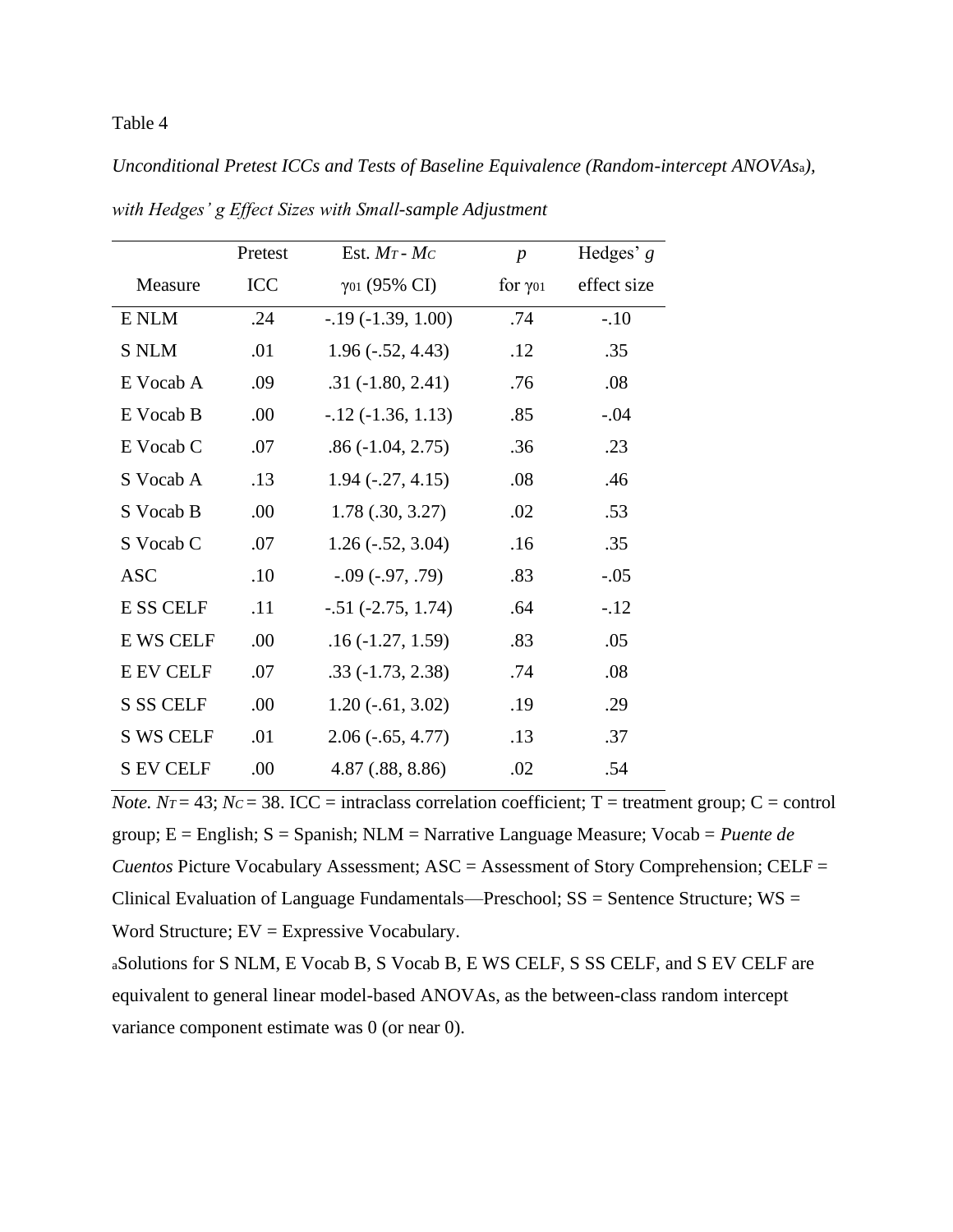|                  | Posttest   | $bEst.$ <i>MadjT</i> - <i>MadjC</i> | $\boldsymbol{p}$  | Hedges' $g$ | Imp.   |
|------------------|------------|-------------------------------------|-------------------|-------------|--------|
| Measure          | <b>ICC</b> | $\gamma_{01}$ (95% CI)              | for $\gamma_{01}$ | effect size | Index  |
| E NLM            | .21        | 4.05(2.06, 6.05)                    | < 01              | .85         | 30%    |
| <b>S NLM</b>     | .02        | $3.01$ $(.53, 5.50)$                | .02               | .48         | 18%    |
| E Vocab A        | .13        | $1.99$ $(.32, 3.67)$                | .02               | .48         | 18%    |
| E Vocab B        | .26        | 2.25(.42, 4.09)                     | .02               | .63         | 24%    |
| E Vocab C        | .25        | $2.02$ $(.39, 3.66)$                | .02               | .46         | 18%    |
| S Vocab A        | .08        | 2.58(.94, 4.22)                     | < 01              | .63         | 24%    |
| S Vocab B        | .22        | $1.12$ ( $-60, 2.85$ )              | .19               | .31         | 12%    |
| S Vocab C        | .26        | $1.80$ $(.39, 3.22)$                | .02               | .48         | 18%    |
| <b>ASC</b>       | .10        | 1.59(.18, 2.99)                     | .03               | .49         | 19%    |
| <b>ESS CELF</b>  | .00        | $2.22$ (.60, 3.84)                  | .01               | .55         | 21%    |
| <b>E WS CELF</b> | .09        | $1.78(-.12, 3.69)$                  | .07               | .41         | 16%    |
| <b>E EV CELF</b> | .09        | $-0.26$ $(-2.38, 1.86)$             | .80               | $-.05$      | $-2\%$ |
| <b>S SS CELF</b> | .25        | 2.91(.23, 5.60)                     | .03               | .63         | 24%    |
| <b>S WS CELF</b> | .05        | $2.50(-.27, 5.27)$                  | .07               | .41         | 16%    |
| <b>S EV CELF</b> | .00        | $.56(-3.00, 4.11)$                  | .75               | .06         | 2%     |

*Unconditional Posttest ICCs and Tests of Post-intervention Differences in Adjusted Means (Random-intercept ANCOVAs*a*), with Hedges' g Effect Sizes and Improvement Indexes*

*Note.*  $N_T = 43$ ;  $N_C = 38$ . ICC = intraclass correlation coefficient; T = treatment group; C = control group; E = English; S = Spanish; NLM = Narrative Language Measure; Vocab = *Puente de Cuentos* Picture Vocabulary Assessment; ASC = Assessment of Story Comprehension; CELF = Clinical Evaluation of Language Fundamentals—Preschool;  $SS =$  Sentence Structure;  $WS =$ Word Structure; EV = Expressive Vocabulary.

<sup>a</sup>Solutions for E NLM, S NLM, and E SS CELF are equivalent to general linear model-based ANOVAs, as the between-class random intercept variance component estimate was 0 (or near 0). <sup>b</sup>Adjusted posttest means were adjusted for group differences on the pretest and used in conducting the ANCOVAs.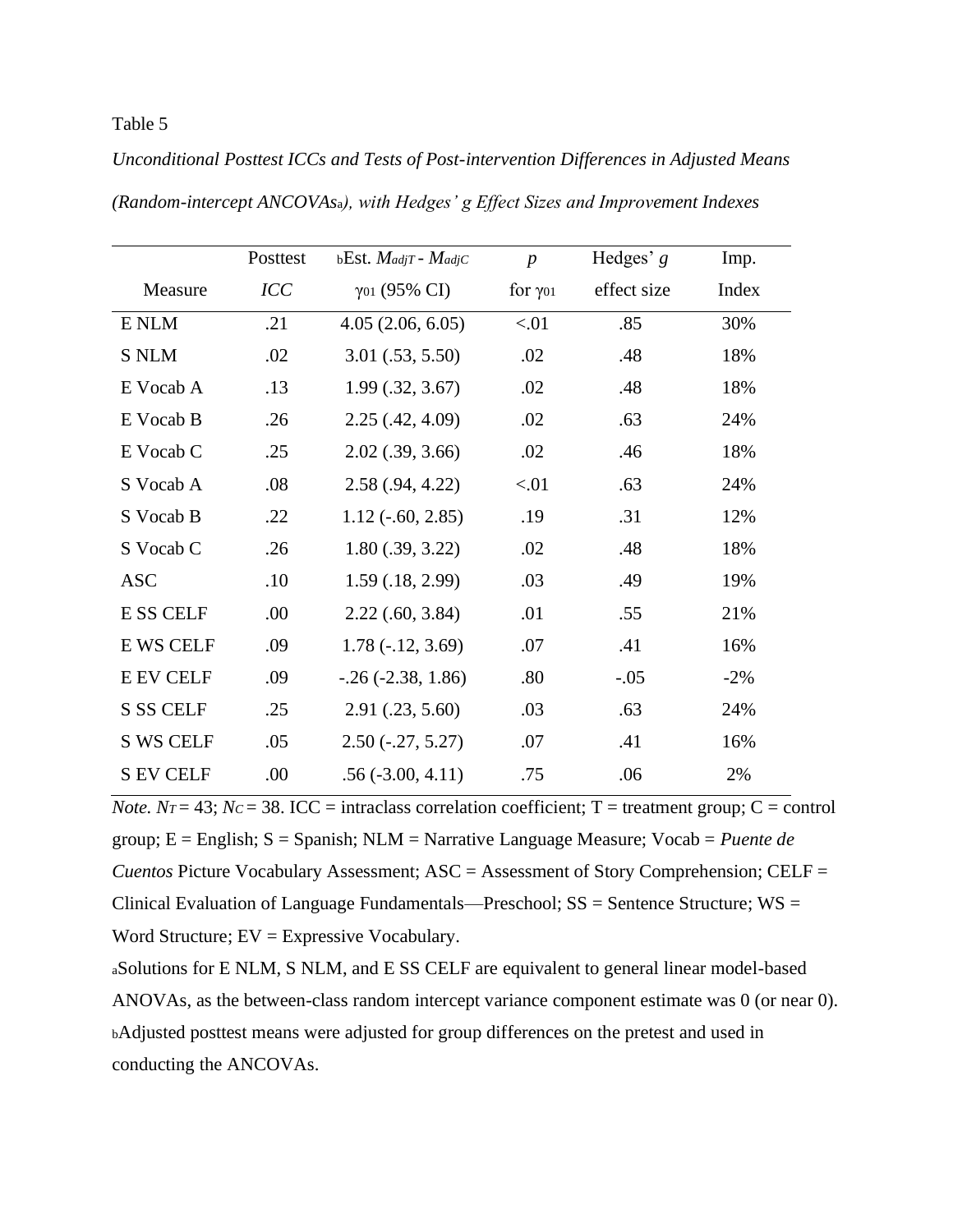*Implementation Survey Results*

|                | <b>Implementation Survey Items</b>                                                                                                                  | <b>Mean Ratings</b>                       |  |  |
|----------------|-----------------------------------------------------------------------------------------------------------------------------------------------------|-------------------------------------------|--|--|
| Modifications  |                                                                                                                                                     | 1=not at all; $5 = \text{very much}$      |  |  |
| $\mathbf{1}$   | To what extent was the Puente de Cuentos<br>program implemented as it was written and<br>designed?                                                  | 4.67                                      |  |  |
| $\overline{2}$ | To what extent have you made changes to the<br>Puente de Cuentos program by shortening the<br>lessons?                                              | 2.00                                      |  |  |
| 3              | To what extent have you made changes to the<br>Puente de Cuentos by incorporating new<br>materials and activities?                                  | 3.08                                      |  |  |
|                | <b>Planned Sustainment</b>                                                                                                                          | 1=definitely not; $5 =$ probably          |  |  |
| $\overline{4}$ | To what extent do you plan to continue to use<br>Puente de Cuentos in your classroom?                                                               | 4.83                                      |  |  |
| 5              | Do you intend to make changes to the Puente<br>de Cuentos program?                                                                                  | 3.36                                      |  |  |
| Contextual Fit |                                                                                                                                                     | 1=strongly disagree; $5 =$ strongly agree |  |  |
| 6              | The Puente de Cuentos program is compatible<br>with your values and teaching philosophy.                                                            | 4.42                                      |  |  |
| 7              | The Puente de Cuentos program is more<br>effective than other programs that address<br>language development.                                        | 4.20                                      |  |  |
| 8              | The complexity of content, activities, and<br>structure of the Puente de Cuentos program<br>are appropriate for preschoolers.                       | 4.08                                      |  |  |
| 9              | The complexity of content, activities, and<br>structure of the Puente de Cuentos program<br>are appropriate for Head Start preschool<br>classrooms. | 4.83                                      |  |  |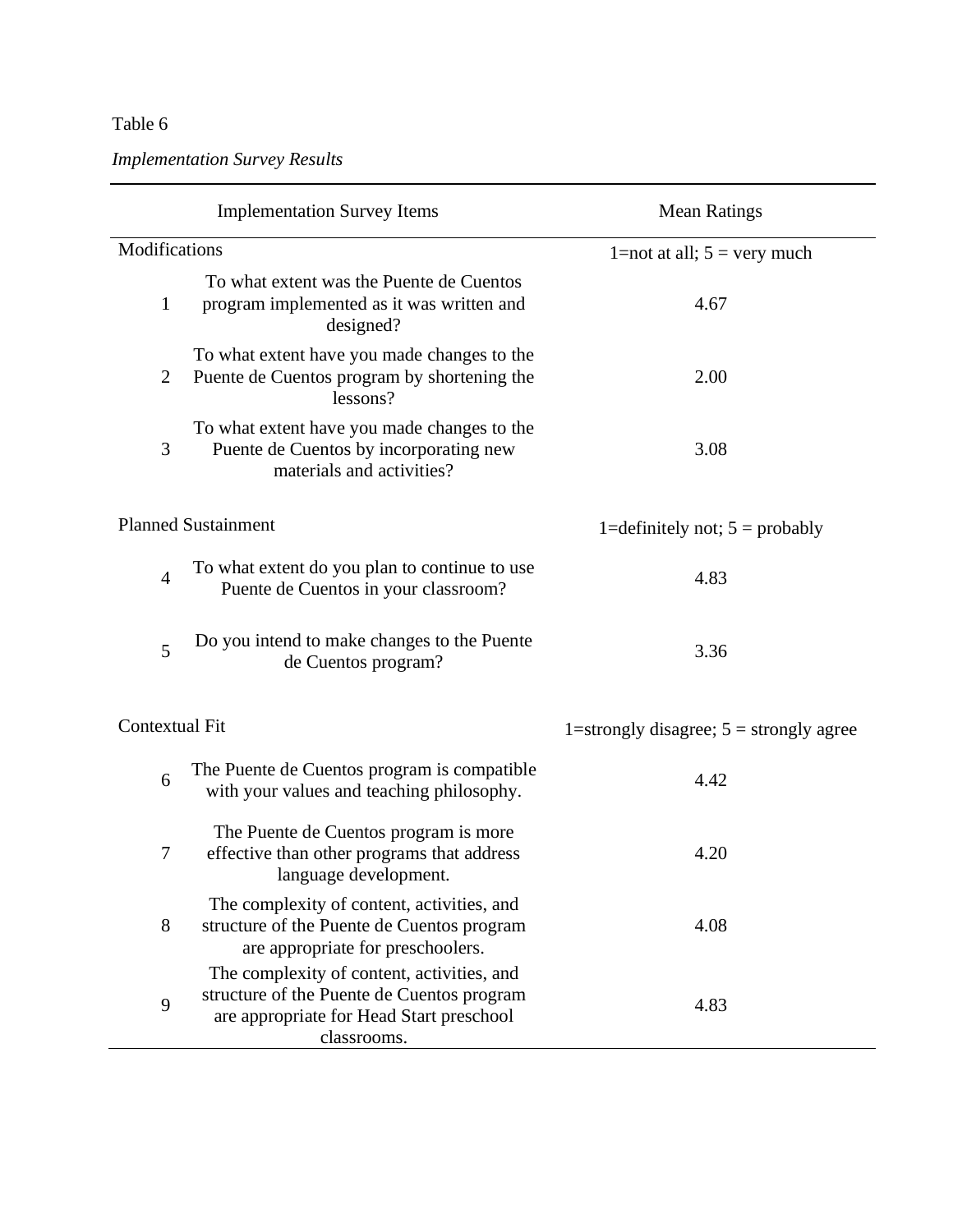### **Multitiered Dual Language Curriculum**

### **Development of Stories**

The Spanish stories are not translations of the English versions; rather, they have distinct plots, settings, and characters. They only share target words (e.g., *rough/áspero*) and academic concepts (e.g., prepositions, opposites) with their English counterparts. Stories were written to be relatable to preschool children and contain events such as dealing with conflicts at school, helping parents around the house, and needing help. Stories followed a deliberate pattern known as "story grammar" (Stein & Glenn, 1979); that is, each story contained the elements of character, initiating event, internal response, attempt, and resolution. Each story was written deliberately to include two target vocabulary words (i.e., less common adjectives and verbs aligned to Beck, McKeown, and Kucan's [2002] concept of tier two words), a less common noun, and an academic concept that was related to math (e.g., more/less), science (e.g., object/function), or overall learning (e.g., body parts, opposites, prepositions). As the units progressed, complex sentence structures (e.g., coordinating and subordinating conjunctions) were folded into the stories and lessons.

### **Materials**

A set of *Puente de Cuentos* materials was provided to each classroom. Materials included three presentation books for each of the three units: one for large group lessons and activities (English only), one for small group lessons (combined Spanish and English), and a picture book. Picture books contained photos depicting the target vocabulary words. Materials also included a set of colored icons (1.5 x 1.5 inches) designed to help teach the patterns of stories (i.e., story grammar schema). Although the story illustrations changed according to the story used in each lesson, the same set of icons were used in every lesson to increase the concreteness of the story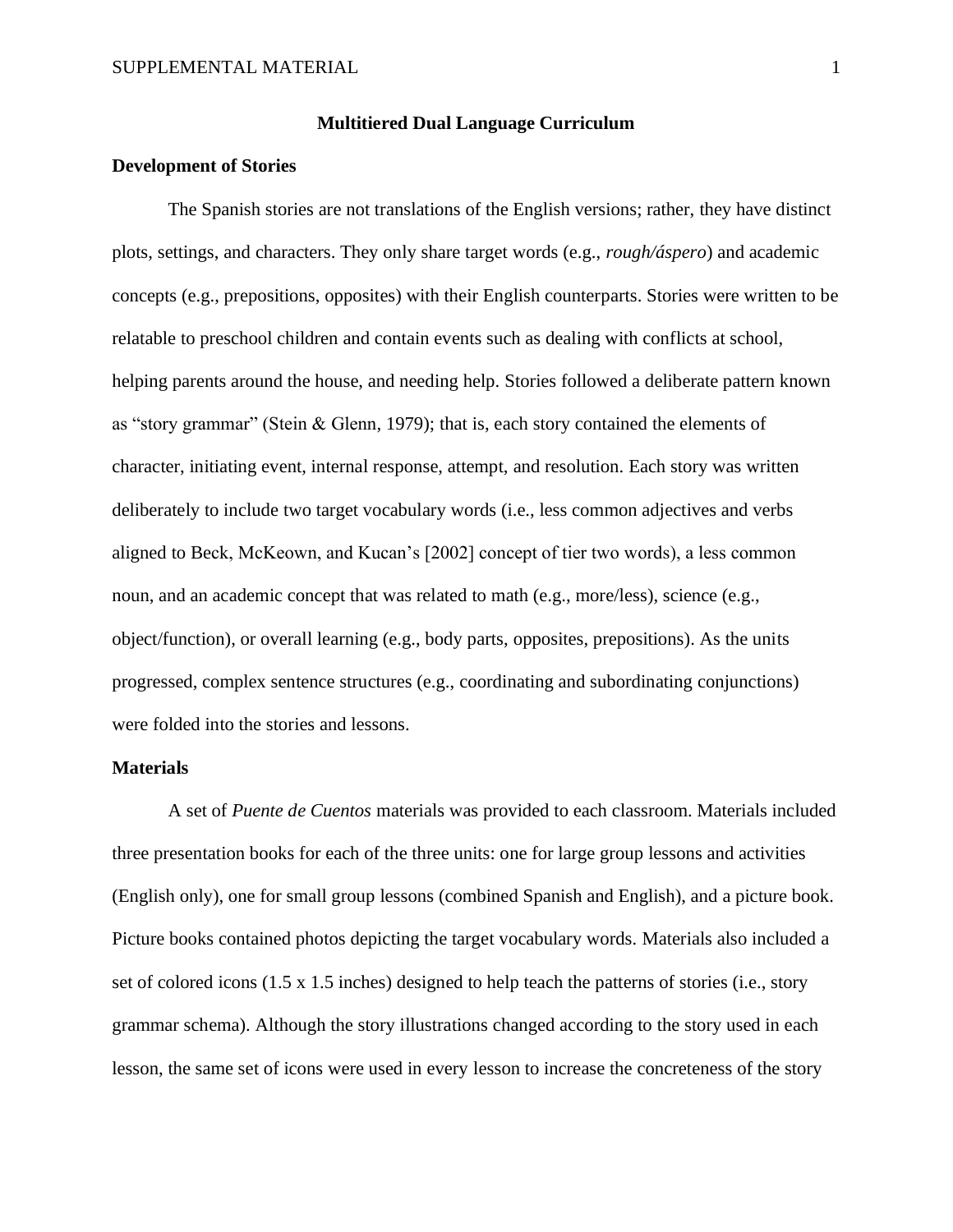schema. Additional materials included story games, which were simple materials like popsicle sticks and dice for children to use during listening tasks. Each set of games had all five story grammar icons so that children could actively demonstrate their comprehension of stories told by someone else. For instance, when one child retold the modeled story, the other children held up the popsicle stick (or turned the cube to the side) that corresponded in color and icon to the part of the story that was being retold. Finally, a set of objects to deepen children's understanding of the target vocabulary words and concepts were provided to the classrooms. For example, rough and smooth objects and heavy and light objects were used to extend teaching the words *rough/áspero* and *heavy/pesado*. Teachers were encouraged to gather additional materials from their classrooms to represent concepts and words as needed.

### **Lessons**

Lessons adhered to a consistent format across the three units; however, teachers were encouraged to move away from reading the scripts as soon as they felt comfortable. Instructional formats followed principles of explicit instruction such as modeling, leading, and immediately supplying supportive prompts and corrections (Archer & Hughes, 2011). Several studies have reported positive effects of delivering intervention first in L1 and then in L2 (MacSwan & Rolstad, 2005; Perozzi, 1985; Restrepo et al., 2013). Therefore, in the *Puente de Cuentos* curriculum, Spanish small group lessons preceded the English small group lessons to facilitate cross-language transfer.

Suggestions for how to integrate these extension activities across the day were included in the large group lesson and activity book. For each lesson, there were five possible extension activities. The first and second activities were suggestions for how to engage with the target verb and adjective during centers, circle time, or on the playground. For example, to extend teaching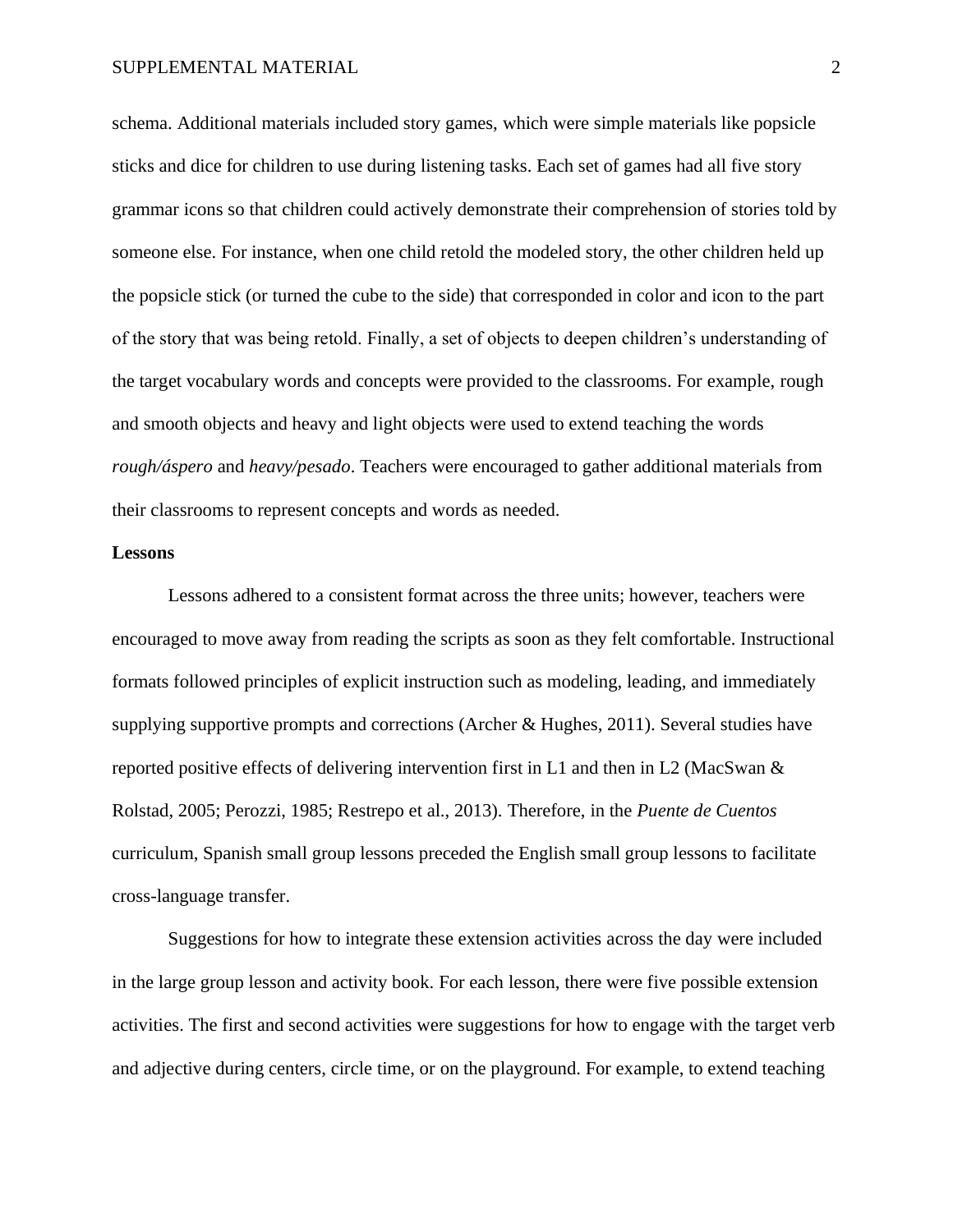of *rough*, rough and smooth items were placed in a container. Each child took a turn during circle time selecting an item and using the words rough and/or smooth in a sentence to describe their object. The third extension activity listed five children's storybooks that featured the target words. Classrooms were provided 36 storybooks, each with at least one of the target words. Teachers routinely read the storybooks to children so that children were exposed to repeated practice of the target words across the day and in various contexts. The fourth and fifth extension activities addressed the concepts and the nouns embedded in the *Puente de Cuentos* stories. For instance, one activity outlined how to play a game that allowed children to practice using the concepts of *more* and *less*. Because these extension activities were implemented with the entire class of children, and not all the children spoke Spanish, they were primarily in English. However, teachers were encouraged to use the Spanish target vocabulary words when it was appropriate, and the large group presentation book included the Spanish words for the teachers' convenience.

Example large group *Puente de Cuentos* lesson:<https://vimeo.com/369584532> Example small group *Puente de Cuentos* lesson:<https://vimeo.com/369587077>

### **Family Engagement Activities**

The parents of the children who qualified for Tier 2 *Puente de Cuentos* intervention in the classroom (regardless of whether they received Tier 2 intervention) received a set of family engagement activities in Spanish. All of the participating families viewed a three-minute video explaining how to use the Spanish family engagement activities. At the end of the study, parents completed a brief Likert scale to respond to the item, "My child told stories using the Puente de Cuentos family engagement activities." On a scale of 1-5, where 1 means "never" and 5 means "often," the mean rating was 3.8, suggesting that most of the families completed the activities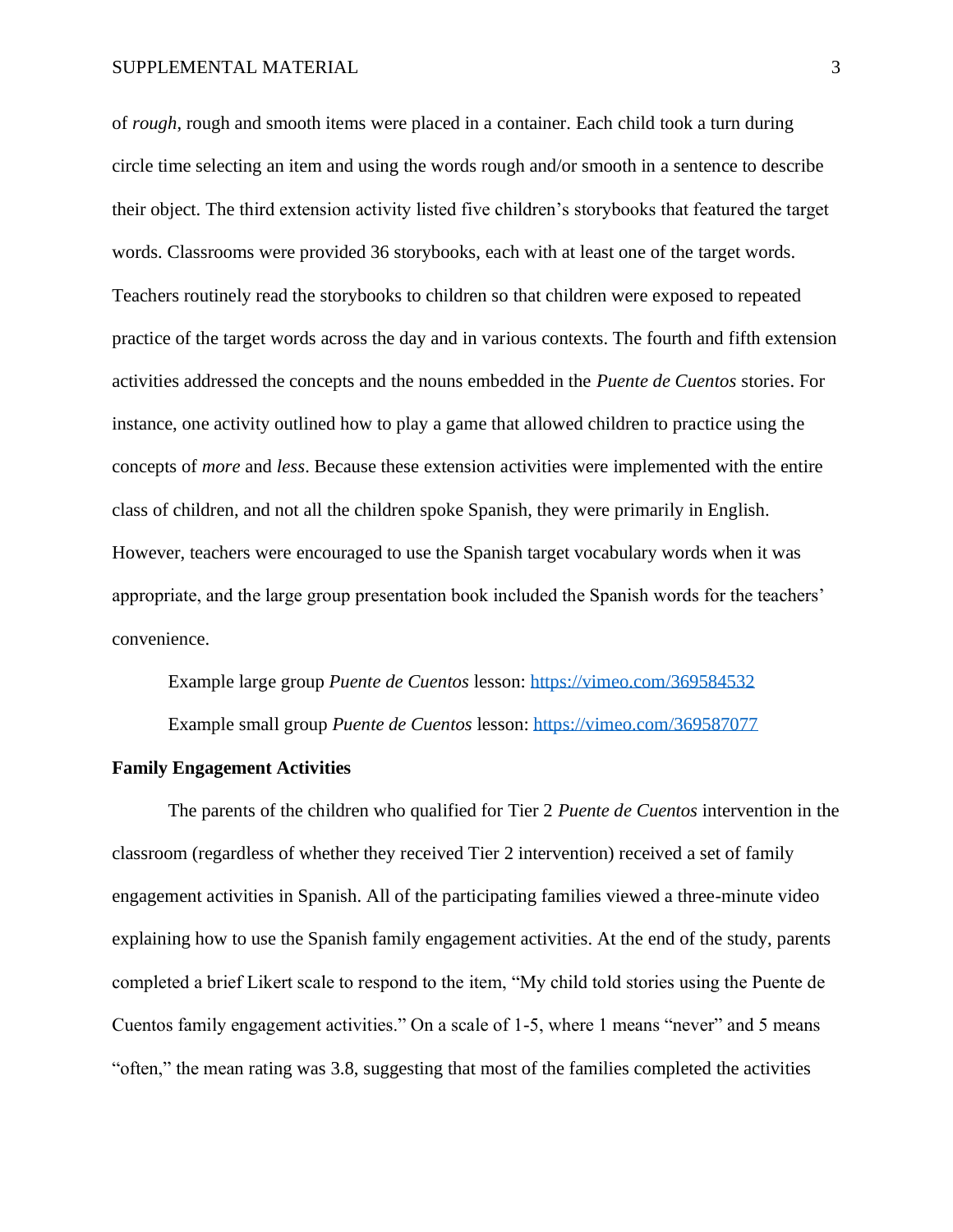with their child somewhat regularly. In addition, they reported on the language(s) used during the family engagement activities. Six percent of the respondents reported that they typically completed the activities in English, whereas 44% completed the activities in Spanish and 50% completed the storytelling activities in both English and Spanish.

### **Fidelity Monitoring**

RAs visited each classroom once or twice a week to check in with the teachers and teaching assistants and to conduct fidelity observations. The RAs helped to reduce barriers and provided whatever type of support the classroom needed at the time. Often, this took the form of organizing their materials, helping to adapt the daily schedule, updating their intervention logs, and offering praise and encouragement for their efforts. The fidelity checklists were specifically developed to correspond with the *Puente de Cuentos* activities and essential teaching procedures. One of the items evaluated teachers and/or teaching assistant on their use of the designated language of instruction (i.e., Spanish-only during Spanish small group lessons and English-only during English small group lessons). When a teacher-directed lesson was delivered, he or she completed the intervention log which consisted of the date, initials of teacher, and any child participants who were absent. This made monitoring dose of intervention possible.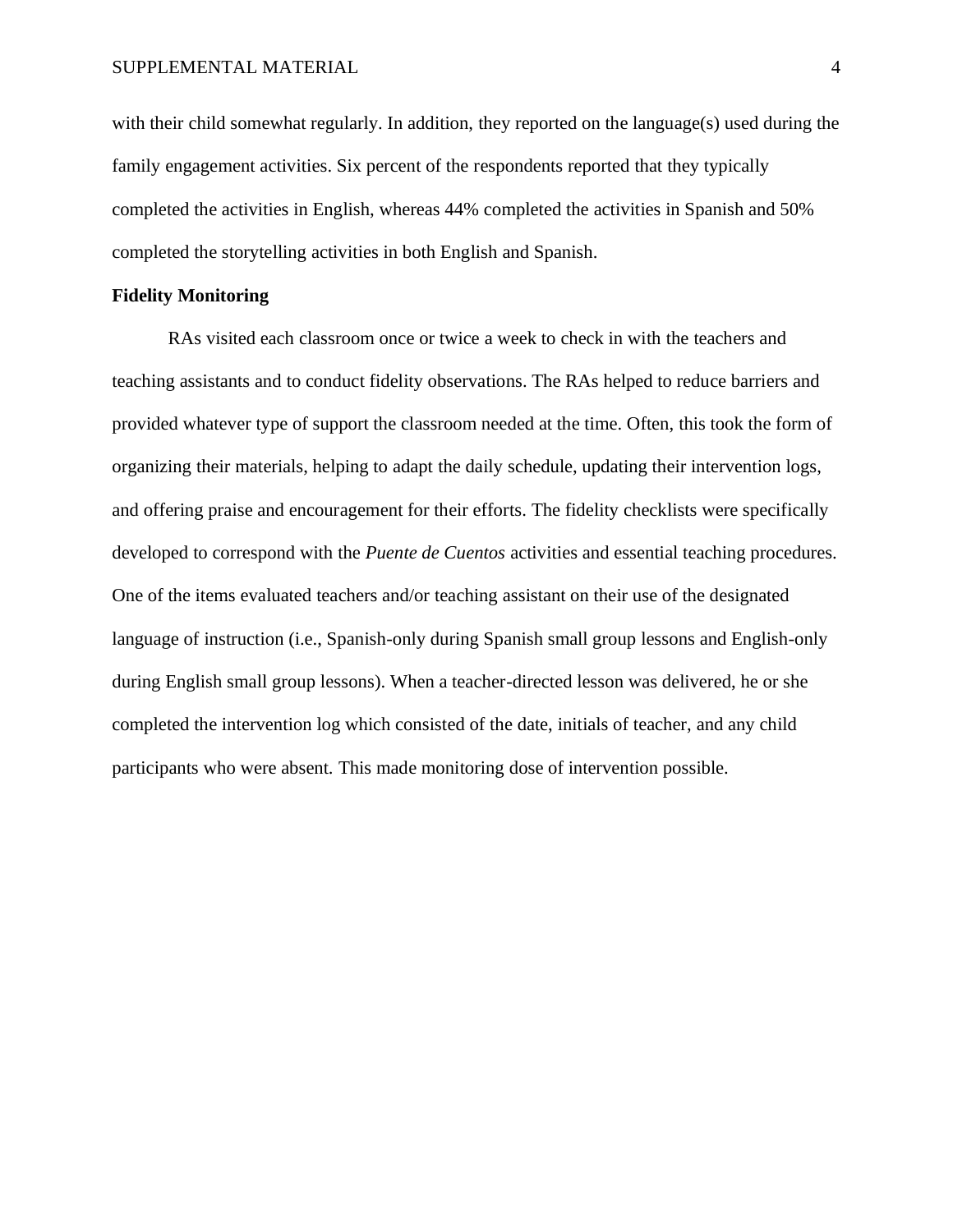# **Measures**

# Table 1

# *Proximal and Distal Measures*

| <b>Proximal Measures</b>                                                   |                                                                                                                                                                                                                                                                                                                                                                                                                                                                                                                                                                                                                                                                                         |                                                                                                                                                                                                             |                                                                                                                                                                                                                                                                                                                                                                              |  |  |
|----------------------------------------------------------------------------|-----------------------------------------------------------------------------------------------------------------------------------------------------------------------------------------------------------------------------------------------------------------------------------------------------------------------------------------------------------------------------------------------------------------------------------------------------------------------------------------------------------------------------------------------------------------------------------------------------------------------------------------------------------------------------------------|-------------------------------------------------------------------------------------------------------------------------------------------------------------------------------------------------------------|------------------------------------------------------------------------------------------------------------------------------------------------------------------------------------------------------------------------------------------------------------------------------------------------------------------------------------------------------------------------------|--|--|
| Instrument                                                                 | Description                                                                                                                                                                                                                                                                                                                                                                                                                                                                                                                                                                                                                                                                             | Schedule of Administration                                                                                                                                                                                  | Psychometric Information                                                                                                                                                                                                                                                                                                                                                     |  |  |
| Narrative Language<br>Measures (NLM)<br>Listening                          | The NLM Listening is a subtest of the CUBED (Petersen & Spencer, 2016). There are<br>22-25 parallel forms of the NLM Listening subtest per grade for students in grades pre-k<br>to third. Only the preschool version with 25 Spanish and 25 English parallel forms was<br>used in the current study. Each form contains a brief story that children listened to and<br>then retold. Examiners scored children's retells in real time, giving points for each story<br>grammar element that was included (scored 0-2 based on completeness and clarity).<br>Points were also awarded for indicators of complex language use (e.g., subordinating<br>conjunctions because, when, after). | Retell language samples were<br>collected four times across the year,<br>before and after each unit of<br>instruction.                                                                                      | The NLM Listening retell correlates with other<br>narrative retell measures such as The Renfrew Bus<br>Story ( $r = .88$ ), the Index of Narrative Complexity<br>$(r = .93)$ and the CELF-P (Wiig et al., 2004; r =<br>.70). In reliability research, scoring agreement was<br>a mean of 94% and the mean alternate form<br>correlations was .77 (Petersen & Spencer, 2012). |  |  |
| <b>Receptive Picture</b><br>Vocabulary<br>Assessment                       | A recepitve picture vocabulary assessment was developed to assess the words targeted in<br>each of the three <i>Puente de Cuentos</i> units (A, B, and C) in English and in Spanish. To<br>test understanding of each word, children were shown four different black-and-white line<br>drawings in a four square arrangement and asked to point to the target word. The target<br>illustration and the three foils depicted the same form class (e.g., verbs, adjectives).                                                                                                                                                                                                              | The receptive picture vocabulary<br>assessment was administered in<br>Spanish pre and post each of the three<br>units and in English pre and post each<br>of the three units.                               | While this assessment has not undergone<br>psychometric evaluation, several revisions were<br>made to this instrument prior to its use in this study.<br>Similar receptive picture vocabulary tests have<br>yielded high internal consistency correlations<br>(Brownell, 2000; Dunn & Dunn, 2007)                                                                            |  |  |
|                                                                            | <b>Distal Measures</b>                                                                                                                                                                                                                                                                                                                                                                                                                                                                                                                                                                                                                                                                  |                                                                                                                                                                                                             |                                                                                                                                                                                                                                                                                                                                                                              |  |  |
| Instrument                                                                 | Description                                                                                                                                                                                                                                                                                                                                                                                                                                                                                                                                                                                                                                                                             | Schedule of Administration                                                                                                                                                                                  | Psychometric Information                                                                                                                                                                                                                                                                                                                                                     |  |  |
| Assessment of Story<br>Comprehension (ASC)                                 | The ASC's (Spencer & Goldstein, 2019) purpose is to help educators identify preschool-<br>aged children who need supplemental language instruction and to monitor their language<br>comprehension progress once receiving intervention. After children listen to a story, they<br>respond to eight questions. One question requires a definition of a novel word used in the<br>story while the other questions address factual information or require children to answer<br>using text-to-text or text-to-life knowledge.                                                                                                                                                              | At pre-intervention and at post-<br>intervention, three ASC forms were<br>administered. The forms were<br>administered consecutively in a single<br>session and the highest score was<br>used for analysis. | In validation research, Spencer, Goldstein, Kelley,<br>Sherman, and McCune (2017) reported that the<br>ASC has moderate to high scoring reliability ( $r =$<br>.60-.94), concurrent validity with the CELF-P ( $r =$<br>.79-.81), and moderate to large correlations for<br>alternate forms reliability ( $r = .65-.83$ )                                                    |  |  |
| Clinical Evaluation of<br>Language<br>Fundamentals -<br>Preschool (CELF-P) | The CELF-P (Semel et al., 2004; Wiig et al., 2009) is a norm-referenced instrument that<br>measures general oral language proficiency. Individual administration took approximately<br>10-15 minutes in each language, and the Spanish and English versions were completed in<br>separate assessment sessions.                                                                                                                                                                                                                                                                                                                                                                          | At pre-intervention and at post-<br>intervention, the CELF -P was<br>administered to every participant in<br>English and in Spanish.                                                                        | The CELF-P has been shown to have adequate<br>internal consistency (.61-.96), adequate test-retest<br>reliability (.77-.92), and satisfactory correlations<br>with other oral language measurements (Semel, et<br>al., 2004; Wiig et al., 2009).                                                                                                                             |  |  |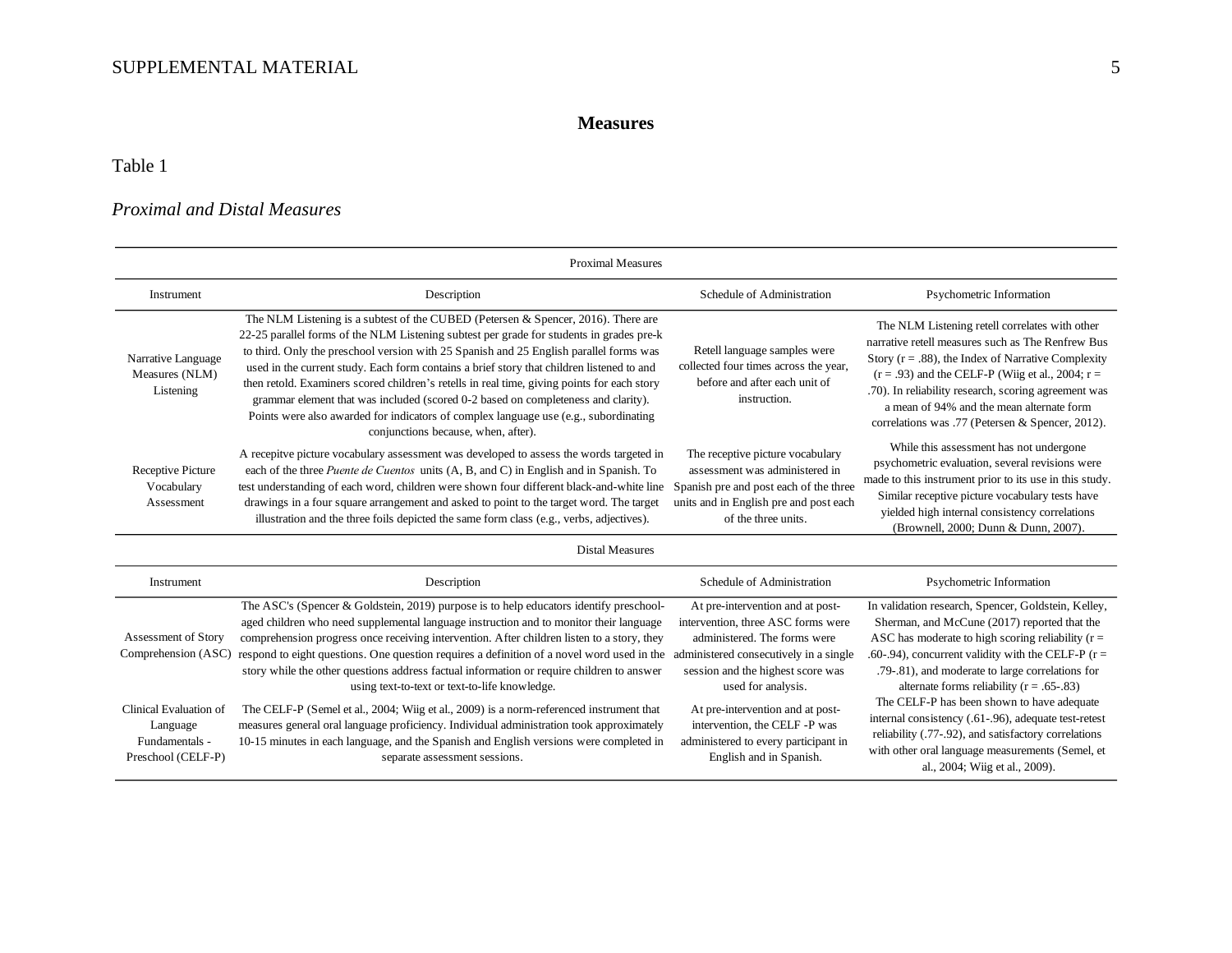#### **Analysis**

Descriptive statistics and missing data were first examined for all measures. Given students were nested within classes, two-level unconditional hierarchical linear models were specified to estimate variance components, and intraclass correlation coefficients (ICCs) were computed. To account for clustered data due to students nested within classes, all subsequent analyses were conducted using two-level, random-intercept hierarchical linear models with SPSS Mixed Version 25. Restricted maximum likelihood (REML) estimation was employed, which utilizes all available data with no deletion or imputations required to handle the small amount  $(\langle 1\% \rangle)$  of missing data in this study. For a few measures, the between-class random intercept variance component was estimated as zero (or near zero); in these cases, solutions were equivalent to general linear model-based analyses.

Random-intercept ANOVAs were applied to test baseline equivalence on pretest scores, with the treatment group indicator (0=control; 1=treatment) as the sole predictor of student pretest scores. Tests of differences between treatment and control groups on adjusted posttest scores were then conducted, controlling for the pretest as a covariate to control for any preintervention differences between groups, regardless of statistical significance. These randomintercept ANCOVAs included the grand-mean centered pretest covariate and the treatment group indicator as predictors of student posttest scores. In the random-intercept ANOVAs, the coefficient for the treatment group indicator,  $\gamma_{01}$ , is the estimate of the difference in means (for tests of baseline equivalence on pretest scores) or adjusted means (for tests of post-intervention differences on posttest scores) between the treatment and control groups, such that positive values indicate higher scores in the treatment group. Confidence intervals around these estimates were reported in conjunction with significance tests.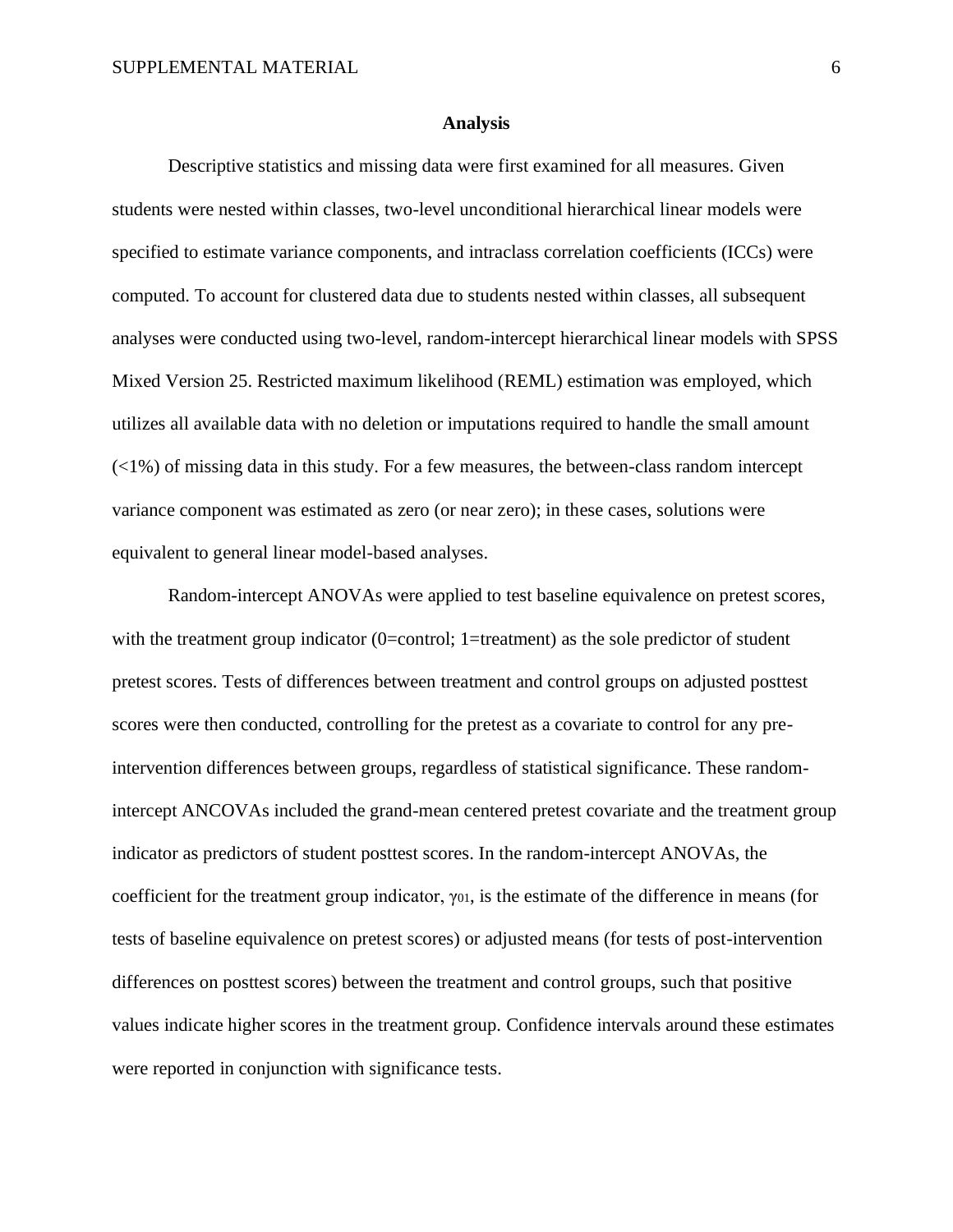Additionally, in accordance with recommendations from the Institute for Education Sciences (U.S. Department of Education, IES, 2017), Hedges' *g* with small-sample adjustment effect size and the improvement index were computed and interpreted. Hedges *g*' is a standardized mean difference effect size, specifically the estimated mean difference between the intervention and control groups divided by the pooled standard deviation. Given the small samples inherent in pilot studies such as this, IES recommends that effect sizes of .25 standard deviation units or greater be considered substantively important, with the aim of detecting a potentially positive effect in the event that power falls short for obtaining statistical significance. The improvement index is most readily interpreted as the expected change in percentile rank an average control group student would experience if the student received the intervention, serving as an aid to understanding the practical importance of the intervention effect. To compute the improvement index, Hedges' *g* effect size is converted to Cohen's U3 index, which is the percentile rank of an average intervention group student in the control group distribution. Then the improvement index is computed as U3% - 50%, the difference in percentile rank, in the control group distribution, between an average intervention group member and an average control group member.

### **Results**

Posttest means adjusted for group differences on the respective pretests were evaluated in the random-intercept ANCOVAs to assess post-intervention group differences. The prevalence of missing data was very low. Only 9 of the 81 students across the intervention and control groups were missing any scores on the focal measures, and none of these were missing more than three scores.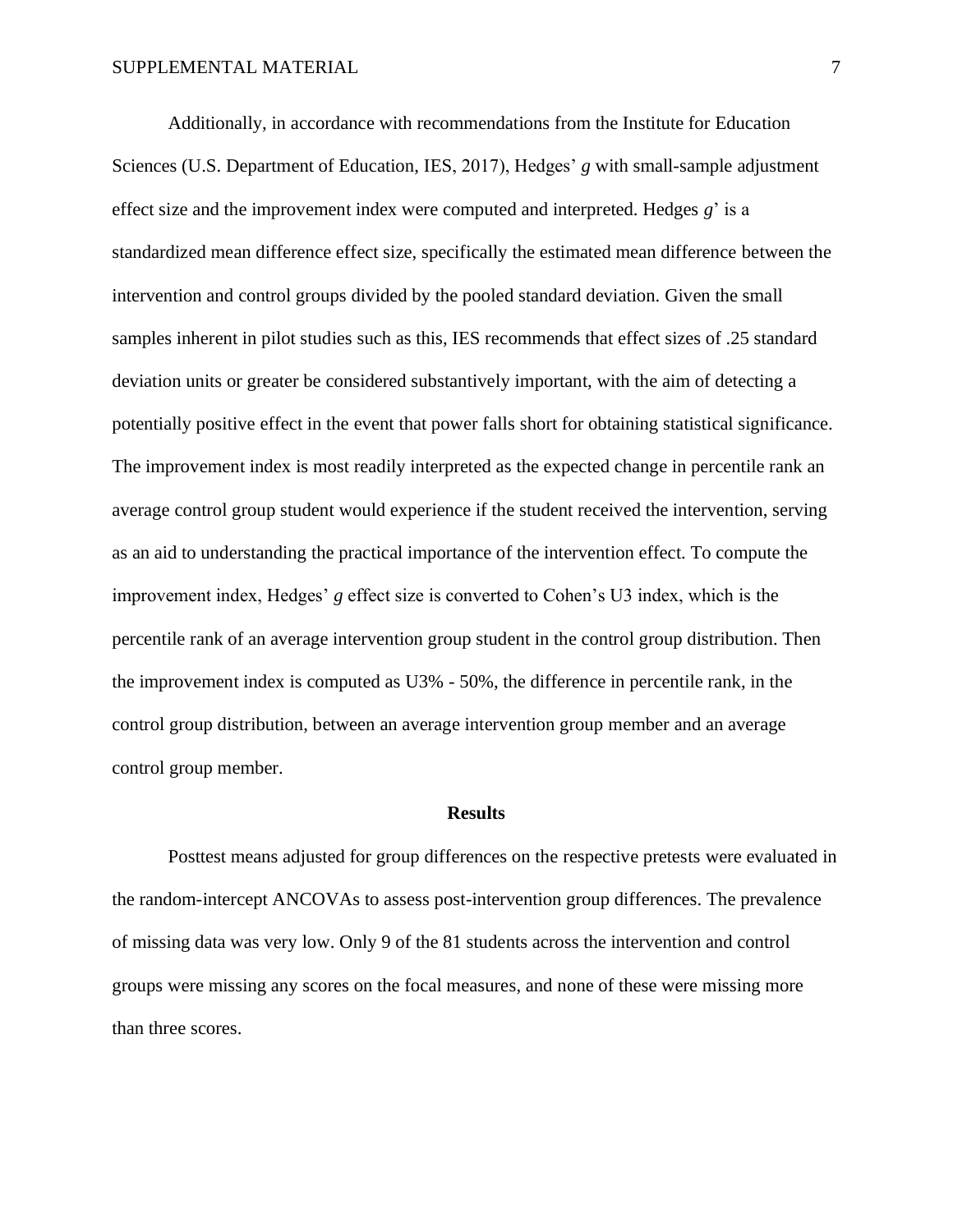To examine the extent of dependency in the data due to having 1-6 participants in each randomly assigned class, variance components were estimated using unconditional two-level models. ICCs were computed for all student-level measures (pre- and post-measures for NLM, Vocabulary, ASC, and CELF scores for both Spanish and English). ICCs ranged from 0 to .26, with an average ICC of .095 ( $SD = .093$ ), and over two-thirds of ICCs being were less than .10. ICCs tended to be higher for posttest than pretest scores, but there was no discernable pattern in the magnitudes of ICCs across types of measures. As noted previously, multilevel models were used to account for these cluster effects.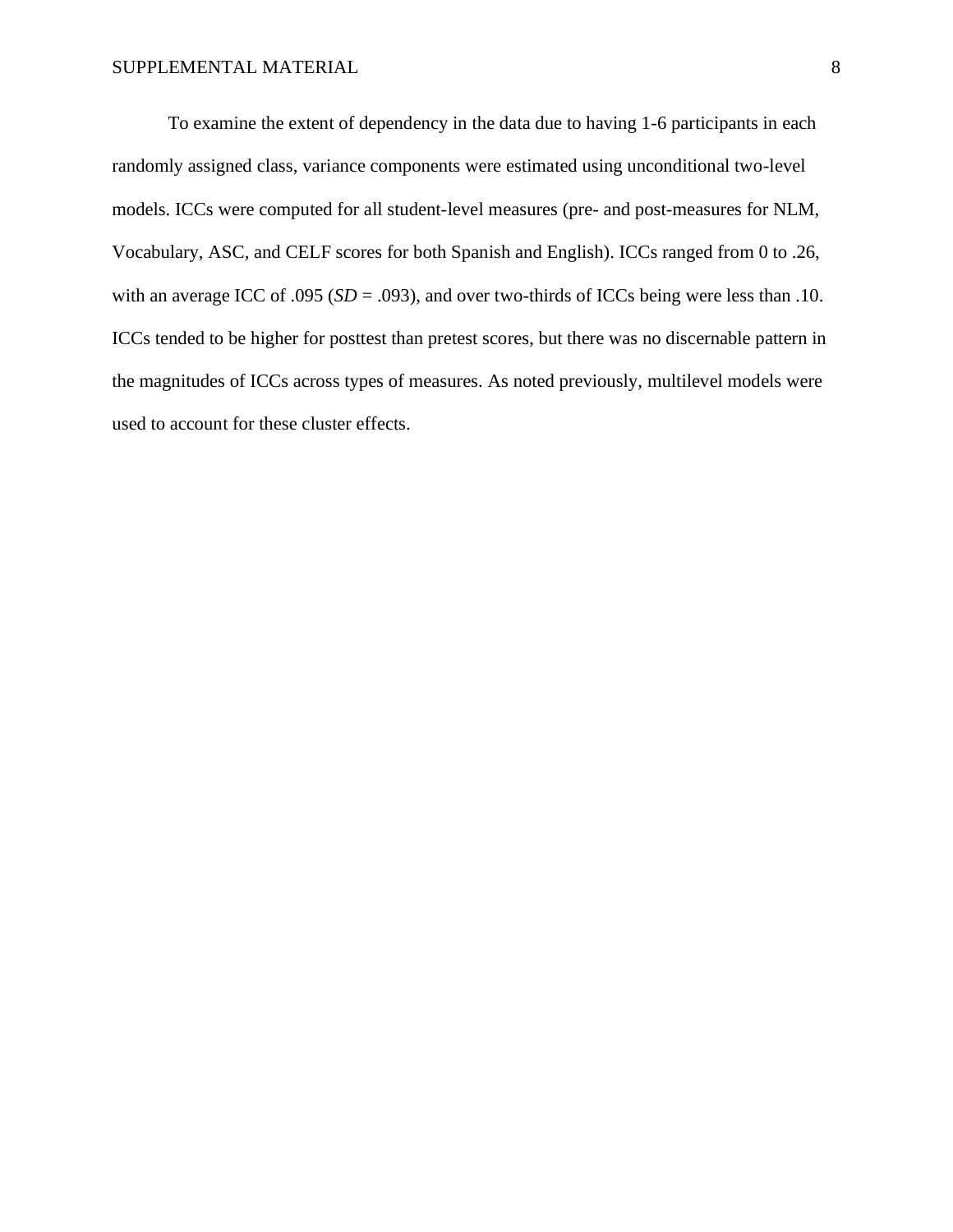### References

- Archer, A. L., & Hughes, C. A. (2011). *Explicit instruction: Effective and efficient teaching.* New York, NY: The Guilford Press.
- Beck, I. L., McKeown, M., & Kucan, L. (2002). *Bringing words to life: Robust vocabulary instruction*. New York, NY: Guilford Press.
- Brownell, R. (2000). *Receptive one word picture vocabulary test – II.* New York, NY: Academic Therapy Publications.
- Dunn, M., & Dunn, L. M. (2007). *Peabody picture vocabulary test-4*. Circle Pines, MN: AGS.
- MacSwan, J., & Rolstad, K. (2005). Modularity and the facilitation effect: psychological mechanisms of transfer in bilingual students. *Hispanic Journal of Behavioral Sciences, 27*(2), 224–243. doi: 10.1177/0739986305275173
- Perozzi, J. A. (1985). A pilot study of language facilitation for bilingual, language-handicapped children: Theoretical and intervention implications. *Journal of Speech and Hearing Disorders, 50*(4), 403-406. doi: 10.1044/jshd.5004.403
- Petersen, D. B., & Spencer, T. D. (2012). The narrative language measures: Tools for language screening, progress monitoring, and intervention planning. *Perspectives on Language Learning and Education*, *19*(4), 119-129. doi: 10.1044/lle19.4.119
- Petersen, D. B., & Spencer, T. D. (2016). *CUBED*. Laramie, WY: Language Dynamics Group, LLC.
- Restrepo, M. A., Morgan, G. P., & Thompson, M. S. (2013). The efficacy of a vocabulary intervention for dual-language learners with language impairment. *Journal of Speech, Language, and Hearing Research, 56*(2), 748–765. doi: 10.1044/1092-4388(2012/11- 0173)x